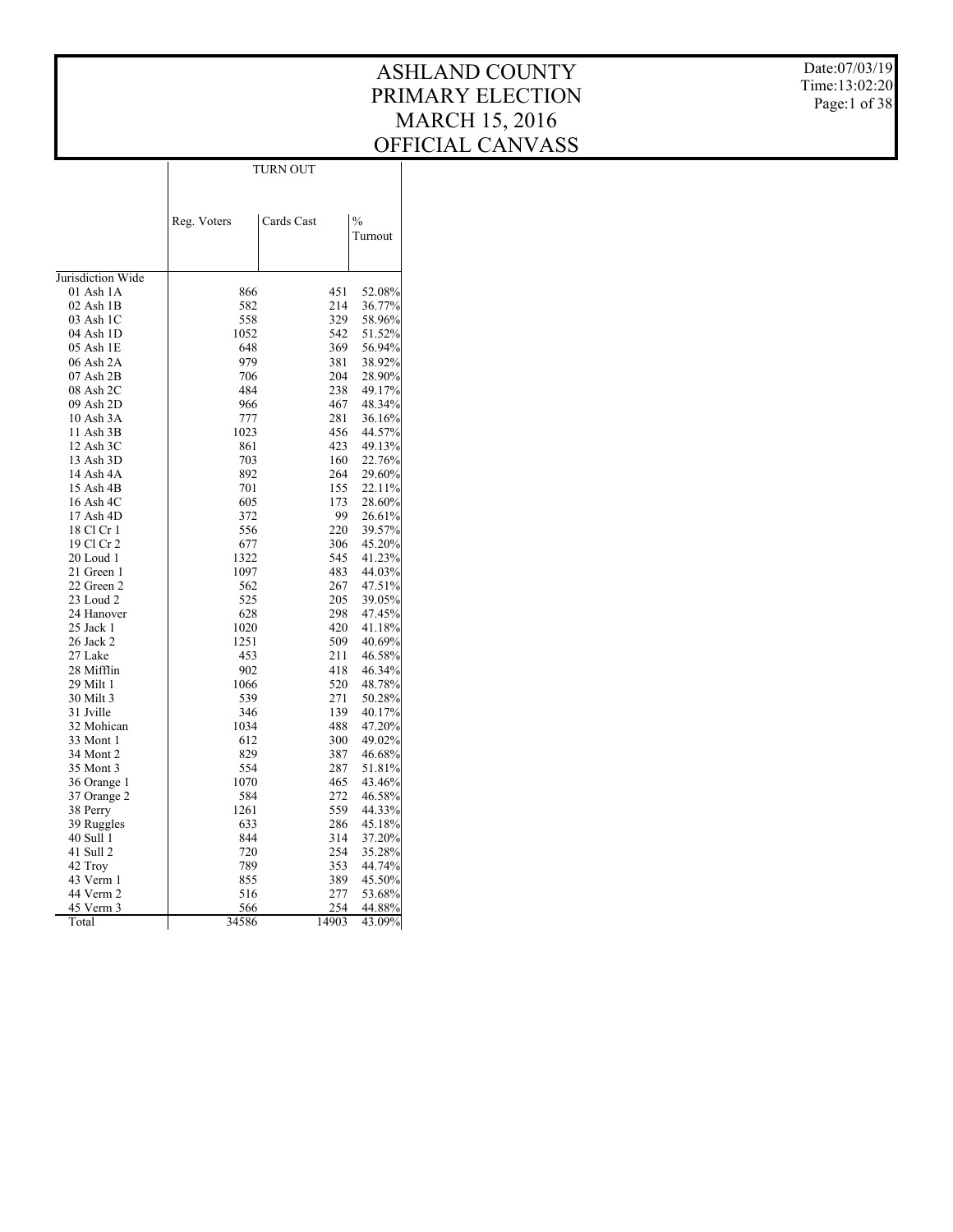Date:07/03/19 Time:13:02:20 Page:2 of 38

| Del and Alt-at-Large-Dem |  |
|--------------------------|--|
|--------------------------|--|

|                   | Reg. Voters | Times<br>Counted | Hillary Clinton |        | Roque "Rocky" De<br>La       | <b>Bernie Sanders</b> |        |
|-------------------|-------------|------------------|-----------------|--------|------------------------------|-----------------------|--------|
| Jurisdiction Wide |             |                  |                 |        |                              |                       |        |
|                   | 48          | 95               | 57              | 62.64% |                              | 33                    |        |
| $01$ Ash $1A$     | 21          | 69               | 29              |        | 1.10%<br>1<br>$\mathbf{0}$   | 38                    | 36.26% |
| $02$ Ash $1B$     |             |                  | 45              | 43.28% | $0.00\%$<br>4.48%            | 19                    | 56.72% |
| 03 Ash 1C         | 42<br>57    | 69               | 55              | 67.16% | 3<br>$\mathbf{1}$<br>0.96%   | 48                    | 28.36% |
| 04 Ash 1D         |             | 110              |                 | 52.88% |                              |                       | 46.15% |
| $05$ Ash $1E$     | 22          | 49               | 26              | 54.17% | $\mathbf{0}$<br>$0.00\%$     | 22                    | 45.83% |
| 06 Ash 2A         | 25          | 82               | 26              | 32.10% | $\mathbf{0}$<br>$0.00\%$     | 55                    | 67.90% |
| $07$ Ash $2B$     | 11          | 52               | 21              | 41.18% | $\mathbf{0}$<br>$0.00\%$     | 30                    | 58.82% |
| 08 Ash 2C         | 26          | 65               | 35              | 53.85% | $\mathbf{1}$<br>1.54%        | 29                    | 44.62% |
| 09 Ash 2D         | 31          | 101              | 51              | 51.52% | $\boldsymbol{0}$<br>$0.00\%$ | 48                    | 48.48% |
| 10 Ash 3A         | 31          | 72               | 31              | 44.29% | $\overline{c}$<br>2.86%      | 37                    | 52.86% |
| 11 Ash 3B         | 44          | 114              | 47              | 42.34% | $\sqrt{2}$<br>1.80%          | 62                    | 55.86% |
| 12 Ash 3C         | 36          | 86               | 53              | 63.86% | $\sqrt{2}$<br>2.41%          | 28                    | 33.73% |
| 13 Ash 3D         | 11          | 49               | 20              | 41.67% | $\mathbf{0}$<br>$0.00\%$     | 28                    | 58.33% |
| 14 Ash 4A         | 25          | 95               | 45              | 47.87% | $\mathbf{1}$<br>1.06%        | 48                    | 51.06% |
| 15 Ash 4B         | 12          | 48               | 19              | 39.58% | $\boldsymbol{0}$<br>$0.00\%$ | 29                    | 60.42% |
| 16 Ash 4C         | 21          | 46               | 17              | 36.96% | $\mathbf{1}$<br>2.17%        | 28                    | 60.87% |
| 17 Ash 4D         | 10          | 24               | 12              | 54.55% | $\overline{2}$<br>9.09%      | 8                     | 36.36% |
| 18 Cl Cr 1        | 15          | 42               | 17              | 42.50% | $\mathbf{0}$<br>$0.00\%$     | 23                    | 57.50% |
| 19 Cl Cr 2        | 20          | 43               | 23              | 53.49% | $\mathbf{1}$<br>2.33%        | 19                    | 44.19% |
| 20 Loud 1         | 74          | 137              | 63              | 46.67% | $\overline{c}$<br>1.48%      | 70                    | 51.85% |
| 21 Green 1        | 51          | 108              | 52              | 49.52% | $\mathbf{1}$<br>0.95%        | 52                    | 49.52% |
| 22 Green 2        | 36          | 52               | 26              | 50.98% | $\mathbf{1}$<br>1.96%        | 24                    | 47.06% |
| 23 Loud 2         | 36          | 54               | 29              | 54.72% | $\overline{c}$<br>3.77%      | 22                    | 41.51% |
| 24 Hanover        | 37          | 80               | 27              | 34.62% | $\mathbf{0}$<br>$0.00\%$     | 51                    | 65.38% |
| 25 Jack 1         | 51          | 110              | 55              | 50.00% | $\mathbf{1}$<br>0.91%        | 54                    | 49.09% |
| 26 Jack 2         | 52          | 92               | 51              | 57.30% | $\sqrt{2}$<br>2.25%          | 36                    | 40.45% |
| 27 Lake           | 30          | 48               | 23              | 47.92% | $\sqrt{2}$<br>4.17%          | 23                    | 47.92% |
| 28 Mifflin        | 67          | 87               | 47              | 54.65% | $\sqrt{2}$<br>2.33%          | 37                    | 43.02% |
| 29 Milt 1         | 32          | 87               | 38              | 45.24% | $\mathbf{0}$<br>$0.00\%$     | 46                    | 54.76% |
| 30 Milt 3         | 16          | 48               | 16              | 35.56% | $\mathbf{0}$<br>$0.00\%$     | 29                    | 64.44% |
| 31 Jville         | 25          | 28               | 12              | 42.86% | 3.57%<br>1                   | 15                    | 53.57% |
| 32 Mohican        | 31          | 80               | 40              | 50.00% | $\mathbf{1}$<br>1.25%        | 39                    | 48.75% |
| 33 Mont 1         | 13          | 38               | 19              | 50.00% | $\mathbf{1}$<br>2.63%        | 18                    | 47.37% |
| 34 Mont 2         | 28          | 67               | 37              | 55.22% | 2.99%<br>$\overline{c}$      | 28                    | 41.79% |
| 35 Mont 3         | 10          | 36               | 16              | 44.44% | $\boldsymbol{0}$<br>$0.00\%$ | 20                    | 55.56% |
| 36 Orange 1       | 32          | 68               | 37              | 55.22% | 2.99%<br>$\overline{c}$      | 28                    | 41.79% |
| 37 Orange 2       | 25          | 48               | 17              | 38.64% | $\mathbf{1}$<br>2.27%        | 26                    | 59.09% |
| 38 Perry          | 24          | 89               | 47              | 54.02% | $\mathbf{1}$<br>1.15%        | 39                    | 44.83% |
| 39 Ruggles        | 27          | 60               | 26              | 45.61% | $\mathbf{0}$<br>$0.00\%$     | 31                    | 54.39% |
| 40 Sull 1         | 41          | 63               | 20              | 32.79% | $\boldsymbol{0}$<br>$0.00\%$ | 41                    | 67.21% |
| 41 Sull 2         | 28          | 67               | 24              | 36.36% | $\overline{c}$<br>3.03%      | 40                    | 60.61% |
| 42 Troy           | 46          | 82               | 50              | 61.73% | $0.00\%$<br>$\boldsymbol{0}$ | 31                    | 38.27% |
| 43 Verm 1         | 47          | 58               | 29              | 50.00% | $\boldsymbol{0}$<br>$0.00\%$ | 29                    | 50.00% |
| 44 Verm 2         | 21          | 44               | 23              | 52.27% | $\overline{c}$<br>4.55%      | 19                    | 43.18% |
| 45 Verm 3         | 31          | 31               | 13              | 43.33% | $\mathbf{0}$<br>$0.00\%$     | 17                    | 56.67% |
| Total             | 1419        | 3073             | 1466            | 48.77% | 43<br>1.43%                  | 1497                  | 49.80% |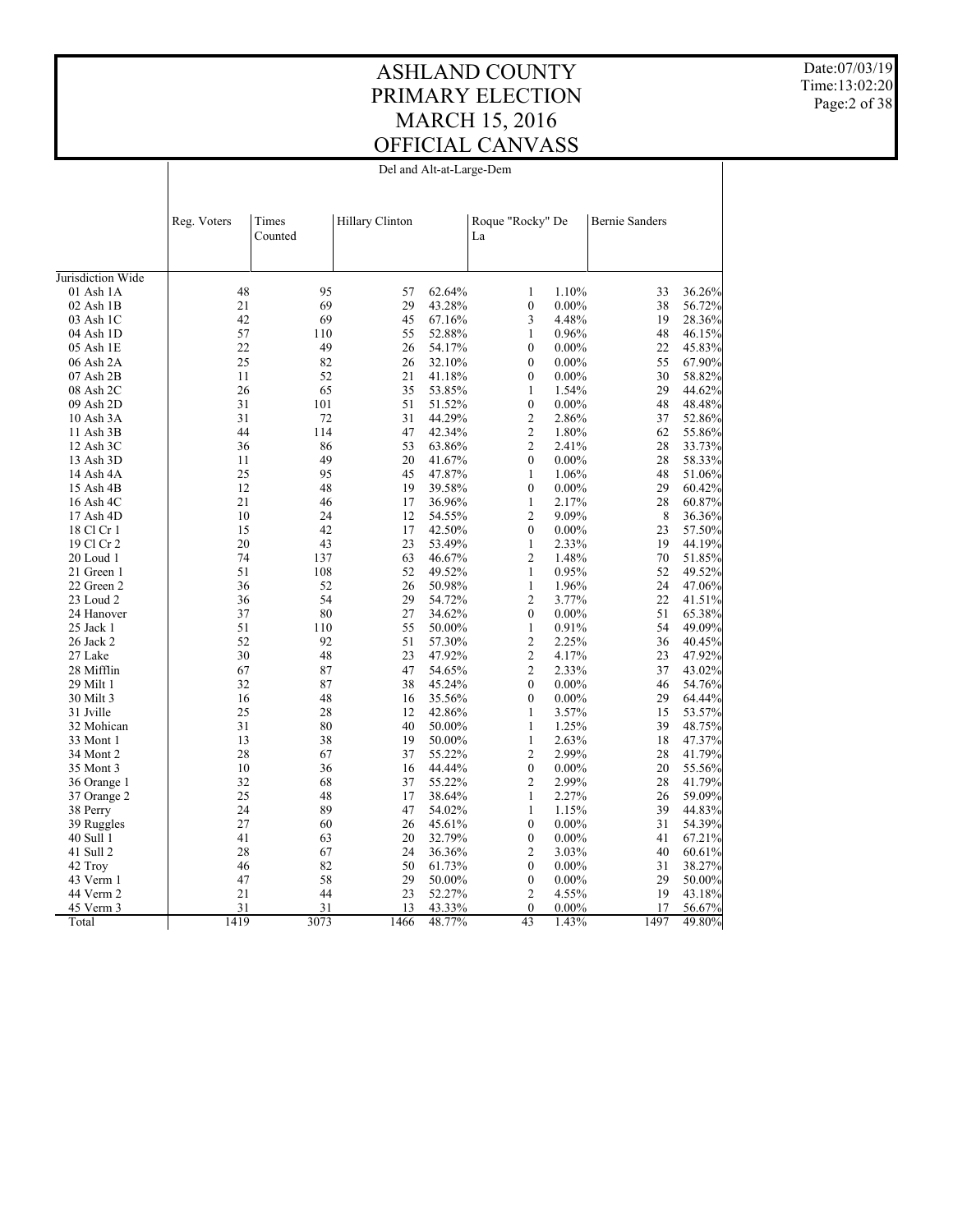Date:07/03/19 Time:13:02:20 Page:3 of 38

US Senator-Dem

|                   | Reg. Voters | Times<br>Counted | Kelli Prather  |        | P.G. Sittenfeld |        | <b>Ted Strickland</b> |        |
|-------------------|-------------|------------------|----------------|--------|-----------------|--------|-----------------------|--------|
| Jurisdiction Wide |             |                  |                |        |                 |        |                       |        |
| $01$ Ash $1A$     | 48          | 95               | 5              | 5.88%  | 20              | 23.53% | 60                    | 70.59% |
| $02$ Ash $1B$     | 21          | 69               | 9              | 14.75% | 11              | 18.03% | 41                    | 67.21% |
| 03 Ash 1C         | 42          | 69               | 10             | 16.13% | 8               | 12.90% | 44                    | 70.97% |
| 04 Ash 1D         | 57          | 110              | 11             | 10.89% | 19              | 18.81% | 71                    | 70.30% |
| 05 Ash 1E         | 22          | 49               | 5              | 11.11% | 8               | 17.78% | 32                    | 71.11% |
| 06 Ash 2A         | 25          | 82               | 11             | 15.49% | 12              | 16.90% | 48                    | 67.61% |
| 07 Ash 2B         | 11          | 52               | 13             | 28.89% | $\overline{2}$  | 4.44%  | 30                    | 66.67% |
| 08 Ash 2C         | 26          | 65               | 8              | 13.11% | 17              | 27.87% | 36                    | 59.02% |
| 09 Ash 2D         | 31          | 101              | 9              | 10.00% | 20              | 22.22% | 61                    | 67.78% |
| 10 Ash 3A         | 31          | 72               | 10             | 15.38% | 8               | 12.31% | 47                    | 72.31% |
| $11$ Ash $3B$     | 44          | 114              | 13             | 12.62% | 24              | 23.30% | 66                    | 64.08% |
| $12$ Ash $3C$     | 36          | 86               | 5              | 6.33%  | 18              | 22.78% | 56                    | 70.89% |
| 13 Ash 3D         | 11          | 49               | 6              | 14.63% | 5               | 12.20% | 30                    | 73.17% |
| 14 Ash 4A         | 25          | 95               | 10             | 12.20% | 14              | 17.07% | 58                    | 70.73% |
| 15 Ash 4B         | 12          | 48               | 4              | 9.30%  | 12              | 27.91% | 27                    | 62.79% |
| 16 Ash 4C         | 21          | 46               | 10             | 23.81% | $\tau$          | 16.67% | 25                    | 59.52% |
| 17 Ash 4D         | 10          | 24               | 1              | 4.35%  | $\mathbf{1}$    | 4.35%  | 21                    | 91.30% |
| 18 Cl Cr 1        | 15          | 42               | 8              | 21.05% | 6               | 15.79% | 24                    | 63.16% |
| 19 Cl Cr 2        | 20          | 43               | 6              | 13.95% | 8               | 18.60% | 29                    | 67.44% |
| 20 Loud 1         | 74          | 137              | 17             | 13.18% | 26              | 20.16% | 86                    | 66.67% |
| 21 Green 1        | 51          | 108              | 13             | 13.00% | 22              | 22.00% | 65                    | 65.00% |
| 22 Green 2        | 36          | 52               | 6              | 13.33% | 13              | 28.89% | 26                    | 57.78% |
| 23 Loud 2         | 36          | 54               | 4              | 7.69%  | 13              | 25.00% | 35                    | 67.31% |
| 24 Hanover        | 37          | 80               | 5              | 7.04%  | 25              | 35.21% | 41                    | 57.75% |
| 25 Jack 1         | 51          | 110              | 16             | 16.00% | 33              | 33.00% | 51                    | 51.00% |
| 26 Jack 2         | 52          | 92               | 8              | 10.00% | 25              | 31.25% | 47                    | 58.75% |
| 27 Lake           | 30          | 48               | 6              | 13.33% | 5               | 11.11% | 34                    | 75.56% |
| 28 Mifflin        | 67          | 87               | 15             | 18.99% | 24              | 30.38% | 40                    | 50.63% |
| 29 Milt 1         | 32          | 87               | 9              | 11.54% | 16              | 20.51% | 53                    | 67.95% |
| 30 Milt 3         | 16          | 48               | 6              | 13.33% | $\overline{7}$  | 15.56% | 32                    | 71.11% |
| 31 Jville         | 25          | 28               | 1              | 4.00%  | $\overline{2}$  | 8.00%  | 22                    | 88.00% |
| 32 Mohican        | 31          | 80               | 8              | 11.11% | 19              | 26.39% | 45                    | 62.50% |
| 33 Mont 1         | 13          | 38               | $\overline{4}$ | 11.11% | $\overline{c}$  | 5.56%  | 30                    | 83.33% |
| 34 Mont 2         | 28          | 67               | 10             | 15.63% | 15              | 23.44% | 39                    | 60.94% |
| 35 Mont 3         | 10          | 36               | $\overline{4}$ | 13.79% | 9               | 31.03% | 16                    | 55.17% |
| 36 Orange 1       | 32          | 68               | 15             | 23.08% | 13              | 20.00% | 37                    | 56.92% |
| 37 Orange 2       | 25          | 48               | 6              | 15.79% | 9               | 23.68% | 23                    | 60.53% |
| 38 Perry          | 24          | 89               | 6              | 7.14%  | 22              | 26.19% | 56                    | 66.67% |
| 39 Ruggles        | 27          | 60               | 14             | 25.45% | 13              | 23.64% | 28                    | 50.91% |
| 40 Sull 1         | 41          | 63               | 7              | 11.86% | 9               | 15.25% | 43                    | 72.88% |
| 41 Sull 2         | 28          | 67               | 5              | 8.20%  | 12              | 19.67% | 44                    | 72.13% |
| 42 Troy           | 46          | 82               | 10             | 13.70% | 15              | 20.55% | 48                    | 65.75% |
| 43 Verm 1         | 47          | 58               | 5              | 8.93%  | 9               | 16.07% | 42                    | 75.00% |
| 44 Verm 2         | 21          | 44               | $\overline{7}$ | 18.92% | 10              | 27.03% | 20                    | 54.05% |
| 45 Verm 3         | 31          | 31               | 4              | 13.79% | 9               | 31.03% | 16                    | 55.17% |
| Total             | 1419        | 3073             | 365            | 13.10% | 597             | 21.42% | 1825                  | 65.48% |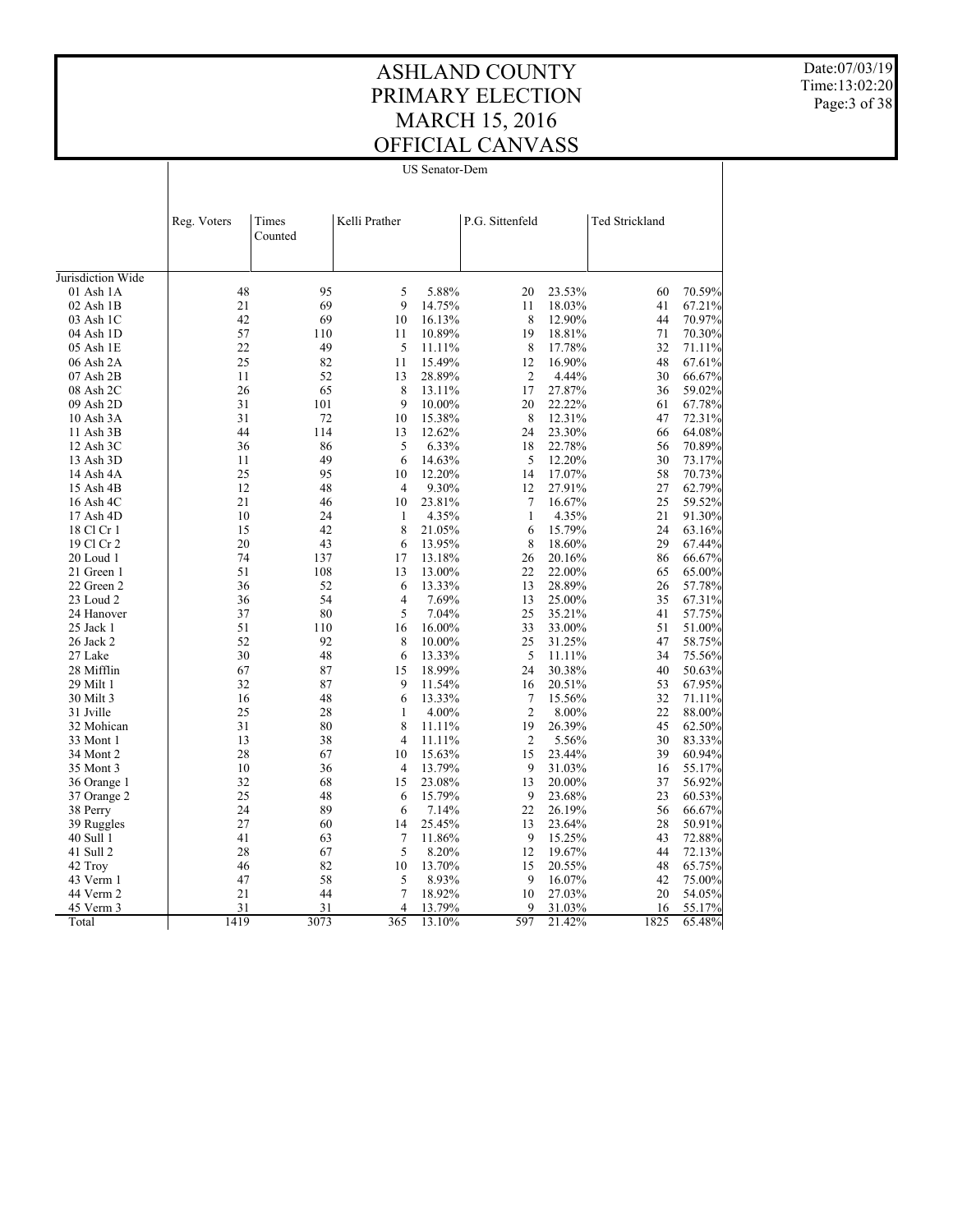Date:07/03/19 Time:13:02:20 Page:4 of 38

|                   | 7th US Congress-Dem |                  |          |                    | Supreme Ct Chief 1-1-17-Dem |                  |                    |                    |
|-------------------|---------------------|------------------|----------|--------------------|-----------------------------|------------------|--------------------|--------------------|
|                   | Reg. Voters         | Times<br>Counted | Roy Rich |                    | Reg. Voters                 | Times<br>Counted | No Candidate Filed |                    |
| Jurisdiction Wide |                     |                  |          |                    |                             |                  |                    |                    |
| $01$ Ash $1A$     | 48                  | 95               | 70       | 100.00%            | 48                          | 95               |                    | 12 100.00%         |
| 02 Ash 1B         | 21                  | 69               | 48       | 100.00%            | 21                          | 69               |                    | 11 100.00%         |
| 03 Ash 1C         | 42                  | 69               | 52       | 100.00%            | 42                          | 69               | 8                  | 100.00%            |
| 04 Ash 1D         | 57                  | 110              |          | 76 100.00%         | 57                          | 110              |                    | 17 100.00%         |
| 05 Ash 1E         | 22                  | 49               | 34       | $100.00\%$         | 22                          | 49               | 4                  | 100.00%            |
| 06 Ash 2A         | 25                  | 82               | 48       | 100.00%            | 25                          | 82               |                    | 17 100.00%         |
| 07 Ash 2B         | 11                  | 52               |          | 31 100.00%         | 11                          | 52               |                    | 13 100.00%         |
| 08 Ash 2C         | 26                  | 65               | 45       | $100.00\%$         | 26                          | 65               | 12                 | 100.00%            |
| 09 Ash 2D         | 31                  | 101              | 65       | 100.00%            | 31                          | 101              | 16                 | 100.00%            |
| 10 Ash 3A         | 31                  | 72               |          | 48 100.00%         | 31                          | 72               |                    | 10 100.00%         |
| 11 Ash 3B         | 44                  | 114              | 76       | 100.00%            | 44                          | 114              |                    | 20 100.00%         |
| 12 Ash 3C         | 36                  | 86               | 51       | 100.00%            | 36                          | 86               | 8                  | 100.00%            |
| 13 Ash 3D         | 11                  | 49               | 28       | 100.00%            | 11                          | 49               | 7                  | 100.00%            |
| 14 Ash 4A         | 25                  | 95               | 65       | 100.00%            | 25                          | 95               |                    | 20 100.00%         |
| 15 Ash 4B         | 12                  | 48               |          | 37 100.00%         | 12                          | 48               |                    | 10 100.00%         |
| 16 Ash 4C         | 21                  | 46               |          | 32 100.00%         | 21                          | 46               | 7                  | 100.00%            |
| 17 Ash 4D         | 10                  | 24               | 18       | 100.00%            | 10                          | 24               | 4                  | 100.00%            |
| 18 Cl Cr 1        | 15                  | 42               |          | 29 100.00%         | 15                          | 42               | 8                  | 100.00%            |
| 19 Cl Cr 2        | 20                  | 43               | 32       | 100.00%            | 20                          | 43               | 7                  | 100.00%            |
| 20 Loud 1         | 74                  | 137              | 95       | $100.00\%$         | 74                          | 137              |                    | 24 100.00%         |
| 21 Green 1        | 51                  | 108              |          | 63 100.00%         | 51                          | 108              |                    | 16 100.00%         |
| 22 Green 2        | 36                  | 52               |          | 37 100.00%         | 36                          | 52               | 6                  | 100.00%            |
| 23 Loud 2         | 36                  | 54               | 35       | $100.00\%$         | 36                          | 54               | 8                  | 100.00%            |
| 24 Hanover        | 37                  | 80               | 49       | 100.00%            | 37                          | 80               | 9                  | 100.00%            |
| 25 Jack 1         | 51                  | 110              | 65       | 100.00%            | 51                          | 110              |                    | 12 100.00%         |
| 26 Jack 2         | 52                  | 92               | 59       | 100.00%            | 52                          | 92               | 8                  |                    |
| 27 Lake           | 30                  | 48               | 34       | 100.00%            | 30                          | 48               | 4                  | 100.00%<br>100.00% |
| 28 Mifflin        | 67                  | 87               | 56       | 100.00%            | 67                          | 87               |                    | 17 100.00%         |
|                   | 32                  | 87               |          | 51 100.00%         | 32                          | 87               |                    |                    |
| 29 Milt 1         | 16                  | 48               | 31       |                    |                             | 48               | 15                 | 100.00%            |
| 30 Milt 3         | 25                  |                  |          | 100.00%<br>100.00% | 16                          |                  | 8                  | 100.00%            |
| 31 Jville         |                     | 28               | 18       |                    | 25                          | 28               | 3                  | 100.00%            |
| 32 Mohican        | 31                  | 80               |          | 49 100.00%         | 31                          | 80               |                    | 15 100.00%         |
| 33 Mont 1         | 13                  | 38               | 31       | 100.00%            | 13                          | 38               | 8                  | 100.00%            |
| 34 Mont 2         | 28                  | 67               | 41       | 100.00%            | 28                          | 67               | 9                  | 100.00%            |
| 35 Mont 3         | 10                  | 36               |          | 16 100.00%         | 10                          | 36               |                    | 4 100.00%          |
| 36 Orange 1       | 32                  | 68               | 48       | $100.00\%$         | 32                          | 68               | $\overline{4}$     | 100.00%            |
| 37 Orange 2       | 25                  | 48               | 31       | 100.00%            | 25                          | 48               | 6                  | 100.00%            |
| 38 Perry          | 24                  | 89               |          | 54 100.00%         | 24                          | 89               |                    | 13 100.00%         |
| 39 Ruggles        | 27                  | 60               | 42       | 100.00%            | 27                          | 60               |                    | 14 100.00%         |
| 40 Sull 1         | 41                  | 63               | 38       | $100.00\%$         | 41                          | 63               |                    | 12 100.00%         |
| 41 Sull 2         | 28                  | 67               | 41       | 100.00%            | 28                          | 67               | 9                  | 100.00%            |
| 42 Troy           | 46                  | 82               | 55       | 100.00%            | 46                          | 82               | 9                  | 100.00%            |
| 43 Verm 1         | 47                  | 58               |          | 36 100.00%         | 47                          | 58               |                    | 11 100.00%         |
| 44 Verm 2         | 21                  | 44               | 29       | 100.00%            | 21                          | 44               | 6                  | 100.00%            |
| 45 Verm 3         | 31                  | 31               | 19       | 100.00%            | 31                          | 31               | $\overline{2}$     | 100.00%            |
| Total             | 1419                | 3073             | 2008     | $100.00\%$         | 1419                        | 3073             | 463                | 100.00%            |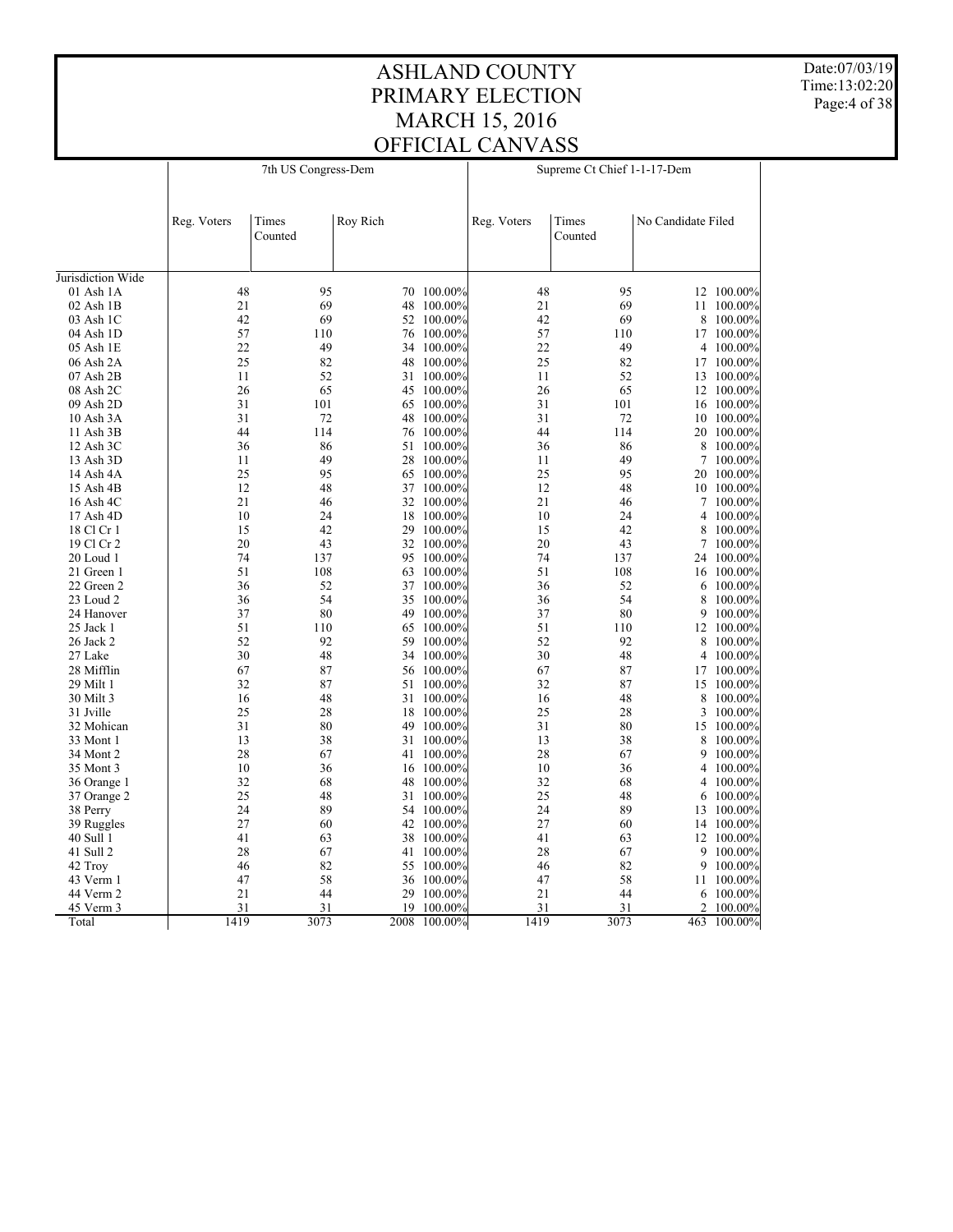Date:07/03/19 Time:13:02:20 Page:5 of 38

| Times<br>John P. O'Donnell<br>Times<br>Cynthia Rice<br>Reg. Voters<br>Reg. Voters<br>Counted<br>Counted<br>Jurisdiction Wide<br>48<br>95<br>68 100.00%<br>48<br>95<br>01 Ash 1A<br>71 100.00%<br>21<br>69<br>48 100.00%<br>21<br>69<br>$02$ Ash $1B$<br>46 100.00%<br>42<br>69<br>52 100.00%<br>42<br>69<br>03 Ash 1C<br>52<br>$100.00\%$<br>57<br>57<br>110<br>79 100.00%<br>110<br>73 100.00%<br>04 Ash 1D<br>49<br>05 Ash 1E<br>22<br>49<br>33 100.00%<br>22<br>32 100.00%<br>25<br>82<br>100.00%<br>25<br>82<br>06 Ash 2A<br>40<br>100.00%<br>46<br>11<br>$07$ Ash $2B$<br>52<br>32 100.00%<br>11<br>52<br>31 100.00%<br>26<br>65<br>100.00%<br>26<br>65<br>08 Ash 2C<br>46<br>45 100.00%<br>31<br>09 Ash 2D<br>101<br>64 100.00%<br>31<br>101<br>64 100.00%<br>31<br>10 Ash 3A<br>72<br>48 100.00%<br>31<br>72<br>46 100.00%<br>44<br>44<br>114<br>75<br>$100.00\%$<br>114<br>$100.00\%$<br>11 Ash 3B<br>75<br>36<br>86<br>46 100.00%<br>36<br>86<br>45 100.00%<br>12 Ash 3C<br>49<br>49<br>13 Ash 3D<br>11<br>28 100.00%<br>11<br>26 100.00%<br>25<br>95<br>65 100.00%<br>25<br>95<br>61 100.00%<br>14 Ash 4A<br>12<br>12<br>48<br>48<br>15 Ash 4B<br>36 100.00%<br>38 100.00%<br>21<br>21<br>16 Ash 4C<br>46<br>23 100.00%<br>46<br>27 100.00%<br>17 Ash 4D<br>10<br>24<br>100.00%<br>10<br>24<br>100.00%<br>18<br>15<br>15<br>42<br>29 100.00%<br>15<br>42<br>29 100.00%<br>18 Cl Cr 1<br>20<br>43<br>20<br>43<br>19 Cl Cr 2<br>29<br>100.00%<br>31 100.00%<br>74<br>137<br>74<br>20 Loud 1<br>94 100.00%<br>137<br>$100.00\%$<br>91<br>51<br>108<br>62 100.00%<br>51<br>108<br>21 Green 1<br>59 100.00%<br>52<br>52<br>22 Green 2<br>36<br>37 100.00%<br>36<br>100.00%<br>33<br>54<br>54<br>23 Loud 2<br>36<br>37 100.00%<br>36<br>38 100.00%<br>37<br>80<br>46 100.00%<br>37<br>80<br>24 Hanover<br>49 100.00%<br>51<br>110<br>51<br>110<br>25 Jack 1<br>55<br>$100.00\%$<br>$100.00\%$<br>64<br>52<br>92<br>52<br>92<br>26 Jack 2<br>59<br>100.00%<br>57 100.00%<br>30<br>48<br>30<br>48<br>27 Lake<br>35 100.00%<br>35 100.00%<br>67<br>87<br>67<br>87<br>28 Mifflin<br>58<br>$100.00\%$<br>53 100.00%<br>32<br>87<br>32<br>87<br>$29$ Milt 1<br>61 100.00%<br>61 100.00%<br>30 Milt 3<br>16<br>48<br>33 100.00%<br>16<br>48<br>32 100.00%<br>25<br>28<br>25<br>28<br>31 Jville<br>16 100.00%<br>18<br>100.00%<br>31<br>31<br>32 Mohican<br>80<br>48 100.00%<br>80<br>53 100.00%<br>13<br>38<br>100.00%<br>13<br>38<br>33 Mont 1<br>30<br>30<br>$100.00\%$<br>28<br>67<br>100.00%<br>28<br>67<br>34 Mont 2<br>39<br>43 100.00%<br>10<br>36<br>15 100.00%<br>10<br>36<br>14 100.00%<br>35 Mont 3<br>32<br>68<br>49<br>100.00%<br>32<br>68<br>36 Orange 1<br>41<br>$100.00\%$<br>25<br>48<br>30 100.00%<br>25<br>48<br>37 Orange 2<br>33 100.00%<br>89<br>89<br>24<br>55 100.00%<br>24<br>38 Perry<br>51 100.00%<br>27<br>60<br>40 100.00%<br>27<br>60<br>39 100.00%<br>39 Ruggles<br>41<br>41<br>63<br>40 100.00%<br>63<br>43 100.00%<br>40 Sull 1<br>67<br>67<br>41 Sull 2<br>28<br>44 100.00%<br>28<br>41 100.00%<br>82<br>100.00%<br>82<br>42 Troy<br>46<br>50<br>46<br>100.00%<br>55<br>47<br>58<br>39 100.00%<br>58<br>43 Verm 1<br>47<br>38 100.00%<br>21<br>44<br>21<br>44<br>44 Verm 2<br>27 100.00%<br>28 100.00%<br>31<br>31<br>31<br>31<br>45 Verm 3<br>18<br>$100.00\%$<br>18<br>$100.00\%$<br>1970 100.00% |       | Supreme Ct 1-1-17-Dem |      |      |            | Supreme Ct 1-2-17-Dem |      |  |  |  |
|------------------------------------------------------------------------------------------------------------------------------------------------------------------------------------------------------------------------------------------------------------------------------------------------------------------------------------------------------------------------------------------------------------------------------------------------------------------------------------------------------------------------------------------------------------------------------------------------------------------------------------------------------------------------------------------------------------------------------------------------------------------------------------------------------------------------------------------------------------------------------------------------------------------------------------------------------------------------------------------------------------------------------------------------------------------------------------------------------------------------------------------------------------------------------------------------------------------------------------------------------------------------------------------------------------------------------------------------------------------------------------------------------------------------------------------------------------------------------------------------------------------------------------------------------------------------------------------------------------------------------------------------------------------------------------------------------------------------------------------------------------------------------------------------------------------------------------------------------------------------------------------------------------------------------------------------------------------------------------------------------------------------------------------------------------------------------------------------------------------------------------------------------------------------------------------------------------------------------------------------------------------------------------------------------------------------------------------------------------------------------------------------------------------------------------------------------------------------------------------------------------------------------------------------------------------------------------------------------------------------------------------------------------------------------------------------------------------------------------------------------------------------------------------------------------------------------------------------------------------------------------------------------------------------------------------------------------------------------------------------------------------------------------------------------------------------------------------------------------------------------------------------------------------------------------------------------------------------------------------------------------------------------------------------------------------------------------|-------|-----------------------|------|------|------------|-----------------------|------|--|--|--|
|                                                                                                                                                                                                                                                                                                                                                                                                                                                                                                                                                                                                                                                                                                                                                                                                                                                                                                                                                                                                                                                                                                                                                                                                                                                                                                                                                                                                                                                                                                                                                                                                                                                                                                                                                                                                                                                                                                                                                                                                                                                                                                                                                                                                                                                                                                                                                                                                                                                                                                                                                                                                                                                                                                                                                                                                                                                                                                                                                                                                                                                                                                                                                                                                                                                                                                                                    |       |                       |      |      |            |                       |      |  |  |  |
|                                                                                                                                                                                                                                                                                                                                                                                                                                                                                                                                                                                                                                                                                                                                                                                                                                                                                                                                                                                                                                                                                                                                                                                                                                                                                                                                                                                                                                                                                                                                                                                                                                                                                                                                                                                                                                                                                                                                                                                                                                                                                                                                                                                                                                                                                                                                                                                                                                                                                                                                                                                                                                                                                                                                                                                                                                                                                                                                                                                                                                                                                                                                                                                                                                                                                                                                    |       |                       |      |      |            |                       |      |  |  |  |
|                                                                                                                                                                                                                                                                                                                                                                                                                                                                                                                                                                                                                                                                                                                                                                                                                                                                                                                                                                                                                                                                                                                                                                                                                                                                                                                                                                                                                                                                                                                                                                                                                                                                                                                                                                                                                                                                                                                                                                                                                                                                                                                                                                                                                                                                                                                                                                                                                                                                                                                                                                                                                                                                                                                                                                                                                                                                                                                                                                                                                                                                                                                                                                                                                                                                                                                                    |       |                       |      |      |            |                       |      |  |  |  |
|                                                                                                                                                                                                                                                                                                                                                                                                                                                                                                                                                                                                                                                                                                                                                                                                                                                                                                                                                                                                                                                                                                                                                                                                                                                                                                                                                                                                                                                                                                                                                                                                                                                                                                                                                                                                                                                                                                                                                                                                                                                                                                                                                                                                                                                                                                                                                                                                                                                                                                                                                                                                                                                                                                                                                                                                                                                                                                                                                                                                                                                                                                                                                                                                                                                                                                                                    |       |                       |      |      |            |                       |      |  |  |  |
|                                                                                                                                                                                                                                                                                                                                                                                                                                                                                                                                                                                                                                                                                                                                                                                                                                                                                                                                                                                                                                                                                                                                                                                                                                                                                                                                                                                                                                                                                                                                                                                                                                                                                                                                                                                                                                                                                                                                                                                                                                                                                                                                                                                                                                                                                                                                                                                                                                                                                                                                                                                                                                                                                                                                                                                                                                                                                                                                                                                                                                                                                                                                                                                                                                                                                                                                    |       |                       |      |      |            |                       |      |  |  |  |
|                                                                                                                                                                                                                                                                                                                                                                                                                                                                                                                                                                                                                                                                                                                                                                                                                                                                                                                                                                                                                                                                                                                                                                                                                                                                                                                                                                                                                                                                                                                                                                                                                                                                                                                                                                                                                                                                                                                                                                                                                                                                                                                                                                                                                                                                                                                                                                                                                                                                                                                                                                                                                                                                                                                                                                                                                                                                                                                                                                                                                                                                                                                                                                                                                                                                                                                                    |       |                       |      |      |            |                       |      |  |  |  |
|                                                                                                                                                                                                                                                                                                                                                                                                                                                                                                                                                                                                                                                                                                                                                                                                                                                                                                                                                                                                                                                                                                                                                                                                                                                                                                                                                                                                                                                                                                                                                                                                                                                                                                                                                                                                                                                                                                                                                                                                                                                                                                                                                                                                                                                                                                                                                                                                                                                                                                                                                                                                                                                                                                                                                                                                                                                                                                                                                                                                                                                                                                                                                                                                                                                                                                                                    |       |                       |      |      |            |                       |      |  |  |  |
|                                                                                                                                                                                                                                                                                                                                                                                                                                                                                                                                                                                                                                                                                                                                                                                                                                                                                                                                                                                                                                                                                                                                                                                                                                                                                                                                                                                                                                                                                                                                                                                                                                                                                                                                                                                                                                                                                                                                                                                                                                                                                                                                                                                                                                                                                                                                                                                                                                                                                                                                                                                                                                                                                                                                                                                                                                                                                                                                                                                                                                                                                                                                                                                                                                                                                                                                    |       |                       |      |      |            |                       |      |  |  |  |
|                                                                                                                                                                                                                                                                                                                                                                                                                                                                                                                                                                                                                                                                                                                                                                                                                                                                                                                                                                                                                                                                                                                                                                                                                                                                                                                                                                                                                                                                                                                                                                                                                                                                                                                                                                                                                                                                                                                                                                                                                                                                                                                                                                                                                                                                                                                                                                                                                                                                                                                                                                                                                                                                                                                                                                                                                                                                                                                                                                                                                                                                                                                                                                                                                                                                                                                                    |       |                       |      |      |            |                       |      |  |  |  |
|                                                                                                                                                                                                                                                                                                                                                                                                                                                                                                                                                                                                                                                                                                                                                                                                                                                                                                                                                                                                                                                                                                                                                                                                                                                                                                                                                                                                                                                                                                                                                                                                                                                                                                                                                                                                                                                                                                                                                                                                                                                                                                                                                                                                                                                                                                                                                                                                                                                                                                                                                                                                                                                                                                                                                                                                                                                                                                                                                                                                                                                                                                                                                                                                                                                                                                                                    |       |                       |      |      |            |                       |      |  |  |  |
|                                                                                                                                                                                                                                                                                                                                                                                                                                                                                                                                                                                                                                                                                                                                                                                                                                                                                                                                                                                                                                                                                                                                                                                                                                                                                                                                                                                                                                                                                                                                                                                                                                                                                                                                                                                                                                                                                                                                                                                                                                                                                                                                                                                                                                                                                                                                                                                                                                                                                                                                                                                                                                                                                                                                                                                                                                                                                                                                                                                                                                                                                                                                                                                                                                                                                                                                    |       |                       |      |      |            |                       |      |  |  |  |
|                                                                                                                                                                                                                                                                                                                                                                                                                                                                                                                                                                                                                                                                                                                                                                                                                                                                                                                                                                                                                                                                                                                                                                                                                                                                                                                                                                                                                                                                                                                                                                                                                                                                                                                                                                                                                                                                                                                                                                                                                                                                                                                                                                                                                                                                                                                                                                                                                                                                                                                                                                                                                                                                                                                                                                                                                                                                                                                                                                                                                                                                                                                                                                                                                                                                                                                                    |       |                       |      |      |            |                       |      |  |  |  |
|                                                                                                                                                                                                                                                                                                                                                                                                                                                                                                                                                                                                                                                                                                                                                                                                                                                                                                                                                                                                                                                                                                                                                                                                                                                                                                                                                                                                                                                                                                                                                                                                                                                                                                                                                                                                                                                                                                                                                                                                                                                                                                                                                                                                                                                                                                                                                                                                                                                                                                                                                                                                                                                                                                                                                                                                                                                                                                                                                                                                                                                                                                                                                                                                                                                                                                                                    |       |                       |      |      |            |                       |      |  |  |  |
|                                                                                                                                                                                                                                                                                                                                                                                                                                                                                                                                                                                                                                                                                                                                                                                                                                                                                                                                                                                                                                                                                                                                                                                                                                                                                                                                                                                                                                                                                                                                                                                                                                                                                                                                                                                                                                                                                                                                                                                                                                                                                                                                                                                                                                                                                                                                                                                                                                                                                                                                                                                                                                                                                                                                                                                                                                                                                                                                                                                                                                                                                                                                                                                                                                                                                                                                    |       |                       |      |      |            |                       |      |  |  |  |
|                                                                                                                                                                                                                                                                                                                                                                                                                                                                                                                                                                                                                                                                                                                                                                                                                                                                                                                                                                                                                                                                                                                                                                                                                                                                                                                                                                                                                                                                                                                                                                                                                                                                                                                                                                                                                                                                                                                                                                                                                                                                                                                                                                                                                                                                                                                                                                                                                                                                                                                                                                                                                                                                                                                                                                                                                                                                                                                                                                                                                                                                                                                                                                                                                                                                                                                                    |       |                       |      |      |            |                       |      |  |  |  |
|                                                                                                                                                                                                                                                                                                                                                                                                                                                                                                                                                                                                                                                                                                                                                                                                                                                                                                                                                                                                                                                                                                                                                                                                                                                                                                                                                                                                                                                                                                                                                                                                                                                                                                                                                                                                                                                                                                                                                                                                                                                                                                                                                                                                                                                                                                                                                                                                                                                                                                                                                                                                                                                                                                                                                                                                                                                                                                                                                                                                                                                                                                                                                                                                                                                                                                                                    |       |                       |      |      |            |                       |      |  |  |  |
|                                                                                                                                                                                                                                                                                                                                                                                                                                                                                                                                                                                                                                                                                                                                                                                                                                                                                                                                                                                                                                                                                                                                                                                                                                                                                                                                                                                                                                                                                                                                                                                                                                                                                                                                                                                                                                                                                                                                                                                                                                                                                                                                                                                                                                                                                                                                                                                                                                                                                                                                                                                                                                                                                                                                                                                                                                                                                                                                                                                                                                                                                                                                                                                                                                                                                                                                    |       |                       |      |      |            |                       |      |  |  |  |
|                                                                                                                                                                                                                                                                                                                                                                                                                                                                                                                                                                                                                                                                                                                                                                                                                                                                                                                                                                                                                                                                                                                                                                                                                                                                                                                                                                                                                                                                                                                                                                                                                                                                                                                                                                                                                                                                                                                                                                                                                                                                                                                                                                                                                                                                                                                                                                                                                                                                                                                                                                                                                                                                                                                                                                                                                                                                                                                                                                                                                                                                                                                                                                                                                                                                                                                                    |       |                       |      |      |            |                       |      |  |  |  |
|                                                                                                                                                                                                                                                                                                                                                                                                                                                                                                                                                                                                                                                                                                                                                                                                                                                                                                                                                                                                                                                                                                                                                                                                                                                                                                                                                                                                                                                                                                                                                                                                                                                                                                                                                                                                                                                                                                                                                                                                                                                                                                                                                                                                                                                                                                                                                                                                                                                                                                                                                                                                                                                                                                                                                                                                                                                                                                                                                                                                                                                                                                                                                                                                                                                                                                                                    |       |                       |      |      |            |                       |      |  |  |  |
|                                                                                                                                                                                                                                                                                                                                                                                                                                                                                                                                                                                                                                                                                                                                                                                                                                                                                                                                                                                                                                                                                                                                                                                                                                                                                                                                                                                                                                                                                                                                                                                                                                                                                                                                                                                                                                                                                                                                                                                                                                                                                                                                                                                                                                                                                                                                                                                                                                                                                                                                                                                                                                                                                                                                                                                                                                                                                                                                                                                                                                                                                                                                                                                                                                                                                                                                    |       |                       |      |      |            |                       |      |  |  |  |
|                                                                                                                                                                                                                                                                                                                                                                                                                                                                                                                                                                                                                                                                                                                                                                                                                                                                                                                                                                                                                                                                                                                                                                                                                                                                                                                                                                                                                                                                                                                                                                                                                                                                                                                                                                                                                                                                                                                                                                                                                                                                                                                                                                                                                                                                                                                                                                                                                                                                                                                                                                                                                                                                                                                                                                                                                                                                                                                                                                                                                                                                                                                                                                                                                                                                                                                                    |       |                       |      |      |            |                       |      |  |  |  |
|                                                                                                                                                                                                                                                                                                                                                                                                                                                                                                                                                                                                                                                                                                                                                                                                                                                                                                                                                                                                                                                                                                                                                                                                                                                                                                                                                                                                                                                                                                                                                                                                                                                                                                                                                                                                                                                                                                                                                                                                                                                                                                                                                                                                                                                                                                                                                                                                                                                                                                                                                                                                                                                                                                                                                                                                                                                                                                                                                                                                                                                                                                                                                                                                                                                                                                                                    |       |                       |      |      |            |                       |      |  |  |  |
|                                                                                                                                                                                                                                                                                                                                                                                                                                                                                                                                                                                                                                                                                                                                                                                                                                                                                                                                                                                                                                                                                                                                                                                                                                                                                                                                                                                                                                                                                                                                                                                                                                                                                                                                                                                                                                                                                                                                                                                                                                                                                                                                                                                                                                                                                                                                                                                                                                                                                                                                                                                                                                                                                                                                                                                                                                                                                                                                                                                                                                                                                                                                                                                                                                                                                                                                    |       |                       |      |      |            |                       |      |  |  |  |
|                                                                                                                                                                                                                                                                                                                                                                                                                                                                                                                                                                                                                                                                                                                                                                                                                                                                                                                                                                                                                                                                                                                                                                                                                                                                                                                                                                                                                                                                                                                                                                                                                                                                                                                                                                                                                                                                                                                                                                                                                                                                                                                                                                                                                                                                                                                                                                                                                                                                                                                                                                                                                                                                                                                                                                                                                                                                                                                                                                                                                                                                                                                                                                                                                                                                                                                                    |       |                       |      |      |            |                       |      |  |  |  |
|                                                                                                                                                                                                                                                                                                                                                                                                                                                                                                                                                                                                                                                                                                                                                                                                                                                                                                                                                                                                                                                                                                                                                                                                                                                                                                                                                                                                                                                                                                                                                                                                                                                                                                                                                                                                                                                                                                                                                                                                                                                                                                                                                                                                                                                                                                                                                                                                                                                                                                                                                                                                                                                                                                                                                                                                                                                                                                                                                                                                                                                                                                                                                                                                                                                                                                                                    |       |                       |      |      |            |                       |      |  |  |  |
|                                                                                                                                                                                                                                                                                                                                                                                                                                                                                                                                                                                                                                                                                                                                                                                                                                                                                                                                                                                                                                                                                                                                                                                                                                                                                                                                                                                                                                                                                                                                                                                                                                                                                                                                                                                                                                                                                                                                                                                                                                                                                                                                                                                                                                                                                                                                                                                                                                                                                                                                                                                                                                                                                                                                                                                                                                                                                                                                                                                                                                                                                                                                                                                                                                                                                                                                    |       |                       |      |      |            |                       |      |  |  |  |
|                                                                                                                                                                                                                                                                                                                                                                                                                                                                                                                                                                                                                                                                                                                                                                                                                                                                                                                                                                                                                                                                                                                                                                                                                                                                                                                                                                                                                                                                                                                                                                                                                                                                                                                                                                                                                                                                                                                                                                                                                                                                                                                                                                                                                                                                                                                                                                                                                                                                                                                                                                                                                                                                                                                                                                                                                                                                                                                                                                                                                                                                                                                                                                                                                                                                                                                                    |       |                       |      |      |            |                       |      |  |  |  |
|                                                                                                                                                                                                                                                                                                                                                                                                                                                                                                                                                                                                                                                                                                                                                                                                                                                                                                                                                                                                                                                                                                                                                                                                                                                                                                                                                                                                                                                                                                                                                                                                                                                                                                                                                                                                                                                                                                                                                                                                                                                                                                                                                                                                                                                                                                                                                                                                                                                                                                                                                                                                                                                                                                                                                                                                                                                                                                                                                                                                                                                                                                                                                                                                                                                                                                                                    |       |                       |      |      |            |                       |      |  |  |  |
|                                                                                                                                                                                                                                                                                                                                                                                                                                                                                                                                                                                                                                                                                                                                                                                                                                                                                                                                                                                                                                                                                                                                                                                                                                                                                                                                                                                                                                                                                                                                                                                                                                                                                                                                                                                                                                                                                                                                                                                                                                                                                                                                                                                                                                                                                                                                                                                                                                                                                                                                                                                                                                                                                                                                                                                                                                                                                                                                                                                                                                                                                                                                                                                                                                                                                                                                    |       |                       |      |      |            |                       |      |  |  |  |
|                                                                                                                                                                                                                                                                                                                                                                                                                                                                                                                                                                                                                                                                                                                                                                                                                                                                                                                                                                                                                                                                                                                                                                                                                                                                                                                                                                                                                                                                                                                                                                                                                                                                                                                                                                                                                                                                                                                                                                                                                                                                                                                                                                                                                                                                                                                                                                                                                                                                                                                                                                                                                                                                                                                                                                                                                                                                                                                                                                                                                                                                                                                                                                                                                                                                                                                                    |       |                       |      |      |            |                       |      |  |  |  |
|                                                                                                                                                                                                                                                                                                                                                                                                                                                                                                                                                                                                                                                                                                                                                                                                                                                                                                                                                                                                                                                                                                                                                                                                                                                                                                                                                                                                                                                                                                                                                                                                                                                                                                                                                                                                                                                                                                                                                                                                                                                                                                                                                                                                                                                                                                                                                                                                                                                                                                                                                                                                                                                                                                                                                                                                                                                                                                                                                                                                                                                                                                                                                                                                                                                                                                                                    |       |                       |      |      |            |                       |      |  |  |  |
|                                                                                                                                                                                                                                                                                                                                                                                                                                                                                                                                                                                                                                                                                                                                                                                                                                                                                                                                                                                                                                                                                                                                                                                                                                                                                                                                                                                                                                                                                                                                                                                                                                                                                                                                                                                                                                                                                                                                                                                                                                                                                                                                                                                                                                                                                                                                                                                                                                                                                                                                                                                                                                                                                                                                                                                                                                                                                                                                                                                                                                                                                                                                                                                                                                                                                                                                    |       |                       |      |      |            |                       |      |  |  |  |
|                                                                                                                                                                                                                                                                                                                                                                                                                                                                                                                                                                                                                                                                                                                                                                                                                                                                                                                                                                                                                                                                                                                                                                                                                                                                                                                                                                                                                                                                                                                                                                                                                                                                                                                                                                                                                                                                                                                                                                                                                                                                                                                                                                                                                                                                                                                                                                                                                                                                                                                                                                                                                                                                                                                                                                                                                                                                                                                                                                                                                                                                                                                                                                                                                                                                                                                                    |       |                       |      |      |            |                       |      |  |  |  |
|                                                                                                                                                                                                                                                                                                                                                                                                                                                                                                                                                                                                                                                                                                                                                                                                                                                                                                                                                                                                                                                                                                                                                                                                                                                                                                                                                                                                                                                                                                                                                                                                                                                                                                                                                                                                                                                                                                                                                                                                                                                                                                                                                                                                                                                                                                                                                                                                                                                                                                                                                                                                                                                                                                                                                                                                                                                                                                                                                                                                                                                                                                                                                                                                                                                                                                                                    |       |                       |      |      |            |                       |      |  |  |  |
|                                                                                                                                                                                                                                                                                                                                                                                                                                                                                                                                                                                                                                                                                                                                                                                                                                                                                                                                                                                                                                                                                                                                                                                                                                                                                                                                                                                                                                                                                                                                                                                                                                                                                                                                                                                                                                                                                                                                                                                                                                                                                                                                                                                                                                                                                                                                                                                                                                                                                                                                                                                                                                                                                                                                                                                                                                                                                                                                                                                                                                                                                                                                                                                                                                                                                                                                    |       |                       |      |      |            |                       |      |  |  |  |
|                                                                                                                                                                                                                                                                                                                                                                                                                                                                                                                                                                                                                                                                                                                                                                                                                                                                                                                                                                                                                                                                                                                                                                                                                                                                                                                                                                                                                                                                                                                                                                                                                                                                                                                                                                                                                                                                                                                                                                                                                                                                                                                                                                                                                                                                                                                                                                                                                                                                                                                                                                                                                                                                                                                                                                                                                                                                                                                                                                                                                                                                                                                                                                                                                                                                                                                                    |       |                       |      |      |            |                       |      |  |  |  |
|                                                                                                                                                                                                                                                                                                                                                                                                                                                                                                                                                                                                                                                                                                                                                                                                                                                                                                                                                                                                                                                                                                                                                                                                                                                                                                                                                                                                                                                                                                                                                                                                                                                                                                                                                                                                                                                                                                                                                                                                                                                                                                                                                                                                                                                                                                                                                                                                                                                                                                                                                                                                                                                                                                                                                                                                                                                                                                                                                                                                                                                                                                                                                                                                                                                                                                                                    |       |                       |      |      |            |                       |      |  |  |  |
|                                                                                                                                                                                                                                                                                                                                                                                                                                                                                                                                                                                                                                                                                                                                                                                                                                                                                                                                                                                                                                                                                                                                                                                                                                                                                                                                                                                                                                                                                                                                                                                                                                                                                                                                                                                                                                                                                                                                                                                                                                                                                                                                                                                                                                                                                                                                                                                                                                                                                                                                                                                                                                                                                                                                                                                                                                                                                                                                                                                                                                                                                                                                                                                                                                                                                                                                    |       |                       |      |      |            |                       |      |  |  |  |
|                                                                                                                                                                                                                                                                                                                                                                                                                                                                                                                                                                                                                                                                                                                                                                                                                                                                                                                                                                                                                                                                                                                                                                                                                                                                                                                                                                                                                                                                                                                                                                                                                                                                                                                                                                                                                                                                                                                                                                                                                                                                                                                                                                                                                                                                                                                                                                                                                                                                                                                                                                                                                                                                                                                                                                                                                                                                                                                                                                                                                                                                                                                                                                                                                                                                                                                                    |       |                       |      |      |            |                       |      |  |  |  |
|                                                                                                                                                                                                                                                                                                                                                                                                                                                                                                                                                                                                                                                                                                                                                                                                                                                                                                                                                                                                                                                                                                                                                                                                                                                                                                                                                                                                                                                                                                                                                                                                                                                                                                                                                                                                                                                                                                                                                                                                                                                                                                                                                                                                                                                                                                                                                                                                                                                                                                                                                                                                                                                                                                                                                                                                                                                                                                                                                                                                                                                                                                                                                                                                                                                                                                                                    |       |                       |      |      |            |                       |      |  |  |  |
|                                                                                                                                                                                                                                                                                                                                                                                                                                                                                                                                                                                                                                                                                                                                                                                                                                                                                                                                                                                                                                                                                                                                                                                                                                                                                                                                                                                                                                                                                                                                                                                                                                                                                                                                                                                                                                                                                                                                                                                                                                                                                                                                                                                                                                                                                                                                                                                                                                                                                                                                                                                                                                                                                                                                                                                                                                                                                                                                                                                                                                                                                                                                                                                                                                                                                                                                    |       |                       |      |      |            |                       |      |  |  |  |
|                                                                                                                                                                                                                                                                                                                                                                                                                                                                                                                                                                                                                                                                                                                                                                                                                                                                                                                                                                                                                                                                                                                                                                                                                                                                                                                                                                                                                                                                                                                                                                                                                                                                                                                                                                                                                                                                                                                                                                                                                                                                                                                                                                                                                                                                                                                                                                                                                                                                                                                                                                                                                                                                                                                                                                                                                                                                                                                                                                                                                                                                                                                                                                                                                                                                                                                                    |       |                       |      |      |            |                       |      |  |  |  |
|                                                                                                                                                                                                                                                                                                                                                                                                                                                                                                                                                                                                                                                                                                                                                                                                                                                                                                                                                                                                                                                                                                                                                                                                                                                                                                                                                                                                                                                                                                                                                                                                                                                                                                                                                                                                                                                                                                                                                                                                                                                                                                                                                                                                                                                                                                                                                                                                                                                                                                                                                                                                                                                                                                                                                                                                                                                                                                                                                                                                                                                                                                                                                                                                                                                                                                                                    |       |                       |      |      |            |                       |      |  |  |  |
|                                                                                                                                                                                                                                                                                                                                                                                                                                                                                                                                                                                                                                                                                                                                                                                                                                                                                                                                                                                                                                                                                                                                                                                                                                                                                                                                                                                                                                                                                                                                                                                                                                                                                                                                                                                                                                                                                                                                                                                                                                                                                                                                                                                                                                                                                                                                                                                                                                                                                                                                                                                                                                                                                                                                                                                                                                                                                                                                                                                                                                                                                                                                                                                                                                                                                                                                    |       |                       |      |      |            |                       |      |  |  |  |
|                                                                                                                                                                                                                                                                                                                                                                                                                                                                                                                                                                                                                                                                                                                                                                                                                                                                                                                                                                                                                                                                                                                                                                                                                                                                                                                                                                                                                                                                                                                                                                                                                                                                                                                                                                                                                                                                                                                                                                                                                                                                                                                                                                                                                                                                                                                                                                                                                                                                                                                                                                                                                                                                                                                                                                                                                                                                                                                                                                                                                                                                                                                                                                                                                                                                                                                                    |       |                       |      |      |            |                       |      |  |  |  |
|                                                                                                                                                                                                                                                                                                                                                                                                                                                                                                                                                                                                                                                                                                                                                                                                                                                                                                                                                                                                                                                                                                                                                                                                                                                                                                                                                                                                                                                                                                                                                                                                                                                                                                                                                                                                                                                                                                                                                                                                                                                                                                                                                                                                                                                                                                                                                                                                                                                                                                                                                                                                                                                                                                                                                                                                                                                                                                                                                                                                                                                                                                                                                                                                                                                                                                                                    |       |                       |      |      |            |                       |      |  |  |  |
|                                                                                                                                                                                                                                                                                                                                                                                                                                                                                                                                                                                                                                                                                                                                                                                                                                                                                                                                                                                                                                                                                                                                                                                                                                                                                                                                                                                                                                                                                                                                                                                                                                                                                                                                                                                                                                                                                                                                                                                                                                                                                                                                                                                                                                                                                                                                                                                                                                                                                                                                                                                                                                                                                                                                                                                                                                                                                                                                                                                                                                                                                                                                                                                                                                                                                                                                    |       |                       |      |      |            |                       |      |  |  |  |
|                                                                                                                                                                                                                                                                                                                                                                                                                                                                                                                                                                                                                                                                                                                                                                                                                                                                                                                                                                                                                                                                                                                                                                                                                                                                                                                                                                                                                                                                                                                                                                                                                                                                                                                                                                                                                                                                                                                                                                                                                                                                                                                                                                                                                                                                                                                                                                                                                                                                                                                                                                                                                                                                                                                                                                                                                                                                                                                                                                                                                                                                                                                                                                                                                                                                                                                                    |       |                       |      |      |            |                       |      |  |  |  |
|                                                                                                                                                                                                                                                                                                                                                                                                                                                                                                                                                                                                                                                                                                                                                                                                                                                                                                                                                                                                                                                                                                                                                                                                                                                                                                                                                                                                                                                                                                                                                                                                                                                                                                                                                                                                                                                                                                                                                                                                                                                                                                                                                                                                                                                                                                                                                                                                                                                                                                                                                                                                                                                                                                                                                                                                                                                                                                                                                                                                                                                                                                                                                                                                                                                                                                                                    |       |                       |      |      |            |                       |      |  |  |  |
|                                                                                                                                                                                                                                                                                                                                                                                                                                                                                                                                                                                                                                                                                                                                                                                                                                                                                                                                                                                                                                                                                                                                                                                                                                                                                                                                                                                                                                                                                                                                                                                                                                                                                                                                                                                                                                                                                                                                                                                                                                                                                                                                                                                                                                                                                                                                                                                                                                                                                                                                                                                                                                                                                                                                                                                                                                                                                                                                                                                                                                                                                                                                                                                                                                                                                                                                    |       |                       |      |      |            |                       |      |  |  |  |
|                                                                                                                                                                                                                                                                                                                                                                                                                                                                                                                                                                                                                                                                                                                                                                                                                                                                                                                                                                                                                                                                                                                                                                                                                                                                                                                                                                                                                                                                                                                                                                                                                                                                                                                                                                                                                                                                                                                                                                                                                                                                                                                                                                                                                                                                                                                                                                                                                                                                                                                                                                                                                                                                                                                                                                                                                                                                                                                                                                                                                                                                                                                                                                                                                                                                                                                                    |       |                       |      |      |            |                       |      |  |  |  |
|                                                                                                                                                                                                                                                                                                                                                                                                                                                                                                                                                                                                                                                                                                                                                                                                                                                                                                                                                                                                                                                                                                                                                                                                                                                                                                                                                                                                                                                                                                                                                                                                                                                                                                                                                                                                                                                                                                                                                                                                                                                                                                                                                                                                                                                                                                                                                                                                                                                                                                                                                                                                                                                                                                                                                                                                                                                                                                                                                                                                                                                                                                                                                                                                                                                                                                                                    |       |                       |      |      |            |                       |      |  |  |  |
|                                                                                                                                                                                                                                                                                                                                                                                                                                                                                                                                                                                                                                                                                                                                                                                                                                                                                                                                                                                                                                                                                                                                                                                                                                                                                                                                                                                                                                                                                                                                                                                                                                                                                                                                                                                                                                                                                                                                                                                                                                                                                                                                                                                                                                                                                                                                                                                                                                                                                                                                                                                                                                                                                                                                                                                                                                                                                                                                                                                                                                                                                                                                                                                                                                                                                                                                    | Total | 1419                  | 3073 | 1976 | $100.00\%$ | 1419                  | 3073 |  |  |  |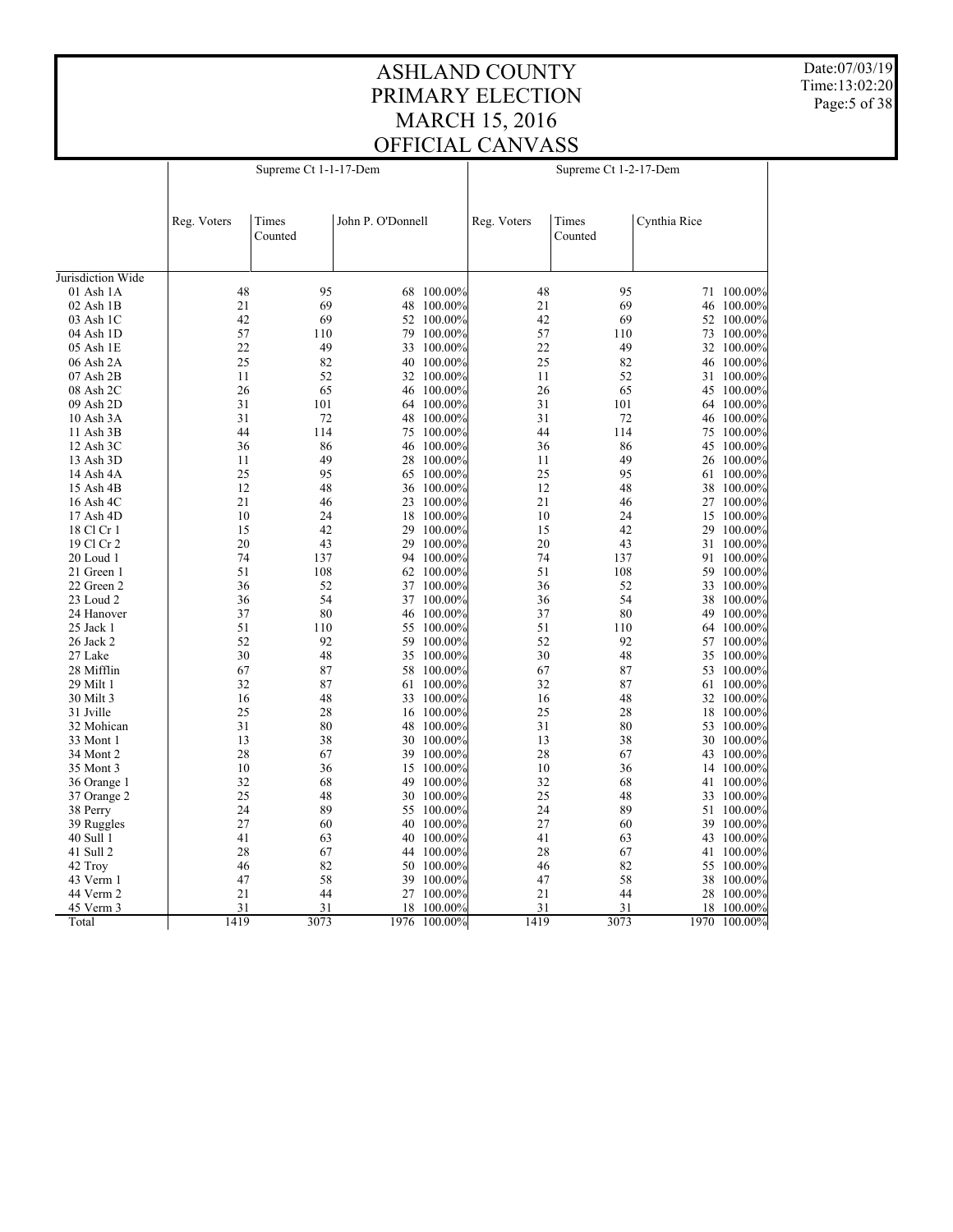Date:07/03/19 Time:13:02:20 Page:6 of 38

|                   | 5th Appeals Ct 2-9-17-Dem |                  |               |            | 5th Appeals Ct 2-10-17-Dem |                  |                    |            |
|-------------------|---------------------------|------------------|---------------|------------|----------------------------|------------------|--------------------|------------|
|                   | Reg. Voters               | Times<br>Counted | Earle E. Wise |            | Reg. Voters                | Times<br>Counted | No Candidate Filed |            |
| Jurisdiction Wide |                           |                  |               |            |                            |                  |                    |            |
| 01 Ash 1A         | 48                        | 95               |               | 67 100.00% | 48                         | 95               |                    | 7 100.00%  |
| 02 Ash 1B         | 21                        | 69               | 49            | 100.00%    | 21                         | 69               | 9                  | 100.00%    |
| 03 Ash 1C         | 42                        | 69               | 53            | 100.00%    | 42                         | 69               | 7                  | 100.00%    |
| 04 Ash 1D         | 57                        | 110              |               | 77 100.00% | 57                         | 110              |                    | 12 100.00% |
| 05 Ash 1E         | 22                        | 49               |               | 30 100.00% | 22                         | 49               | 4                  | 100.00%    |
| 06 Ash 2A         | 25                        | 82               |               | 45 100.00% | 25                         | 82               | 13                 | $100.00\%$ |
| 07 Ash 2B         | 11                        | 52               |               | 30 100.00% | 11                         | 52               |                    | 10 100.00% |
| 08 Ash 2C         | 26                        | 65               | 45            | 100.00%    | 26                         | 65               | 10                 | 100.00%    |
| 09 Ash 2D         | 31                        | 101              |               | 63 100.00% | 31                         | 101              | 13                 | $100.00\%$ |
| 10 Ash 3A         | 31                        | 72               |               | 46 100.00% | 31                         | 72               |                    | 10 100.00% |
| 11 Ash 3B         | 44                        | 114              | 70            | $100.00\%$ | 44                         | 114              |                    | 18 100.00% |
| 12 Ash 3C         | 36                        | 86               |               | 42 100.00% | 36                         | 86               | $\tau$             | 100.00%    |
| 13 Ash 3D         | 11                        | 49               | 29            | 100.00%    | 11                         | 49               | 7                  | 100.00%    |
| 14 Ash 4A         | 25                        | 95               |               | 65 100.00% | 25                         | 95               |                    | 15 100.00% |
| 15 Ash 4B         | 12                        | 48               |               | 38 100.00% | 12                         | 48               | 7                  | 100.00%    |
| 16 Ash 4C         | 21                        | 46               |               | 26 100.00% | 21                         | 46               | 3                  | 100.00%    |
| 17 Ash 4D         | 10                        | 24               | 17            | 100.00%    | 10                         | 24               | 3                  | 100.00%    |
| 18 Cl Cr 1        | 15                        | 42               |               | 27 100.00% | 15                         | 42               | 7                  | 100.00%    |
| 19 Cl Cr 2        | 20                        | 43               |               | 31 100.00% | 20                         | 43               | 6                  | 100.00%    |
| 20 Loud 1         | 74                        | 137              |               | 92 100.00% | 74                         | 137              | 21                 | 100.00%    |
| 21 Green 1        | 51                        | 108              |               | 62 100.00% | 51                         | 108              |                    | 10 100.00% |
| 22 Green 2        | 36                        | 52               | 35            | 100.00%    | 36                         | 52               | 6                  | 100.00%    |
| 23 Loud 2         | 36                        | 54               |               | 37 100.00% | 36                         | 54               | 6                  | 100.00%    |
| 24 Hanover        | 37                        | 80               |               | 48 100.00% | 37                         | 80               | 3                  |            |
|                   | 51                        | 110              | 60            | 100.00%    | 51                         | 110              | 9                  | 100.00%    |
| 25 Jack 1         | 52                        | 92               |               |            | 52                         | 92               |                    | 100.00%    |
| 26 Jack 2         |                           |                  |               | 60 100.00% | 30                         |                  | 4                  | 100.00%    |
| 27 Lake           | 30                        | 48               |               | 37 100.00% |                            | 48               | 4                  | 100.00%    |
| 28 Mifflin        | 67                        | 87               |               | 54 100.00% | 67                         | 87               |                    | 11 100.00% |
| 29 Milt 1         | 32                        | 87               |               | 57 100.00% | 32                         | 87               | 13                 | $100.00\%$ |
| 30 Milt 3         | 16                        | 48               |               | 31 100.00% | 16                         | 48               | 6                  | $100.00\%$ |
| 31 Jville         | 25                        | 28               | 18            | 100.00%    | 25                         | 28               | 1                  | 100.00%    |
| 32 Mohican        | 31                        | 80               |               | 49 100.00% | 31                         | 80               |                    | 12 100.00% |
| 33 Mont 1         | 13                        | 38               |               | 28 100.00% | 13                         | 38               | 6                  | 100.00%    |
| 34 Mont 2         | 28                        | 67               | 38            | 100.00%    | 28                         | 67               | 8                  | 100.00%    |
| 35 Mont 3         | 10                        | 36               |               | 14 100.00% | 10                         | 36               |                    | 3 100.00%  |
| 36 Orange 1       | 32                        | 68               | 47            | $100.00\%$ | 32                         | 68               | 5                  | 100.00%    |
| 37 Orange 2       | 25                        | 48               | 27            | $100.00\%$ | 25                         | 48               | 6                  | 100.00%    |
| 38 Perry          | 24                        | 89               |               | 55 100.00% | 24                         | 89               |                    | 13 100.00% |
| 39 Ruggles        | 27                        | 60               | 40            | 100.00%    | 27                         | 60               | 10                 | $100.00\%$ |
| 40 Sull 1         | 41                        | 63               | 41            | 100.00%    | 41                         | 63               | 11                 | 100.00%    |
| 41 Sull 2         | 28                        | 67               |               | 45 100.00% | 28                         | 67               | 9                  | 100.00%    |
| 42 Troy           | 46                        | 82               |               | 56 100.00% | 46                         | 82               | 5                  | 100.00%    |
| 43 Verm 1         | 47                        | 58               | 38            | $100.00\%$ | 47                         | 58               |                    | 10 100.00% |
| 44 Verm 2         | 21                        | 44               |               | 26 100.00% | 21                         | 44               | 6                  | 100.00%    |
| 45 Verm 3         | 31                        | 31               | 19            | 100.00%    | 31                         | 31               | 3                  | 100.00%    |
| Total             | 1419                      | 3073             | 1964          | 100.00%    | 1419                       | 3073             | 369                | 100.00%    |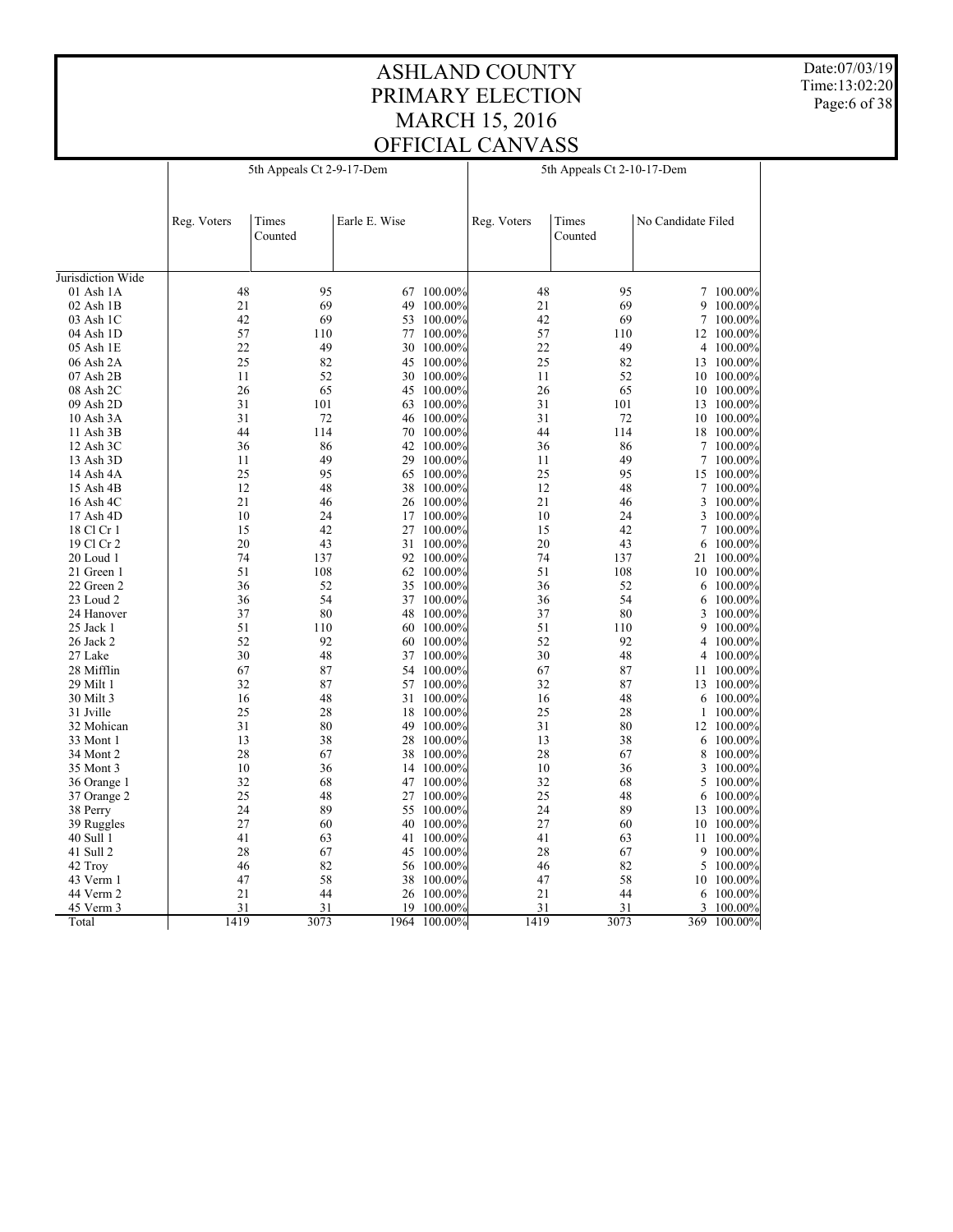Date:07/03/19 Time:13:02:20 Page:7 of 38

|                         | 22nd State Senator-Dem |         |                  |                       | 70th State Rep-Dem |         |                    |                    |
|-------------------------|------------------------|---------|------------------|-----------------------|--------------------|---------|--------------------|--------------------|
|                         |                        |         |                  |                       |                    |         |                    |                    |
|                         | Reg. Voters            | Times   | Christopher King |                       | Reg. Voters        | Times   | No Candidate Filed |                    |
|                         |                        | Counted |                  |                       |                    | Counted |                    |                    |
| Jurisdiction Wide       |                        |         |                  |                       |                    |         |                    |                    |
| 01 Ash 1A               | 48                     | 95      | 65               | 100.00%               | 48                 | 95      |                    | 8 100.00%          |
| $02$ Ash $1B$           | 21                     | 69      |                  | 46 100.00%            | 21                 | 69      | 9                  | $100.00\%$         |
| 03 Ash 1C               | 42                     | 69      | 49               | 100.00%               | 42                 | 69      | 7                  | 100.00%            |
| 04 Ash 1D               | 57                     | 110     |                  | 66 100.00%            | 57                 | 110     |                    | 13 100.00%         |
| 05 Ash 1E               | 22                     | 49      |                  | 34 100.00%            | 22                 | 49      |                    | 4 100.00%          |
| 06 Ash 2A               | 25                     | 82      | 45               | $100.00\%$            | 25                 | 82      | 12                 | 100.00%            |
| 07 Ash 2B               | 11                     | 52      |                  | 30 100.00%            | 11                 | 52      |                    | 10 100.00%         |
| 08 Ash 2C               | 26                     | 65      |                  | 47 100.00%            | 26                 | 65      |                    | 11 100.00%         |
| 09 Ash 2D               | 31                     | 101     |                  | 66 100.00%            | 31                 | 101     | 13                 | 100.00%            |
| 10 Ash 3A               | 31                     | 72      |                  | 47 100.00%            | 31                 | 72      | 11                 | 100.00%            |
| 11 Ash 3B               | 44                     | 114     | 71               | 100.00%               | 44                 | 114     |                    | 19 100.00%         |
| 12 Ash 3C               | 36                     | 86      | 43               | 100.00%               | 36                 | 86      | 8                  | 100.00%            |
| 13 Ash 3D               | 11                     | 49      |                  | 29 100.00%            | 11                 | 49      | 7                  | 100.00%            |
| 14 Ash 4A               | 25                     | 95      | 63               | 100.00%               | 25                 | 95      | 16                 | 100.00%            |
| 15 Ash 4B               | 12                     | 48      |                  | 37 100.00%            | 12                 | 48      | 7                  | 100.00%            |
| 16 Ash 4C               | 21                     | 46      |                  | 31 100.00%            | 21                 | 46      | 3                  | 100.00%            |
|                         | 10                     | 24      | 16               | $100.00\%$            | 10                 | 24      | 4                  |                    |
| 17 Ash 4D<br>18 Cl Cr 1 | 15                     | 42      | 28               |                       | 15                 | 42      |                    | 100.00%            |
| 19 Cl Cr 2              | 20                     | 43      |                  | 100.00%<br>31 100.00% | 20                 | 43      | 6                  | 100.00%<br>100.00% |
| 20 Loud 1               | 74                     | 137     |                  | 90 100.00%            | 74                 | 137     | 6                  | 100.00%            |
|                         | 51                     | 108     |                  |                       | 51                 | 108     | 20                 |                    |
| 21 Green 1              | 36                     | 52      | 58<br>31         | $100.00\%$<br>100.00% | 36                 | 52      |                    | 9 100.00%          |
| 22 Green 2              | 36                     | 54      |                  |                       | 36                 | 54      | 6<br>4             | 100.00%<br>100.00% |
| 23 Loud 2               | 37                     |         |                  | 41 100.00%            |                    | 80      |                    |                    |
| 24 Hanover              | 51                     | 80      |                  | 45 100.00%            | 37<br>51           |         | 3                  | 100.00%            |
| 25 Jack 1               |                        | 110     | 63               | 100.00%               |                    | 110     | 11                 | 100.00%            |
| 26 Jack 2               | 52                     | 92      |                  | 56 100.00%            | 52                 | 92      | 6                  | 100.00%            |
| 27 Lake                 | 30                     | 48      |                  | 33 100.00%            | 30                 | 48      | 6                  | 100.00%            |
| 28 Mifflin              | 67                     | 87      |                  | 56 100.00%            | 67                 | 87      | 14                 | $100.00\%$         |
| 29 Milt 1               | 32                     | 87      |                  | 54 100.00%            | 32                 | 87      |                    | 14 100.00%         |
| 30 Milt 3               | 16                     | 48      |                  | 30 100.00%            | 16                 | 48      | 8                  | 100.00%            |
| 31 Jville               | 25                     | 28      | 15               | 100.00%               | 25                 | 28      | 1                  | 100.00%            |
| 32 Mohican              | 31                     | 80      |                  | 48 100.00%            | 31                 | 80      |                    | 12 100.00%         |
| 33 Mont 1               | 13                     | 38      | 25               | $100.00\%$            | 13                 | 38      | 6                  | 100.00%            |
| 34 Mont 2               | 28                     | 67      | 35               | 100.00%               | 28                 | 67      | 9                  | 100.00%            |
| 35 Mont 3               | 10                     | 36      |                  | 14 100.00%            | 10                 | 36      |                    | 2 100.00%          |
| 36 Orange 1             | 32                     | 68      | 43               | 100.00%               | 32                 | 68      | 7                  | 100.00%            |
| 37 Orange 2             | 25                     | 48      |                  | 25 100.00%            | 25                 | 48      | 6                  | 100.00%            |
| 38 Perry                | 24                     | 89      |                  | 50 100.00%            | 24                 | 89      |                    | 14 100.00%         |
| 39 Ruggles              | 27                     | 60      | 40               | 100.00%               | 27                 | 60      | 12                 | 100.00%            |
| 40 Sull 1               | 41                     | 63      | 37               | 100.00%               | 41                 | 63      | 12                 | 100.00%            |
| 41 Sull 2               | 28                     | 67      |                  | 38 100.00%            | 28                 | 67      |                    | 10 100.00%         |
| 42 Troy                 | 46                     | 82      |                  | 52 100.00%            | 46                 | 82      | 6                  | 100.00%            |
| 43 Verm 1               | 47                     | 58      |                  | 34 100.00%            | 47                 | 58      | 11                 | 100.00%            |
| 44 Verm 2               | 21                     | 44      |                  | 28 100.00%            | 21                 | 44      | 6                  | 100.00%            |
| 45 Verm 3               | 31                     | 31      | 17               | 100.00%               | 31                 | 31      | 3                  | 100.00%            |
| Total                   | 1419                   | 3073    | 1902             | 100.00%               | 1419               | 3073    | 392                | 100.00%            |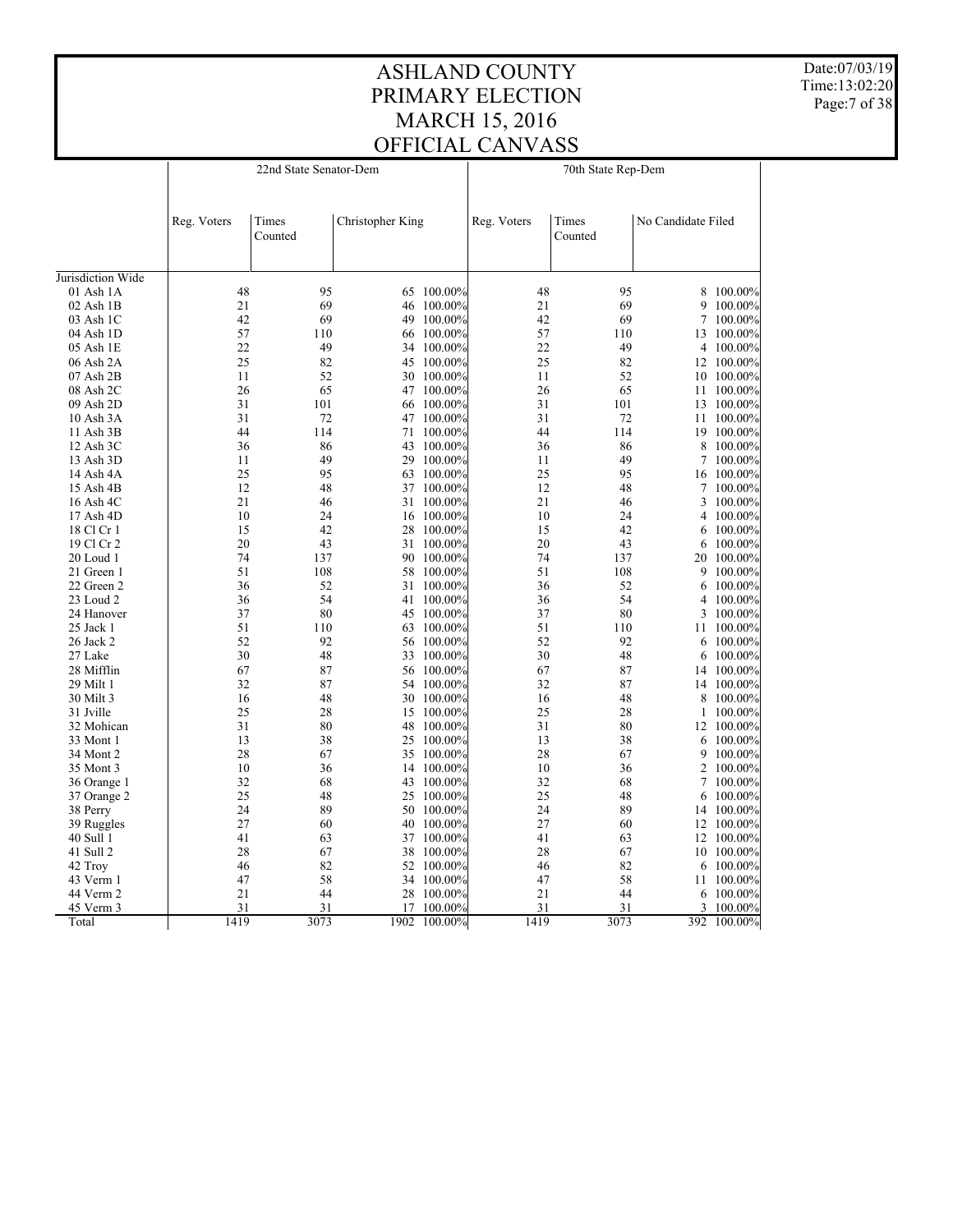Date:07/03/19 Time:13:02:20 Page:8 of 38

|                   | Common Pleas Judge-Dem |                  |                    |            | County Comm 1-2-17-Dem |                  |                |              |
|-------------------|------------------------|------------------|--------------------|------------|------------------------|------------------|----------------|--------------|
|                   | Reg. Voters            | Times<br>Counted | No Candidate Filed |            | Reg. Voters            | Times<br>Counted | Dorothy Balkin |              |
| Jurisdiction Wide |                        |                  |                    |            |                        |                  |                |              |
| 01 Ash 1A         | 48                     | 95               |                    | 6 100.00%  | 48                     | 95               |                | 64 100.00%   |
| $02$ Ash $1B$     | 21                     | 69               | 9                  | $100.00\%$ | 21                     | 69               |                | 48 100.00%   |
| 03 Ash 1C         | 42                     | 69               |                    | 7 100.00%  | 42                     | 69               |                | 50 100.00%   |
| 04 Ash 1D         | 57                     | 110              |                    | 13 100.00% | 57                     | 110              |                | 72 100.00%   |
| 05 Ash 1E         | 22                     | 49               | 4                  | $100.00\%$ | 22                     | 49               |                | 36 100.00%   |
| 06 Ash 2A         | 25                     | 82               |                    | 12 100.00% | 25                     | 82               |                | 42 100.00%   |
| 07 Ash 2B         | 11                     | 52               |                    | 11 100.00% | 11                     | 52               |                | 31 100.00%   |
| 08 Ash 2C         | 26                     | 65               | 11                 | 100.00%    | 26                     | 65               |                | 45 100.00%   |
| 09 Ash 2D         | 31                     | 101              |                    | 13 100.00% | 31                     | 101              |                | 63 100.00%   |
| 10 Ash 3A         | 31                     | 72               |                    | 9 100.00%  | 31                     | 72               |                | 50 100.00%   |
| 11 Ash 3B         | 44                     | 114              |                    | 19 100.00% | 44                     | 114              |                | 69 100.00%   |
| 12 Ash 3C         | 36                     | 86               |                    | 7 100.00%  | 36                     | 86               |                | 47 100.00%   |
| 13 Ash 3D         | 11                     | 49               |                    | 7 100.00%  | 11                     | 49               |                | 28 100.00%   |
| 14 Ash 4A         | 25                     | 95               |                    | 16 100.00% | 25                     | 95               |                | 69 100.00%   |
| 15 Ash 4B         | 12                     | 48               |                    | 7 100.00%  | 12                     | 48               |                | 35 100.00%   |
| 16 Ash 4C         | 21                     | 46               |                    | 3 100.00%  | 21                     | 46               |                | 31 100.00%   |
| 17 Ash 4D         | 10                     | 24               | 4                  | 100.00%    | 10                     | 24               |                | 16 100.00%   |
| 18 Cl Cr 1        | 15                     | 42               | 6                  | $100.00\%$ | 15                     | 42               |                | 31 100.00%   |
| 19 Cl Cr 2        | 20                     | 43               | 6                  | 100.00%    | 20                     | 43               |                | 31 100.00%   |
| 20 Loud 1         | 74                     | 137              | 19                 | $100.00\%$ | 74                     | 137              |                | 92 100.00%   |
| 21 Green 1        | 51                     | 108              |                    | 10 100.00% | 51                     | 108              |                | 63 100.00%   |
| 22 Green 2        | 36                     | 52               | 6                  | 100.00%    | 36                     | 52               | 35             | $100.00\%$   |
| 23 Loud 2         | 36                     | 54               | 5                  | 100.00%    | 36                     | 54               |                | 37 100.00%   |
| 24 Hanover        | 37                     | 80               | 3                  | 100.00%    | 37                     | 80               |                | 44 100.00%   |
| 25 Jack 1         | 51                     | 110              | 9                  | 100.00%    | 51                     | 110              |                | 66 100.00%   |
| 26 Jack 2         | 52                     | 92               | 5                  | 100.00%    | 52                     | 92               |                | 62 100.00%   |
| 27 Lake           | 30                     | 48               | 5                  | $100.00\%$ | 30                     | 48               |                | 37 100.00%   |
| 28 Mifflin        | 67                     | 87               |                    | 14 100.00% | 67                     | 87               |                | 54 100.00%   |
| 29 Milt 1         | 32                     | 87               |                    | 12 100.00% | 32                     | 87               |                | 53 100.00%   |
| 30 Milt 3         | 16                     | 48               |                    | 7 100.00%  | 16                     | 48               |                | 29 100.00%   |
| 31 Jville         | 25                     | 28               | 1                  | 100.00%    | 25                     | 28               |                | 15 100.00%   |
| 32 Mohican        | 31                     | 80               |                    | 10 100.00% | 31                     | 80               |                | 48 100.00%   |
| 33 Mont 1         | 13                     | 38               |                    | 6 100.00%  | 13                     | 38               |                | 28 100.00%   |
| 34 Mont 2         | 28                     | 67               | 7                  | 100.00%    | 28                     | 67               |                | 38 100.00%   |
| 35 Mont 3         | 10                     | 36               |                    | 2 100.00%  | 10                     | 36               |                | 13 100.00%   |
| 36 Orange 1       | 32                     | 68               | 4                  | 100.00%    | 32                     | 68               |                | 45 100.00%   |
| 37 Orange 2       | 25                     | 48               | 5                  | $100.00\%$ | 25                     | 48               |                | 27 100.00%   |
| 38 Perry          | 24                     | 89               |                    | 11 100.00% | 24                     | 89               |                | 51 100.00%   |
| 39 Ruggles        | 27                     | 60               | 12                 | 100.00%    | 27                     | 60               |                | 42 100.00%   |
| 40 Sull 1         | 41                     | 63               |                    | 10 100.00% | 41                     | 63               |                | 38 100.00%   |
| 41 Sull 2         | 28                     | 67               |                    | 9 100.00%  | 28                     | 67               |                | 45 100.00%   |
| 42 Troy           | 46                     | 82               |                    | 5 100.00%  | 46                     | 82               |                | 65 100.00%   |
| 43 Verm 1         | 47                     | 58               | 11                 | $100.00\%$ | 47                     | 58               |                | 34 100.00%   |
| 44 Verm 2         | 21                     | 44               |                    | 5 100.00%  | 21                     | 44               |                | 29 100.00%   |
| 45 Verm 3         | 31                     | 31               | 3                  | 100.00%    | 31                     | 31               |                | 20 100.00%   |
| Total             | 1419                   | 3073             | 366                | 100.00%    | 1419                   | 3073             |                | 1968 100.00% |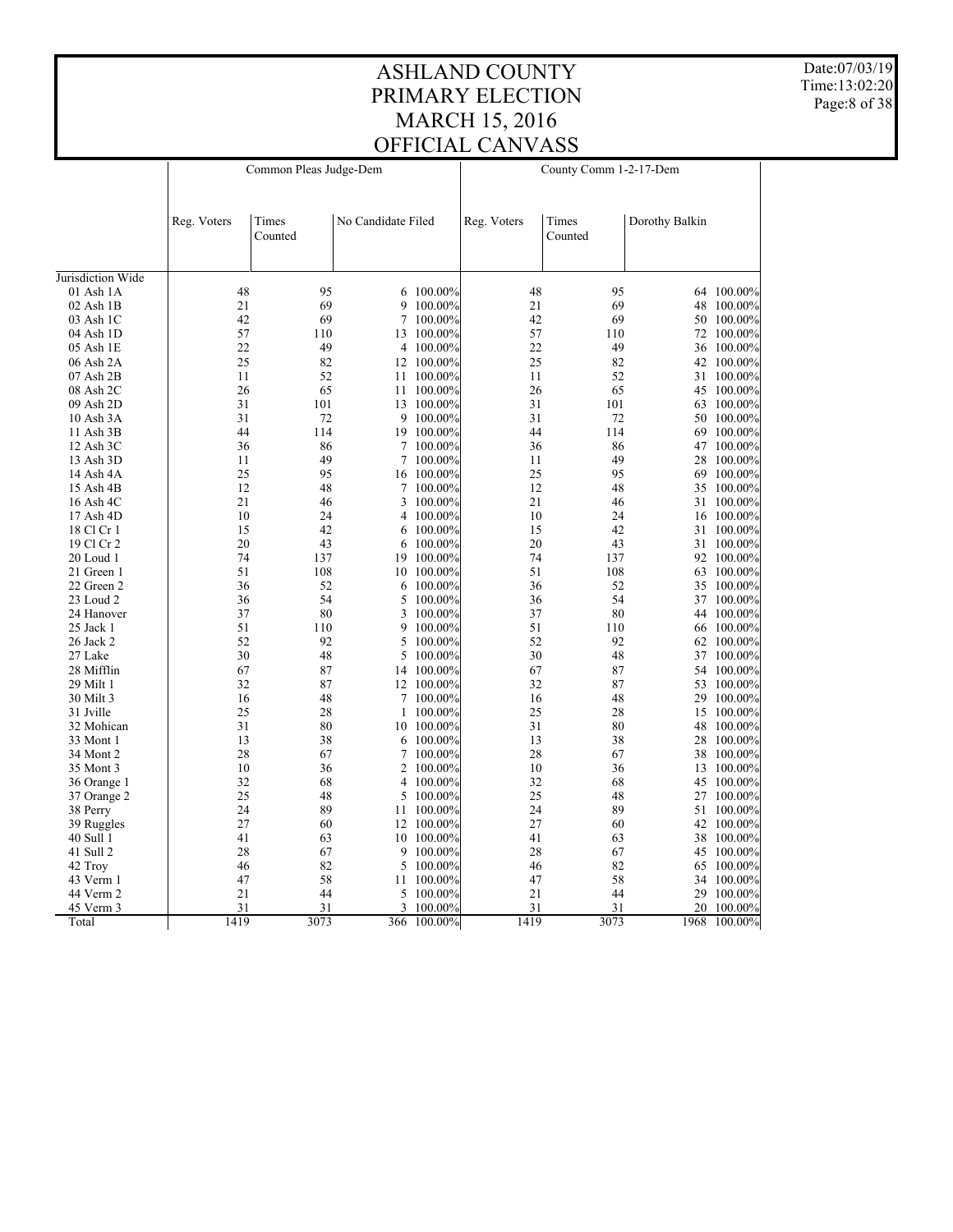Date:07/03/19 Time:13:02:20 Page:9 of 38

|                   |             | County Comm 1-3-17-Dem |                    |            |             | County Prosecuting Atty-Dem |                    |                  |  |
|-------------------|-------------|------------------------|--------------------|------------|-------------|-----------------------------|--------------------|------------------|--|
|                   | Reg. Voters | Times<br>Counted       | No Candidate Filed |            | Reg. Voters | Times<br>Counted            | No Candidate Filed |                  |  |
| Jurisdiction Wide |             |                        |                    |            |             |                             |                    |                  |  |
| 01 Ash 1A         | 48          | 95                     |                    | 7 100.00%  | 48          | 95                          |                    | 6 100.00%        |  |
| 02 Ash 1B         | 21          | 69                     | 9                  | 100.00%    | 21          | 69                          | 9                  | 100.00%          |  |
| 03 Ash 1C         | 42          | 69                     | 6                  | 100.00%    | 42          | 69                          | 6                  | 100.00%          |  |
| 04 Ash 1D         | 57          | 110                    |                    | 11 100.00% | 57          | 110                         |                    | 12 100.00%       |  |
| 05 Ash 1E         | 22          | 49                     | 4                  | 100.00%    | 22          | 49                          | 4                  | $100.00\%$       |  |
| 06 Ash 2A         | 25          | 82                     |                    | 12 100.00% | 25          | 82                          |                    | 12 100.00%       |  |
| 07 Ash 2B         | 11          | 52                     |                    | 11 100.00% | 11          | 52                          |                    | 11 100.00%       |  |
| 08 Ash 2C         | 26          | 65                     |                    | 11 100.00% | 26          | 65                          |                    | 12 100.00%       |  |
| 09 Ash 2D         | 31          | 101                    |                    | 10 100.00% | 31          | 101                         | 11                 | 100.00%          |  |
| 10 Ash 3A         | 31          | 72                     |                    | 8 100.00%  | 31          | 72                          | 8                  | 100.00%          |  |
| 11 Ash 3B         | 44          | 114                    | 17                 | 100.00%    | 44          | 114                         |                    | 17 100.00%       |  |
| $12$ Ash $3C$     | 36          | 86                     | 6                  | 100.00%    | 36          | 86                          | 6                  | 100.00%          |  |
| 13 Ash 3D         | 11          | 49                     | $\tau$             | 100.00%    | 11          | 49                          | 7                  | 100.00%          |  |
| 14 Ash 4A         | 25          | 95                     | 12                 | 100.00%    | 25          | 95                          |                    | 14 100.00%       |  |
| 15 Ash 4B         | 12          | 48                     |                    | 7 100.00%  | 12          | 48                          |                    | 7 100.00%        |  |
|                   | 21          | 46                     | 4                  |            | 21          | 46                          | 2                  |                  |  |
| 16 Ash 4C         |             |                        |                    | 100.00%    |             |                             |                    | 100.00%          |  |
| 17 Ash 4D         | 10          | 24                     | 3                  | 100.00%    | 10          | 24                          | 3                  | 100.00%          |  |
| 18 Cl Cr 1        | 15          | 42                     | 6                  | 100.00%    | 15          | 42                          | 6                  | 100.00%          |  |
| 19 Cl Cr 2        | 20          | 43                     | 6                  | $100.00\%$ | 20          | 43                          | 6                  | 100.00%          |  |
| 20 Loud 1         | 74          | 137                    |                    | 18 100.00% | 74          | 137                         |                    | 18 100.00%       |  |
| 21 Green 1        | 51          | 108                    | 9                  | 100.00%    | 51          | 108                         | 9                  | 100.00%          |  |
| 22 Green 2        | 36          | 52                     | 6                  | $100.00\%$ | 36          | 52                          | 6                  | 100.00%          |  |
| 23 Loud 2         | 36          | 54                     | 5                  | 100.00%    | 36          | 54                          | 5                  | 100.00%          |  |
| 24 Hanover        | 37          | 80                     | $\overline{2}$     | 100.00%    | 37          | 80                          |                    | 2 100.00%        |  |
| 25 Jack 1         | 51          | 110                    | 8                  | 100.00%    | 51          | 110                         | 8                  | 100.00%          |  |
| 26 Jack 2         | 52          | 92                     | 4                  | 100.00%    | 52          | 92                          | 4                  | 100.00%          |  |
| 27 Lake           | 30          | 48                     | 4                  | 100.00%    | 30          | 48                          |                    | 4 100.00%        |  |
| 28 Mifflin        | 67          | 87                     | 10                 | 100.00%    | 67          | 87                          |                    | $10\ \ 100.00\%$ |  |
| 29 Milt 1         | 32          | 87                     |                    | 12 100.00% | 32          | 87                          |                    | 12 100.00%       |  |
| 30 Milt 3         | 16          | 48                     | 7                  | 100.00%    | 16          | 48                          | 7                  | 100.00%          |  |
| 31 Jville         | 25          | 28                     | 1                  | 100.00%    | 25          | 28                          | $\mathbf{1}$       | 100.00%          |  |
| 32 Mohican        | 31          | 80                     |                    | 12 100.00% | 31          | 80                          |                    | 10 100.00%       |  |
| 33 Mont 1         | 13          | 38                     | 6                  | $100.00\%$ | 13          | 38                          | 6                  | $100.00\%$       |  |
| 34 Mont 2         | 28          | 67                     | 7                  | 100.00%    | 28          | 67                          | 7                  | 100.00%          |  |
| 35 Mont 3         | 10          | 36                     | 2                  | 100.00%    | 10          | 36                          |                    | 2 100.00%        |  |
| 36 Orange 1       | 32          | 68                     | 4                  | $100.00\%$ | 32          | 68                          | 4                  | 100.00%          |  |
| 37 Orange 2       | 25          | 48                     | 6                  | 100.00%    | 25          | 48                          | 5                  | 100.00%          |  |
| 38 Perry          | 24          | 89                     |                    | 11 100.00% | 24          | 89                          |                    | 12 100.00%       |  |
| 39 Ruggles        | 27          | 60                     | 10                 | 100.00%    | 27          | 60                          | 10                 | 100.00%          |  |
| 40 Sull 1         | 41          | 63                     | 10                 | 100.00%    | 41          | 63                          | 9                  | 100.00%          |  |
| 41 Sull 2         | 28          | 67                     | 8                  | 100.00%    | 28          | 67                          | 7                  | 100.00%          |  |
| 42 Troy           | 46          | 82                     | 5                  | 100.00%    | 46          | 82                          | 5                  | 100.00%          |  |
| 43 Verm 1         | 47          | 58                     | 9                  | 100.00%    | 47          | 58                          | 9                  | 100.00%          |  |
| 44 Verm 2         | 21          | 44                     | 5                  | 100.00%    | 21          | 44                          | 5                  | 100.00%          |  |
| 45 Verm 3         | 31          | 31                     | 3                  | 100.00%    | 31          | 31                          | 3                  | 100.00%          |  |
| Total             | 1419        | 3073                   | 341                | 100.00%    | 1419        | 3073                        |                    | 339 100.00%      |  |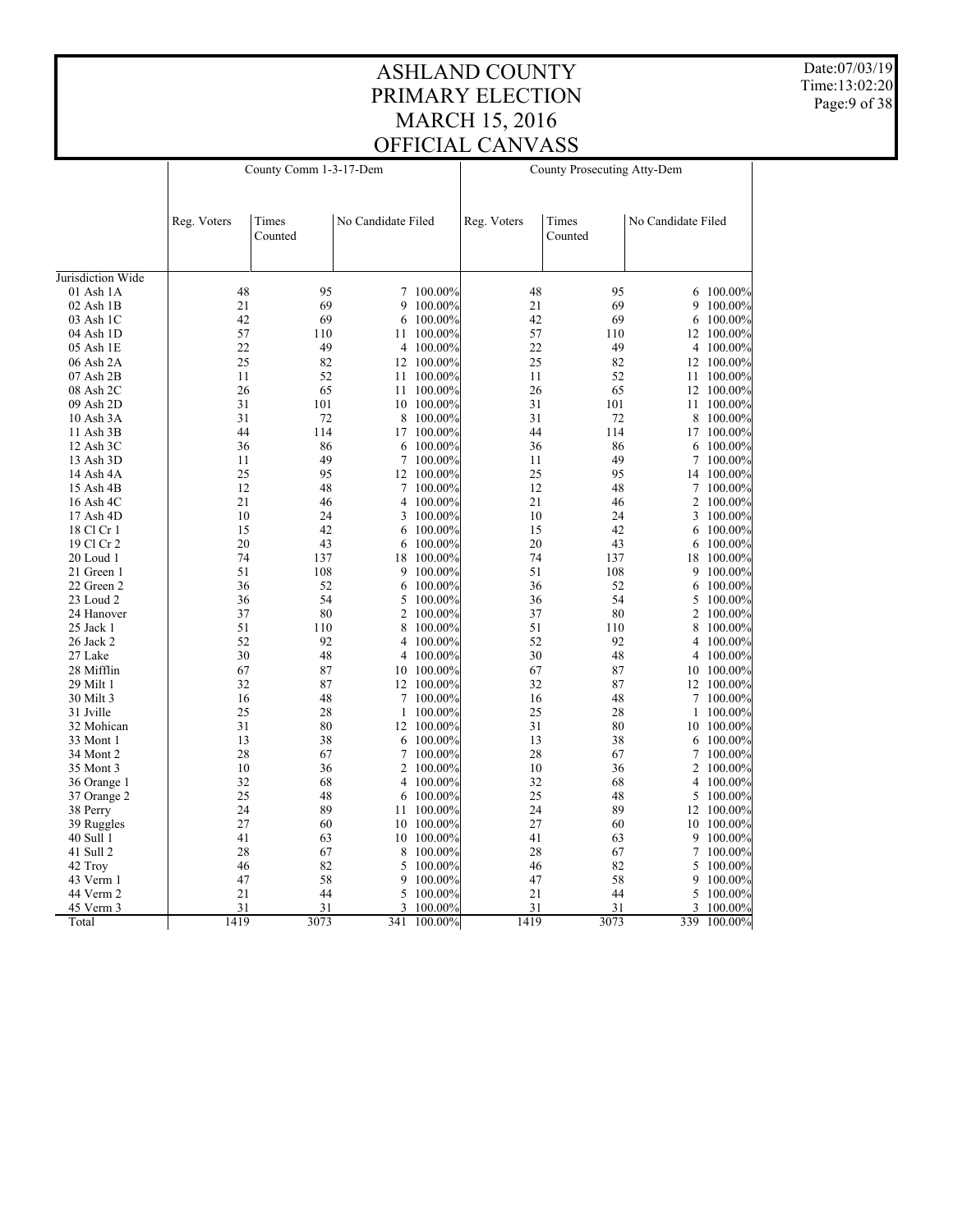Date:07/03/19 Time:13:02:20 Page:10 of 38

|                      | County Clerk of Courts-Dem |         |                    |                    | County Sheriff-Dem |         |                    |             |  |
|----------------------|----------------------------|---------|--------------------|--------------------|--------------------|---------|--------------------|-------------|--|
|                      |                            |         |                    |                    |                    |         |                    |             |  |
|                      |                            |         |                    |                    |                    |         |                    |             |  |
|                      | Reg. Voters                | Times   | No Candidate Filed |                    | Reg. Voters        | Times   | No Candidate Filed |             |  |
|                      |                            | Counted |                    |                    |                    | Counted |                    |             |  |
|                      |                            |         |                    |                    |                    |         |                    |             |  |
| Jurisdiction Wide    |                            |         |                    |                    |                    |         |                    |             |  |
| 01 Ash 1A            | 48                         | 95      |                    | 6 100.00%          | 48                 | 95      |                    | 6 100.00%   |  |
| $02$ Ash $1B$        | 21                         | 69      | 9                  | 100.00%            | 21                 | 69      | 9                  | 100.00%     |  |
| 03 Ash 1C            | 42                         | 69      | 6                  | 100.00%            | 42                 | 69      | $\tau$             | 100.00%     |  |
| 04 Ash 1D            | 57                         | 110     | 12                 | 100.00%            | 57                 | 110     | 13                 | 100.00%     |  |
| 05 Ash 1E            | 22                         | 49      |                    | 4 100.00%          | 22                 | 49      |                    | 4 100.00%   |  |
| 06 Ash 2A            | 25                         | 82      |                    | 12 100.00%         | 25                 | 82      |                    | 12 100.00%  |  |
| 07 Ash 2B            | 11                         | 52      | 11                 | 100.00%            | 11                 | 52      | 11                 | $100.00\%$  |  |
| 08 Ash 2C            | 26                         | 65      |                    | 12 100.00%         | 26                 | 65      |                    | 11 100.00%  |  |
| 09 Ash 2D            | 31                         | 101     | 10                 | 100.00%            | 31                 | 101     | 10                 | 100.00%     |  |
| 10 Ash 3A            | 31                         | 72      | 8                  | 100.00%            | 31                 | 72      | 9                  | 100.00%     |  |
| 11 Ash 3B            | 44                         | 114     |                    | 17 100.00%         | 44                 | 114     |                    | 18 100.00%  |  |
| $12$ Ash $3C$        | 36                         | 86      | 6                  | 100.00%            | 36                 | 86      | 6                  | $100.00\%$  |  |
| 13 Ash 3D            | 11                         | 49      | 7                  | 100.00%            | 11                 | 49      | 7                  | 100.00%     |  |
| 14 Ash 4A            | 25                         | 95      | 13                 | 100.00%            | 25                 | 95      |                    | 13 100.00%  |  |
| 15 Ash 4B            | 12                         | 48      | 7                  | 100.00%            | 12                 | 48      | 7                  | $100.00\%$  |  |
| 16 Ash 4C            | 21                         | 46      | 2                  | 100.00%            | 21                 | 46      | 2                  | 100.00%     |  |
| 17 Ash 4D            | 10                         | 24      | 3                  | 100.00%            | 10                 | 24      | 3                  | 100.00%     |  |
| 18 Cl Cr 1           | 15                         | 42      | 6                  | 100.00%            | 15                 | 42      | 6                  | $100.00\%$  |  |
| 19 Cl Cr 2           | 20                         | 43      | 6                  | 100.00%            | 20                 | 43      | 6                  | 100.00%     |  |
| 20 Loud 1            | 74                         | 137     | 18                 | 100.00%            | 74                 | 137     | 19                 | 100.00%     |  |
| 21 Green 1           | 51                         | 108     | 9                  | 100.00%            | 51                 | 108     | 9                  | 100.00%     |  |
| 22 Green 2           | 36                         | 52      | 6                  | $100.00\%$         | 36                 | 52      | 6                  | $100.00\%$  |  |
| 23 Loud 2            | 36                         | 54      | 5                  | 100.00%            | 36                 | 54      | 5                  | 100.00%     |  |
| 24 Hanover           | 37                         | 80      | $\overline{c}$     | 100.00%            | 37                 | 80      | 2                  | 100.00%     |  |
| 25 Jack 1            | 51                         | 110     | $\tau$             | 100.00%            | 51                 | 110     | 7                  |             |  |
|                      | 52                         | 92      |                    |                    | 52                 | 92      | 5                  | $100.00\%$  |  |
| 26 Jack 2<br>27 Lake | 30                         | 48      | 4<br>4             | 100.00%<br>100.00% | 30                 | 48      |                    | $100.00\%$  |  |
|                      | 67                         | 87      |                    |                    | 67                 | 87      |                    | 4 100.00%   |  |
| 28 Mifflin           | 32                         | 87      |                    | 10 100.00%         | 32                 | 87      |                    | 11 100.00%  |  |
| 29 Milt 1            |                            |         | 12                 | $100.00\%$         |                    |         |                    | 12 100.00%  |  |
| 30 Milt 3            | 16                         | 48      | $\tau$             | 100.00%            | 16                 | 48      | $7\overline{ }$    | 100.00%     |  |
| 31 Jville            | 25                         | 28      | 1                  | 100.00%            | 25                 | 28      |                    | 1 100.00%   |  |
| 32 Mohican           | 31                         | 80      | 11                 | 100.00%            | 31                 | 80      |                    | 10 100.00%  |  |
| 33 Mont 1            | 13                         | 38      | 6                  | 100.00%            | 13                 | 38      | 6                  | 100.00%     |  |
| 34 Mont 2            | 28                         | 67      | 7                  | 100.00%            | 28                 | 67      | 7                  | 100.00%     |  |
| 35 Mont 3            | 10                         | 36      | 3                  | 100.00%            | 10                 | 36      | 2                  | $100.00\%$  |  |
| 36 Orange 1          | 32                         | 68      |                    | 4 100.00%          | 32                 | 68      |                    | 4 100.00%   |  |
| 37 Orange 2          | 25                         | 48      | 6                  | 100.00%            | 25                 | 48      | 6                  | 100.00%     |  |
| 38 Perry             | 24                         | 89      |                    | 12 100.00%         | 24                 | 89      |                    | 12 100.00%  |  |
| 39 Ruggles           | 27                         | 60      |                    | 10 100.00%         | 27                 | 60      |                    | 10 100.00%  |  |
| 40 Sull 1            | 41                         | 63      | 9                  | 100.00%            | 41                 | 63      | 10                 | 100.00%     |  |
| 41 Sull 2            | 28                         | 67      | $\tau$             | 100.00%            | 28                 | 67      | 7                  | 100.00%     |  |
| 42 Troy              | 46                         | 82      | 5                  | 100.00%            | 46                 | 82      | 5                  | 100.00%     |  |
| 43 Verm 1            | 47                         | 58      | 9                  | 100.00%            | 47                 | 58      | 9                  | 100.00%     |  |
| 44 Verm 2            | 21                         | 44      | 5                  | 100.00%            | 21                 | 44      |                    | 5 100.00%   |  |
| 45 Verm 3            | 31                         | 31      |                    | 3 100.00%          | 31                 | 31      |                    | 3 100.00%   |  |
| Total                | 1419                       | 3073    |                    | 339 100.00%        | 1419               | 3073    |                    | 344 100.00% |  |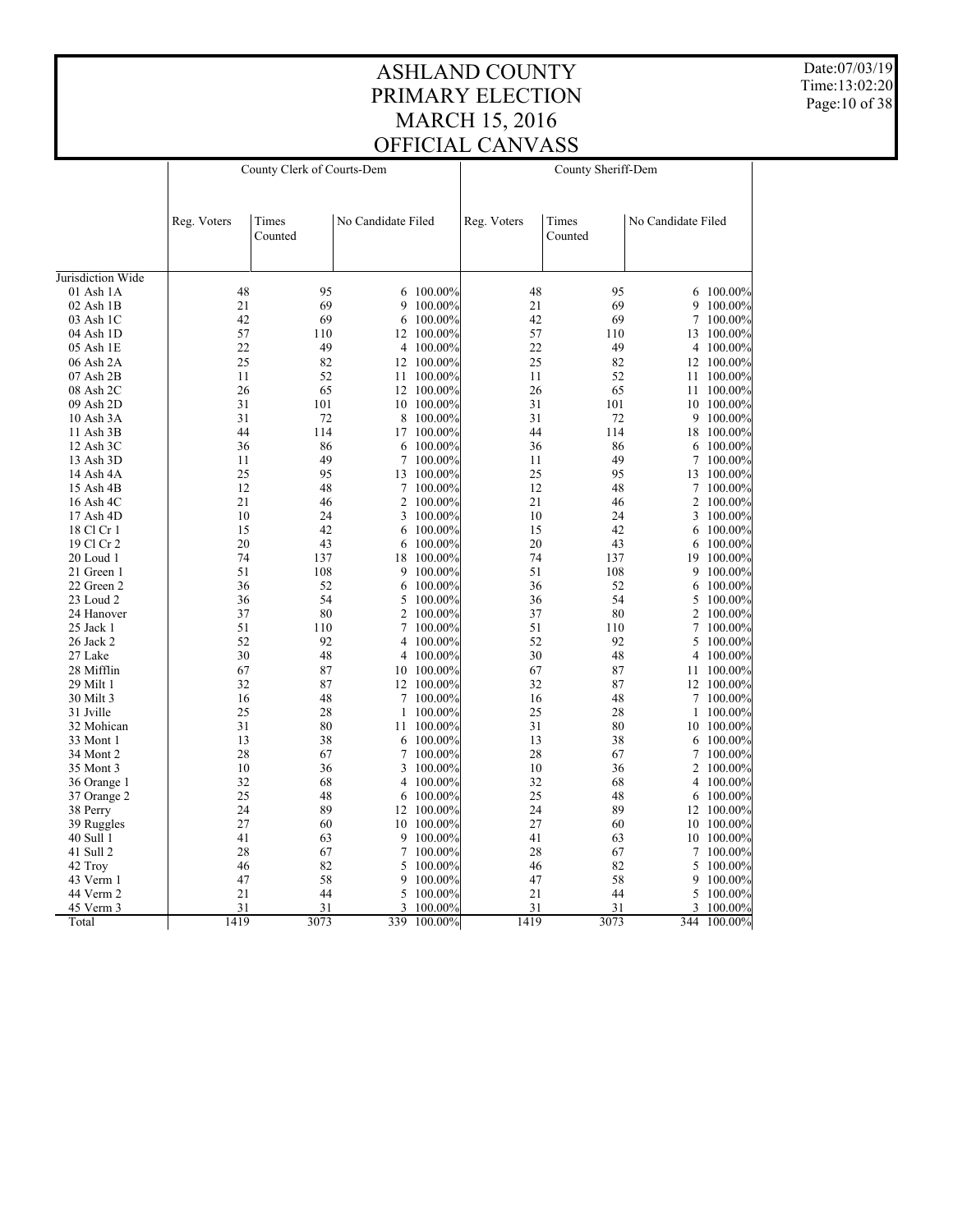Date:07/03/19 Time:13:02:20 Page:11 of 38

|                   |             | County Recorder-Dem |                    | County Treasurer-Dem |             |                  |                    |             |
|-------------------|-------------|---------------------|--------------------|----------------------|-------------|------------------|--------------------|-------------|
|                   | Reg. Voters | Times<br>Counted    | No Candidate Filed |                      | Reg. Voters | Times<br>Counted | No Candidate Filed |             |
| Jurisdiction Wide |             |                     |                    |                      |             |                  |                    |             |
| 01 Ash 1A         | 48          | 95                  |                    | 6 100.00%            | 48          | 95               |                    | 6 100.00%   |
| $02$ Ash $1B$     | 21          | 69                  | 9                  | 100.00%              | 21          | 69               | 9                  | 100.00%     |
| 03 Ash 1C         | 42          | 69                  | 6                  | 100.00%              | 42          | 69               | 6                  | 100.00%     |
| 04 Ash 1D         | 57          | 110                 |                    | 12 100.00%           | 57          | 110              | 14                 | 100.00%     |
| 05 Ash 1E         | 22          | 49                  |                    | 4 100.00%            | 22          | 49               |                    | 4 100.00%   |
| 06 Ash 2A         | 25          | 82                  |                    | 12 100.00%           | 25          | 82               |                    | 12 100.00%  |
| 07 Ash 2B         | 11          | 52                  |                    | 11 100.00%           | 11          | 52               |                    | 11 100.00%  |
| 08 Ash 2C         | 26          | 65                  |                    | 11 100.00%           | 26          | 65               |                    | 11 100.00%  |
| 09 Ash 2D         | 31          | 101                 | 11                 | $100.00\%$           | 31          | 101              | 11                 | 100.00%     |
| 10 Ash 3A         | 31          | 72                  | 8                  | 100.00%              | 31          | 72               | 8                  | $100.00\%$  |
| 11 Ash 3B         | 44          | 114                 |                    | 17 100.00%           | 44          | 114              |                    | 17 100.00%  |
| 12 Ash 3C         | 36          | 86                  | 6                  | 100.00%              | 36          | 86               | 6                  | 100.00%     |
| 13 Ash 3D         | 11          | 49                  | $\tau$             | 100.00%              | 11          | 49               | 7                  | 100.00%     |
| 14 Ash 4A         | 25          | 95                  |                    | 13 100.00%           | 25          | 95               |                    | 13 100.00%  |
| 15 Ash 4B         | 12          | 48                  | $\tau$             | 100.00%              | 12          | 48               | 7                  | 100.00%     |
| 16 Ash 4C         | 21          | 46                  |                    | 2 100.00%            | 21          | 46               |                    | 2 100.00%   |
| 17 Ash 4D         | 10          | 24                  | 3                  | 100.00%              | 10          | 24               | 3                  | 100.00%     |
| 18 Cl Cr 1        | 15          | 42                  |                    | 6 100.00%            | 15          | 42               | 6                  | $100.00\%$  |
| 19 Cl Cr 2        | 20          | 43                  | 6                  | 100.00%              | 20          | 43               | 6                  | 100.00%     |
| 20 Loud 1         | 74          | 137                 | 18                 | $100.00\%$           | 74          | 137              | 18                 | 100.00%     |
| 21 Green 1        | 51          | 108                 |                    | 9 100.00%            | 51          | 108              | 9                  | 100.00%     |
| 22 Green 2        | 36          | 52                  | 6                  | 100.00%              | 36          | 52               |                    | 6 100.00%   |
| 23 Loud 2         | 36          | 54                  | 5                  | 100.00%              | 36          | 54               | 5                  | 100.00%     |
| 24 Hanover        | 37          | 80                  | $\overline{2}$     | 100.00%              | 37          | 80               |                    | 2 100.00%   |
| 25 Jack 1         | 51          | 110                 | $\overline{7}$     | 100.00%              | 51          | 110              | 7                  | 100.00%     |
| 26 Jack 2         | 52          | 92                  | $\overline{4}$     | 100.00%              | 52          | 92               | 4                  | 100.00%     |
| 27 Lake           | 30          | 48                  |                    | 4 100.00%            | 30          | 48               |                    | 4 100.00%   |
| 28 Mifflin        | 67          | 87                  |                    | 10 100.00%           | 67          | 87               | 9                  | $100.00\%$  |
| 29 Milt 1         | 32          | 87                  |                    | 12 100.00%           | 32          | 87               |                    | 12 100.00%  |
| 30 Milt 3         | 16          | 48                  | $\tau$             | 100.00%              | 16          | 48               |                    | 7 100.00%   |
| 31 Jville         | 25          | 28                  | $\mathbf{1}$       | 100.00%              | 25          | 28               | 1                  | 100.00%     |
| 32 Mohican        | 31          | 80                  |                    | 12 100.00%           | 31          | 80               |                    | 11 100.00%  |
| 33 Mont 1         | 13          | 38                  |                    | 6 100.00%            | 13          | 38               |                    | 6 100.00%   |
| 34 Mont 2         | 28          | 67                  | $\tau$             | 100.00%              | 28          | 67               | 7                  | 100.00%     |
| 35 Mont 3         | 10          | 36                  |                    | 2 100.00%            | 10          | 36               |                    | 2 100.00%   |
| 36 Orange 1       | 32          | 68                  | 4                  | $100.00\%$           | 32          | 68               | 4                  | 100.00%     |
| 37 Orange 2       | 25          | 48                  | 6                  | 100.00%              | 25          | 48               | 5                  | 100.00%     |
| 38 Perry          | 24          | 89                  |                    | 11 100.00%           | 24          | 89               |                    | 11 100.00%  |
| 39 Ruggles        | 27          | 60                  | 10                 | 100.00%              | 27          | 60               |                    | 10 100.00%  |
| 40 Sull 1         | 41          | 63                  |                    | 10 100.00%           | 41          | 63               |                    | 10 100.00%  |
| 41 Sull 2         | 28          | 67                  | $\tau$             | 100.00%              | 28          | 67               | 7                  | 100.00%     |
| 42 Troy           | 46          | 82                  | 5                  | 100.00%              | 46          | 82               | 5                  | 100.00%     |
| 43 Verm 1         | 47          | 58                  | 9                  | 100.00%              | 47          | 58               | 9                  | $100.00\%$  |
| 44 Verm 2         | 21          | 44                  |                    | 5 100.00%            | 21          | 44               | 5                  | 100.00%     |
| 45 Verm 3         | 31          | 31                  | 3                  | 100.00%              | 31          | 31               | 3                  | 100.00%     |
| Total             | 1419        | 3073                |                    | 339 100.00%          | 1419        | 3073             |                    | 338 100.00% |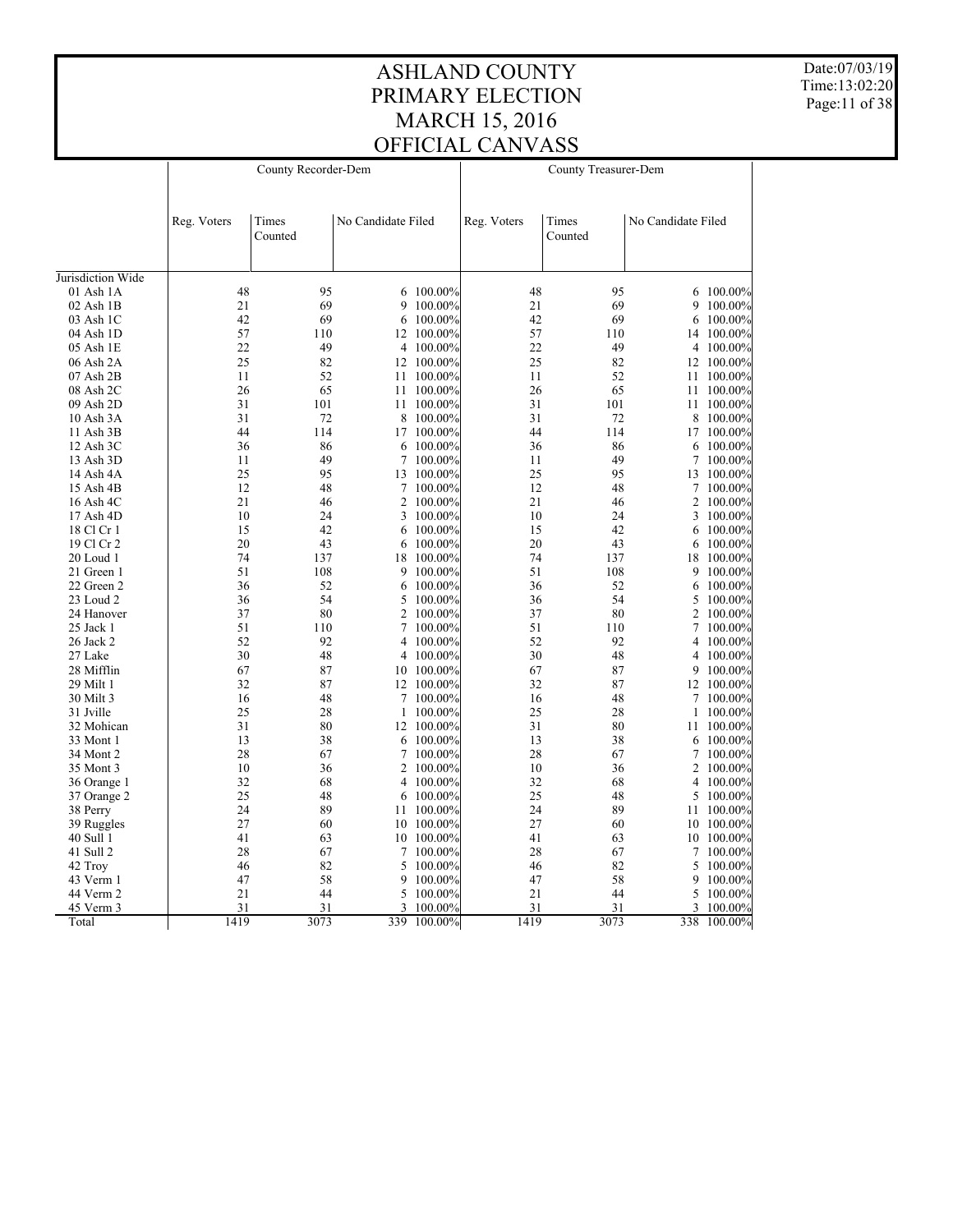Date:07/03/19 Time:13:02:21 Page:12 of 38

|                          |             | County Engineer-Dem |                    | County Coroner-Dem |             |                  |                    |                       |  |
|--------------------------|-------------|---------------------|--------------------|--------------------|-------------|------------------|--------------------|-----------------------|--|
|                          |             |                     |                    |                    |             |                  |                    |                       |  |
|                          |             |                     |                    |                    |             |                  |                    |                       |  |
|                          | Reg. Voters | Times<br>Counted    | No Candidate Filed |                    | Reg. Voters | Times<br>Counted | No Candidate Filed |                       |  |
|                          |             |                     |                    |                    |             |                  |                    |                       |  |
| Jurisdiction Wide        |             |                     |                    |                    |             |                  |                    |                       |  |
| 01 Ash 1A                | 48          | 95                  |                    | 6 100.00%          | 48          | 95               |                    | 6 100.00%             |  |
| $02$ Ash $1B$            | 21          | 69                  | 10                 | 100.00%            | 21          | 69               |                    | 10 100.00%            |  |
| 03 Ash 1C                | 42          | 69                  | 6                  | $100.00\%$         | 42          | 69               | 6                  | $100.00\%$            |  |
| 04 Ash 1D                | 57          | 110                 | 14                 | 100.00%            | 57          | 110              | 14                 | $100.00\%$            |  |
| 05 Ash 1E                | 22          | 49                  |                    | 4 100.00%          | 22          | 49               |                    | 4 100.00%             |  |
| 06 Ash 2A                | 25          | 82                  | 12                 | 100.00%            | 25          | 82               |                    | 12 100.00%            |  |
| $07$ Ash $2B$            | 11          | 52                  | 11                 | 100.00%            | 11          | 52               |                    | 12 100.00%            |  |
| 08 Ash 2C                | 26          | 65                  | 11                 | 100.00%            | 26          | 65               |                    | 12 100.00%            |  |
| 09 Ash 2D                | 31          | 101                 |                    | 12 100.00%         | 31          | 101              |                    | 13 100.00%            |  |
| 10 Ash 3A                | 31          | 72                  | 10                 | 100.00%            | 31          | 72               |                    | 10 100.00%            |  |
| 11 Ash 3B                | 44          | 114                 |                    | 17 100.00%         | 44          | 114              |                    | 17 100.00%            |  |
| 12 Ash 3C                | 36          | 86                  | 6                  | 100.00%            | 36          | 86               |                    | 6 100.00%             |  |
| 13 Ash 3D                | 11          | 49                  | 7                  | 100.00%            | 11          | 49               | 8                  | 100.00%               |  |
| 14 Ash 4A                | 25          | 95                  |                    | 13 100.00%         | 25          | 95               |                    | 15 100.00%            |  |
| 15 Ash 4B                | 12          | 48                  | 7                  | 100.00%            | 12          | 48               | 7                  | 100.00%               |  |
| 16 Ash 4C                | 21          | 46                  | 3                  | 100.00%            | 21          | 46               | 3                  | 100.00%               |  |
|                          | 10          | 24                  | 3                  | 100.00%            | 10          | 24               | 3                  |                       |  |
| 17 Ash 4D                | 15          | 42                  |                    |                    | 15          | 42               |                    | $100.00\%$            |  |
| 18 Cl Cr 1<br>19 Cl Cr 2 | 20          | 43                  | 6                  | 100.00%<br>100.00% | 20          | 43               | 6<br>8             | 100.00%               |  |
| 20 Loud 1                | 74          | 137                 | 6                  | 100.00%            | 74          | 137              |                    | 100.00%<br>18 100.00% |  |
|                          | 51          |                     | 18                 | 100.00%            | 51          | 108              |                    |                       |  |
| 21 Green 1               | 36          | 108<br>52           | 10                 |                    | 36          | 52               |                    | 10 100.00%            |  |
| 22 Green 2               |             | 54                  | 6                  | 100.00%            |             | 54               | 6                  | 100.00%               |  |
| 23 Loud 2                | 36<br>37    | 80                  | 5<br>2             | 100.00%            | 36<br>37    | 80               | 5                  | 100.00%               |  |
| 24 Hanover               |             |                     |                    | 100.00%            |             |                  | 3                  | 100.00%               |  |
| 25 Jack 1                | 51          | 110                 |                    | 7 100.00%          | 51          | 110              |                    | 6 100.00%             |  |
| 26 Jack 2                | 52          | 92                  | 4                  | 100.00%            | 52          | 92               | 4                  | 100.00%               |  |
| 27 Lake                  | 30          | 48                  | 5                  | $100.00\%$         | 30          | 48               | 5                  | 100.00%               |  |
| 28 Mifflin               | 67          | 87                  |                    | 10 100.00%         | 67          | 87               |                    | 11 100.00%            |  |
| 29 Milt 1                | 32          | 87                  | 12                 | 100.00%            | 32          | 87               | 14                 | 100.00%               |  |
| 30 Milt 3                | 16          | 48                  | 6                  | 100.00%            | 16          | 48               | 6                  | 100.00%               |  |
| 31 Jville                | 25          | 28                  | 1                  | 100.00%            | 25          | 28               | 1                  | 100.00%               |  |
| 32 Mohican               | 31          | 80                  | 10                 | 100.00%            | 31          | 80               |                    | 10 100.00%            |  |
| 33 Mont 1                | 13          | 38                  | 6                  | 100.00%            | 13          | 38               |                    | 6 100.00%             |  |
| 34 Mont 2                | 28          | 67                  | 6                  | 100.00%            | 28          | 67               |                    | 6 100.00%             |  |
| 35 Mont 3                | 10          | 36                  | 3                  | 100.00%            | 10          | 36               | 4                  | $100.00\%$            |  |
| 36 Orange 1              | 32          | 68                  | 4                  | 100.00%            | 32          | 68               |                    | 4 100.00%             |  |
| 37 Orange 2              | 25          | 48                  | 6                  | 100.00%            | 25          | 48               | 6                  | 100.00%               |  |
| 38 Perry                 | 24          | 89                  | 12                 | 100.00%            | 24          | 89               |                    | 13 100.00%            |  |
| 39 Ruggles               | 27          | 60                  |                    | 9 100.00%          | 27          | 60               |                    | 10 100.00%            |  |
| 40 Sull 1                | 41          | 63                  | 10                 | 100.00%            | 41          | 63               | 10                 | 100.00%               |  |
| 41 Sull 2                | 28          | 67                  |                    | 7 100.00%          | 28          | 67               |                    | 7 100.00%             |  |
| 42 Troy                  | 46          | 82                  | 4                  | 100.00%            | 46          | 82               |                    | 4 100.00%             |  |
| 43 Verm 1                | 47          | 58                  | 8                  | 100.00%            | 47          | 58               | 9                  | 100.00%               |  |
| 44 Verm 2                | 21          | 44                  | 5                  | 100.00%            | 21          | 44               |                    | 5 100.00%             |  |
| 45 Verm 3                | 31          | 31                  |                    | 3 100.00%          | 31          | 31               |                    | 3 100.00%             |  |
| Total                    | 1419        | 3073                |                    | 343 100.00%        | 1419        | 3073             |                    | 358 100.00%           |  |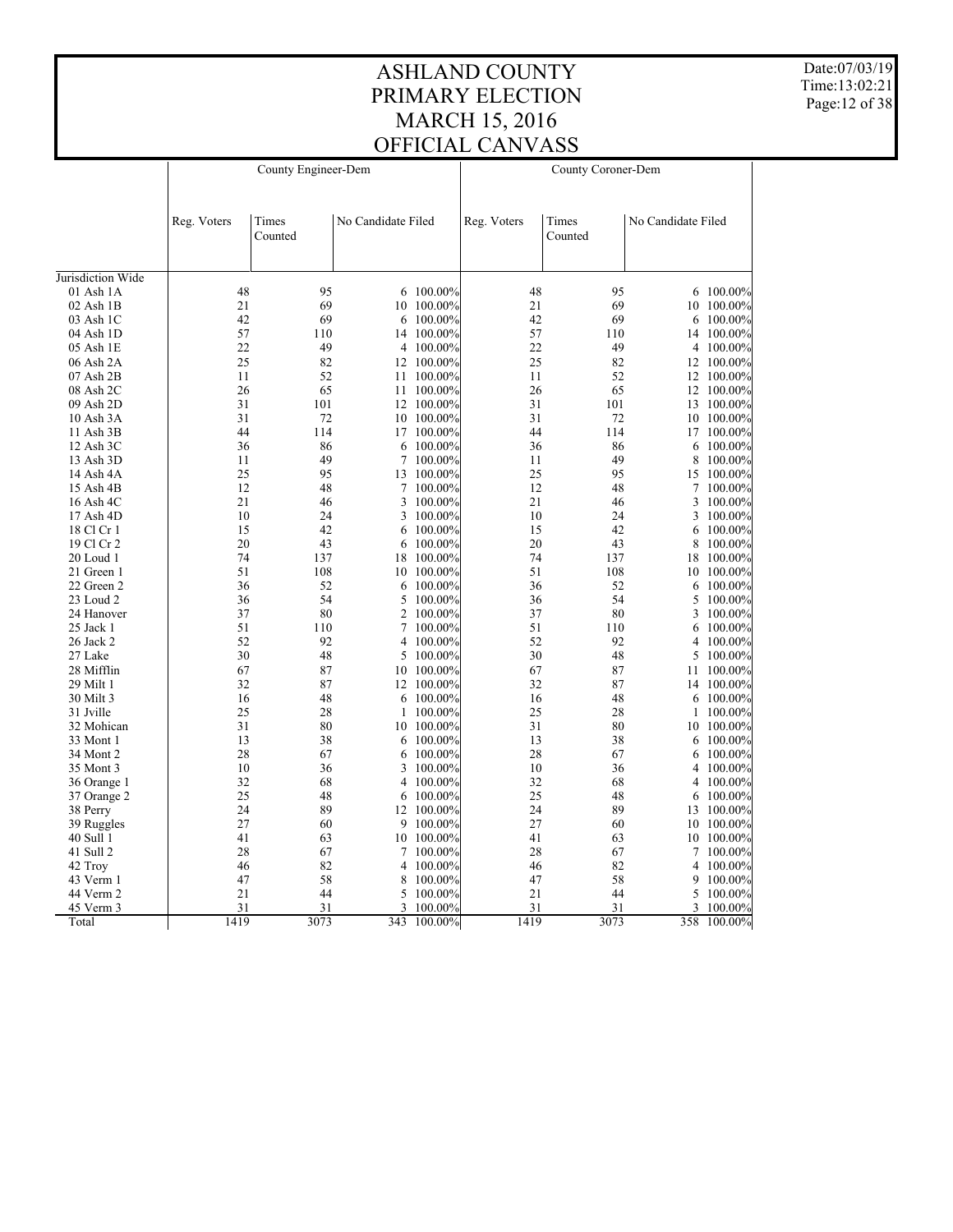$\overline{1}$ 

Del and Alt-at-Large-Rep

Date:07/03/19 Time:13:02:21 Page:13 of 38

 $\overline{\phantom{a}}$ 

|                   | Reg. Voters | <b>Times Counted</b> | Jeb Bush |                  |          | <b>Ben Carson</b> |          | Chris Christie   | Ted Cruz |      |        |
|-------------------|-------------|----------------------|----------|------------------|----------|-------------------|----------|------------------|----------|------|--------|
|                   |             |                      |          |                  |          |                   |          |                  |          |      |        |
| Jurisdiction Wide |             |                      |          |                  |          |                   |          |                  |          |      |        |
| 01 Ash 1A         | 259         | 355                  |          | 4                | 1.14%    | 7                 | 1.99%    | $\boldsymbol{0}$ | $0.00\%$ | 58   | 16.52% |
| $02$ Ash $1B$     | 87          | 145                  |          | $\mathbf{0}$     | $0.00\%$ | $\boldsymbol{0}$  | 0.00%    | $\mathbf{0}$     | $0.00\%$ | 24   | 16.78% |
| 03 Ash 1C         | 189         | 260                  |          | 5                | 1.97%    | $\tau$            | 2.76%    | $\mathbf{1}$     | 0.39%    | 21   | 8.27%  |
| 04 Ash 1D         | 320         | 432                  |          | $\mathbf{1}$     | 0.23%    | $\tau$            | 1.63%    | $\mathbf{0}$     | $0.00\%$ | 76   | 17.72% |
| 05 Ash 1E         | 219         | 320                  |          | $\boldsymbol{0}$ | $0.00\%$ | $\overline{4}$    | 1.26%    | $\mathbf{0}$     | $0.00\%$ | 44   | 13.84% |
| 06 Ash 2A         | 179         | 297                  |          | $\mathfrak{Z}$   | 1.02%    | $\overline{4}$    | 1.36%    | $\boldsymbol{0}$ | $0.00\%$ | 45   | 15.25% |
| 07 Ash 2B         | 84          | 151                  |          | $\mathbf{0}$     | $0.00\%$ | 3                 | 1.99%    | $\mathbf{0}$     | $0.00\%$ | 18   | 11.92% |
| 08 Ash 2C         | 108         | 173                  |          | $\sqrt{2}$       | 1.16%    | $\mathbf{1}$      | 0.58%    | $\boldsymbol{0}$ | $0.00\%$ | 25   | 14.45% |
| 09 Ash 2D         | 210         | 366                  |          | 3                | 0.83%    | 3                 | 0.83%    | $\overline{2}$   | 0.55%    | 69   | 19.06% |
| 10 Ash 3A         | 146         | 208                  |          | $\overline{4}$   | 1.94%    | 3                 | 1.46%    | $\mathbf{1}$     | 0.49%    | 43   | 20.87% |
| 11 Ash 3B         | 206         | 340                  |          | $\tau$           | 2.09%    | $\mathbf{1}$      | 0.30%    | $\mathbf{0}$     | $0.00\%$ | 66   | 19.70% |
| 12 Ash 3C         | 253         | 335                  |          | $\overline{4}$   | 1.21%    | 6                 | 1.82%    | $\mathbf{1}$     | 0.30%    | 43   | 13.03% |
| 13 Ash 3D         | 68          | 111                  |          | $\mathbf{1}$     | 0.90%    | 3                 | 2.70%    | $\mathbf{1}$     | 0.90%    | 19   | 17.12% |
| 14 Ash 4A         | 81          | 168                  |          | $\mathbf{0}$     | $0.00\%$ | $\mathbf{0}$      | $0.00\%$ | $\mathbf{1}$     | 0.60%    | 28   | 16.67% |
| 15 Ash 4B         | 62          | 107                  |          | $\boldsymbol{0}$ | $0.00\%$ | $\overline{2}$    | 1.89%    | $\boldsymbol{0}$ | $0.00\%$ | 15   | 14.15% |
| 16 Ash 4C         | 68          | 126                  |          | $\mathbf{0}$     | $0.00\%$ | $\mathbf{1}$      | 0.79%    | $\mathbf{0}$     | $0.00\%$ | 24   | 19.05% |
| 17 Ash 4D         | 40          | 74                   |          | $\mathbf{0}$     | $0.00\%$ | $\mathbf{1}$      | 1.35%    | $\boldsymbol{0}$ | $0.00\%$ | 13   | 17.57% |
| 18 Cl Cr 1        | 106         | 177                  |          | $\mathbf{0}$     | $0.00\%$ | $\mathbf{1}$      | 0.57%    | $\mathbf{0}$     | $0.00\%$ | 39   | 22.16% |
| 19 Cl Cr 2        | 149         | 261                  |          | $\mathbf{1}$     | 0.38%    | 5                 | 1.92%    | $\mathbf{0}$     | $0.00\%$ | 54   | 20.69% |
| $20$ Loud 1       | 285         | 407                  |          | $\overline{4}$   | 0.99%    | $\boldsymbol{7}$  | 1.72%    | $\mathbf{1}$     | 0.25%    | 53   | 13.05% |
| 21 Green 1        | 224         | 375                  |          | 3                | 0.80%    | 8                 | 2.13%    | $\overline{2}$   | 0.53%    | 74   | 19.73% |
| 22 Green 2        | 149         | 214                  |          | $\boldsymbol{0}$ | $0.00\%$ | $\boldsymbol{0}$  | $0.00\%$ | $\boldsymbol{0}$ | $0.00\%$ | 37   | 17.45% |
| 23 Loud 2         | 97          | 151                  |          | $\mathbf{0}$     | $0.00\%$ | $\mathbf{1}$      | 0.66%    | $\mathbf{0}$     | $0.00\%$ | 11   | 7.28%  |
| 24 Hanover        | 132         | 216                  |          | $\mathbf{0}$     | $0.00\%$ | $\mathbf{1}$      | 0.47%    | $\mathbf{0}$     | $0.00\%$ | 33   | 15.35% |
| $25$ Jack 1       | 192         | 309                  |          | $\mathbf{0}$     | $0.00\%$ | 5                 | 1.63%    | $\mathbf{0}$     | $0.00\%$ | 48   | 15.64% |
| 26 Jack 2         | 231         | 404                  |          | $\boldsymbol{0}$ | $0.00\%$ | $\overline{4}$    | 0.99%    | $\mathbf{0}$     | $0.00\%$ | 44   | 10.92% |
| 27 Lake           | 114         | 162                  |          | $\mathbf{0}$     | $0.00\%$ | $\mathbf{1}$      | 0.62%    | $\mathbf{0}$     | $0.00\%$ | 32   | 19.75% |
| 28 Mifflin        | 220         | 331                  |          | $\mathbf{0}$     | $0.00\%$ | $\tau$            | 2.11%    | $\boldsymbol{0}$ | $0.00\%$ | 56   | 16.92% |
| 29 Milt 1         | 285         | 431                  |          | $\mathbf{1}$     | 0.23%    | $\sqrt{5}$        | 1.16%    | $\mathbf{1}$     | 0.23%    | 97   | 22.56% |
| 30 Milt 3         | 152         | 223                  |          | $\mathbf{1}$     | 0.45%    | 5                 | 2.26%    | $\mathbf{0}$     | $0.00\%$ | 49   | 22.17% |
| 31 Jville         | 73          | 109                  |          | $\boldsymbol{0}$ | $0.00\%$ | $\boldsymbol{0}$  | $0.00\%$ | $\boldsymbol{0}$ | $0.00\%$ | 30   | 27.78% |
| 32 Mohican        | 249         | 408                  |          | $\mathbf{1}$     | 0.25%    | 5                 | 1.23%    | $\mathbf{1}$     | 0.25%    | 82   | 20.10% |
| 33 Mont 1         | 186         | 262                  |          | $\mathbf{1}$     | 0.38%    | $\mathbf{1}$      | 0.38%    | $\mathbf{1}$     | 0.38%    | 43   | 16.41% |
| 34 Mont 2         | 218         | 319                  |          | $\sqrt{2}$       | 0.63%    | $\sqrt{5}$        | 1.57%    | $\mathbf{0}$     | $0.00\%$ | 56   | 17.61% |
| 35 Mont 3         | 170         | 251                  |          | $\mathbf{1}$     | 0.40%    | 5                 | 2.00%    | $\mathbf{0}$     | $0.00\%$ | 39   | 15.60% |
| 36 Orange 1       | 241         | 389                  |          | $\boldsymbol{0}$ | $0.00\%$ | 6                 | 1.57%    | $\mathfrak{Z}$   | 0.78%    | 72   | 18.80% |
| 37 Orange 2       | 125         | 210                  |          | $\mathbf{1}$     | 0.48%    | 3                 | 1.43%    | $\mathbf{0}$     | $0.00\%$ | 37   | 17.62% |
| 38 Perry          | 287         | 464                  |          | $\boldsymbol{0}$ | $0.00\%$ | 6                 | 1.30%    | $\boldsymbol{0}$ | $0.00\%$ | 91   | 19.70% |
| 39 Ruggles        | 145         | 218                  |          | $\mathbf{0}$     | $0.00\%$ | $\mathbf{1}$      | 0.46%    | $\overline{2}$   | 0.92%    | 54   | 24.88% |
| 40 Sull 1         | 129         | 247                  |          | $\mathbf{0}$     | $0.00\%$ | $\overline{2}$    | 0.82%    | $\mathbf{0}$     | $0.00\%$ | 29   | 11.89% |
| 41 Sull 2         | 90          | 184                  |          | $\mathbf{0}$     | $0.00\%$ | $\overline{4}$    | 2.17%    | $\mathbf{1}$     | 0.54%    | 34   | 18.48% |
| 42 Troy           | 156         | 259                  |          | $\mathbf{0}$     | $0.00\%$ | 3                 | 1.18%    | $\mathbf{1}$     | 0.39%    | 51   | 20.00% |
| 43 Verm 1         | 233         | 331                  |          | $\boldsymbol{0}$ | $0.00\%$ | 3                 | 0.91%    | $\overline{2}$   | 0.61%    | 78   | 23.78% |
| 44 Verm 2         | 135         | 233                  |          | $\mathbf{1}$     | 0.43%    | $\overline{2}$    | 0.86%    | $\mathbf{0}$     | $0.00\%$ | 28   | 12.07% |
| 45 Verm 3         | 164         | 223                  |          | $\mathbf{1}$     | 0.46%    | 5                 | 2.30%    | $\mathbf{0}$     | $0.00\%$ | 53   | 24.42% |
| Total             | 7516        | 11736                |          | $\overline{52}$  | 0.45%    | 154               | 1.32%    | $\overline{22}$  | 0.19%    | 2035 | 17.45% |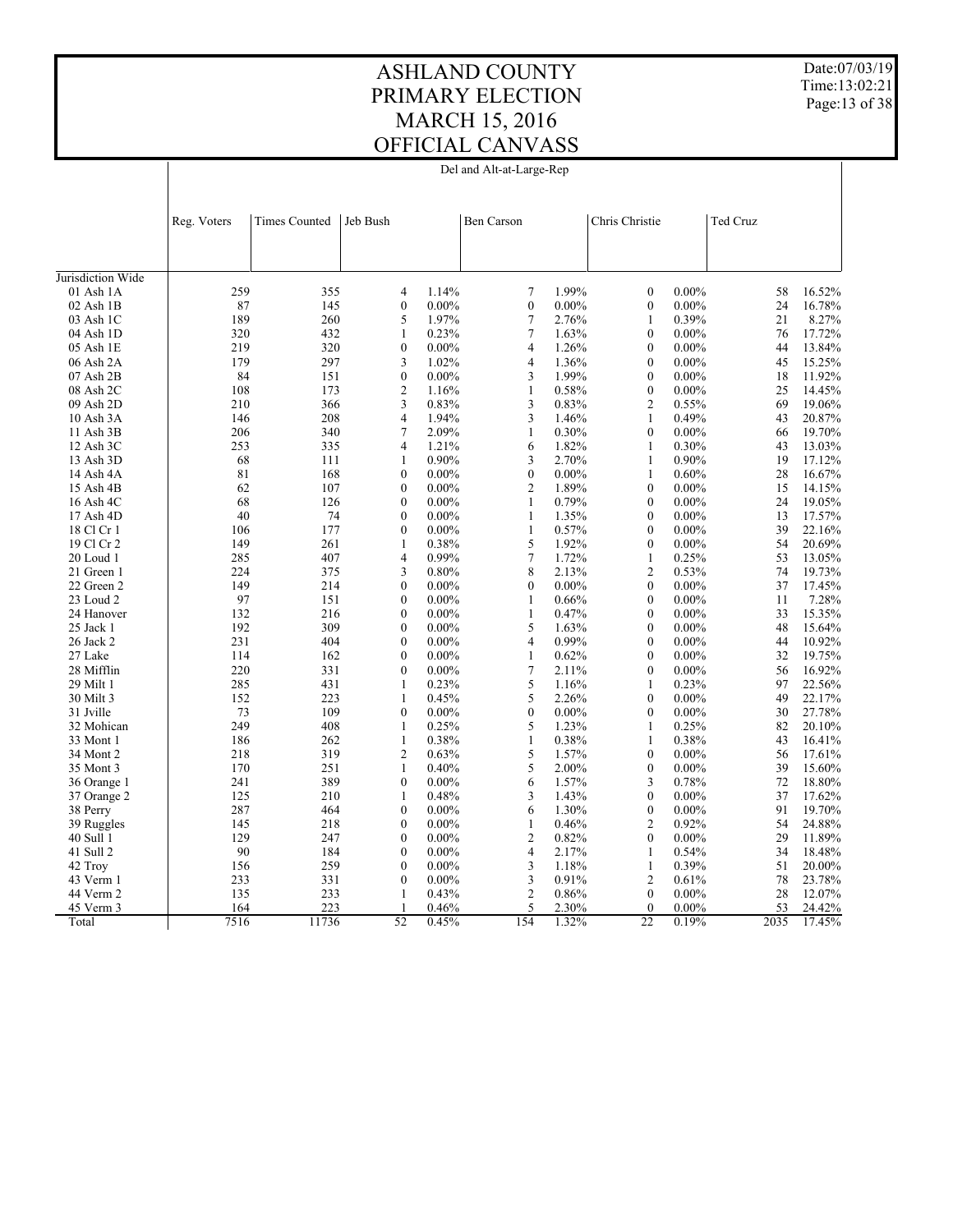Date:07/03/19 Time:13:02:21 Page:14 of 38

#### ASHLAND COUNTY PRIMARY ELECTION MARCH 15, 2016 OFFICIAL CANVASS Del and Alt-at-Large-Rep

|                   | Carly Fiorina    |          | Mike Huckabee                | John R. Kasich |        | Rand Paul        |          | Marco Rubio      |          | Rick Santorum |          |
|-------------------|------------------|----------|------------------------------|----------------|--------|------------------|----------|------------------|----------|---------------|----------|
|                   |                  |          |                              |                |        |                  |          |                  |          |               |          |
|                   |                  |          |                              |                |        |                  |          |                  |          |               |          |
| Jurisdiction Wide |                  |          |                              |                |        |                  |          |                  |          |               |          |
| 01 Ash 1A         | $\overline{c}$   | 0.57%    | 0.57%<br>$\overline{c}$      | 191            | 54.42% | $\boldsymbol{0}$ | $0.00\%$ | 15               | 4.27%    | $\mathbf{0}$  | $0.00\%$ |
| $02$ Ash $1B$     | $\boldsymbol{0}$ | $0.00\%$ | $\overline{2}$<br>1.40%      | 70             | 48.95% | $\boldsymbol{0}$ | $0.00\%$ | 5                | 3.50%    | $\mathbf{0}$  | $0.00\%$ |
| 03 Ash 1C         | $\mathbf{0}$     | $0.00\%$ | 5<br>1.97%                   | 153            | 60.24% | $\mathbf{1}$     | 0.39%    | $\overline{4}$   | 1.57%    | $\mathbf{0}$  | $0.00\%$ |
| 04 Ash 1D         | $\mathbf{1}$     | 0.23%    | $\mathbf{1}$<br>0.23%        | 225            | 52.45% | $\mathbf{0}$     | $0.00\%$ | 11               | 2.56%    | $\mathbf{0}$  | $0.00\%$ |
| 05 Ash 1E         | $\overline{2}$   | 0.63%    | $\mathbf{1}$<br>0.31%        | 178            | 55.97% | $\boldsymbol{0}$ | $0.00\%$ | 8                | 2.52%    | $\mathbf{0}$  | $0.00\%$ |
| 06 Ash 2A         | $\mathbf{0}$     | $0.00\%$ | 0.68%<br>$\overline{c}$      | 140            | 47.46% | $\theta$         | $0.00\%$ | 10               | 3.39%    | 1             | 0.34%    |
| 07 Ash 2B         | $\boldsymbol{0}$ | $0.00\%$ | $\mathbf{0}$<br>$0.00\%$     | 86             | 56.95% | 1                | 0.66%    | 5                | 3.31%    | $\mathbf{0}$  | $0.00\%$ |
| 08 Ash 2C         | 1                | 0.58%    | $0.00\%$<br>$\mathbf{0}$     | 87             | 50.29% | $\mathbf{0}$     | $0.00\%$ | 5                | 2.89%    | $\mathbf{0}$  | $0.00\%$ |
| 09 Ash 2D         | 1                | 0.28%    | $\mathbf{0}$<br>$0.00\%$     | 174            | 48.07% | 1                | 0.28%    | 13               | 3.59%    | $\theta$      | $0.00\%$ |
| 10 Ash 3A         | $\mathbf{1}$     | 0.49%    | $\boldsymbol{0}$<br>$0.00\%$ | 93             | 45.15% | $\boldsymbol{0}$ | $0.00\%$ | 2                | 0.97%    | $\mathbf{0}$  | $0.00\%$ |
| 11 Ash 3B         | 1                | 0.30%    | $\mathbf{1}$<br>0.30%        | 159            | 47.46% | $\mathbf{0}$     | $0.00\%$ | 16               | 4.78%    | $\mathbf{0}$  | $0.00\%$ |
| 12 Ash 3C         | $\mathbf{0}$     | $0.00\%$ | 3<br>0.91%                   | 188            | 56.97% | $\mathbf{0}$     | $0.00\%$ | 19               | 5.76%    | 1             | 0.30%    |
| 13 Ash 3D         | $\mathbf{0}$     | $0.00\%$ | $\mathfrak{2}$<br>1.80%      | 43             | 38.74% | $\mathbf{0}$     | $0.00\%$ | $\overline{c}$   | 1.80%    | 1             | 0.90%    |
| 14 Ash 4A         | $\overline{4}$   | 2.38%    | 3<br>1.79%                   | 77             | 45.83% | $\mathbf{0}$     | $0.00\%$ | $\overline{4}$   | 2.38%    | $\mathbf{0}$  | $0.00\%$ |
| 15 Ash 4B         | $\mathbf{0}$     | $0.00\%$ | $\boldsymbol{0}$<br>$0.00\%$ | 55             | 51.89% | $\mathbf{0}$     | $0.00\%$ | 3                | 2.83%    | $\mathbf{0}$  | $0.00\%$ |
| 16 Ash 4C         | $\boldsymbol{0}$ | $0.00\%$ | $\theta$<br>$0.00\%$         | 48             | 38.10% | $\theta$         | $0.00\%$ | $\tau$           | 5.56%    | $\Omega$      | $0.00\%$ |
| 17 Ash 4D         | $\boldsymbol{0}$ | $0.00\%$ | $\mathbf{0}$<br>$0.00\%$     | 26             | 35.14% | $\boldsymbol{0}$ | $0.00\%$ | $\mathbf{1}$     | 1.35%    | $\mathbf{0}$  | $0.00\%$ |
| 18 Cl Cr 1        | $\theta$         | $0.00\%$ | 0.57%<br>$\mathbf{1}$        | 65             | 36.93% | $\mathbf{0}$     | $0.00\%$ | $\overline{c}$   | 1.14%    | $\Omega$      | $0.00\%$ |
| 19 Cl Cr 2        | $\mathbf{1}$     | 0.38%    | $\mathbf{1}$<br>0.38%        | 109            | 41.76% | $\boldsymbol{0}$ | $0.00\%$ | 8                | 3.07%    | $\theta$      | $0.00\%$ |
| 20 Loud 1         | 1                | 0.25%    | 0.25%<br>1                   | 179            | 44.09% | $\overline{c}$   | 0.49%    | 9                | 2.22%    | 1             | 0.25%    |
| 21 Green 1        | $\boldsymbol{0}$ | $0.00\%$ | $\boldsymbol{0}$<br>$0.00\%$ | 122            | 32.53% | $\mathbf{0}$     | $0.00\%$ | $\mathbf{1}$     | 0.27%    | $\mathbf{1}$  | 0.27%    |
| 22 Green 2        | $\mathbf{0}$     | $0.00\%$ | $\mathbf{0}$<br>$0.00\%$     | 91             | 42.92% | $\mathbf{1}$     | 0.47%    | 6                | 2.83%    | $\Omega$      | $0.00\%$ |
| 23 Loud 2         | 1                | 0.66%    | $\mathbf{0}$<br>$0.00\%$     | 79             | 52.32% | $\boldsymbol{0}$ | $0.00\%$ | 3                | 1.99%    | $\Omega$      | $0.00\%$ |
| 24 Hanover        | $\mathbf{0}$     | $0.00\%$ | $\mathbf{0}$<br>$0.00\%$     | 91             | 42.33% | 1                | 0.47%    | $\mathbf{1}$     | 0.47%    | $\mathbf{0}$  | $0.00\%$ |
| $25$ Jack 1       | $\theta$         | $0.00\%$ | $\mathbf{1}$<br>0.33%        | 135            | 43.97% | $\theta$         | $0.00\%$ | $\overline{4}$   | 1.30%    | $\theta$      | $0.00\%$ |
| 26 Jack 2         | 1                | 0.25%    | $\mathbf{1}$<br>0.25%        | 154            | 38.21% | $\mathbf{0}$     | $0.00\%$ | 13               | 3.23%    | $\mathbf{0}$  | $0.00\%$ |
| 27 Lake           | $\boldsymbol{0}$ | $0.00\%$ | 0.62%<br>$\mathbf{1}$        | 71             | 43.83% | $\mathbf{1}$     | 0.62%    | $\boldsymbol{0}$ | $0.00\%$ | $\mathbf{0}$  | $0.00\%$ |
| 28 Mifflin        | $\mathbf{0}$     | $0.00\%$ | $\mathbf{1}$<br>0.30%        | 138            | 41.69% | $\mathbf{1}$     | 0.30%    | 9                | 2.72%    | $\theta$      | $0.00\%$ |
| 29 Milt 1         | $\boldsymbol{0}$ | $0.00\%$ | $0.00\%$<br>$\boldsymbol{0}$ | 169            | 39.30% | $\boldsymbol{0}$ | $0.00\%$ | 10               | 2.33%    | $\mathbf{0}$  | $0.00\%$ |
| 30 Milt 3         | $\mathbf{0}$     | $0.00\%$ | $\mathbf{0}$<br>$0.00\%$     | 77             | 34.84% | $\mathbf{0}$     | $0.00\%$ | 6                | 2.71%    | 1             | 0.45%    |
| 31 Jville         | $\mathbf{0}$     | $0.00\%$ | $\mathbf{0}$<br>$0.00\%$     | 37             | 34.26% | $\mathbf{0}$     | $0.00\%$ | 8                | 7.41%    | $\theta$      | $0.00\%$ |
| 32 Mohican        | $\mathbf{0}$     | $0.00\%$ | $\boldsymbol{0}$<br>$0.00\%$ | 165            | 40.44% | $\boldsymbol{0}$ | $0.00\%$ | 8                | 1.96%    | 1             | 0.25%    |
| 33 Mont 1         | 1                | 0.38%    | $\boldsymbol{0}$<br>$0.00\%$ | 116            | 44.27% | $\mathbf{0}$     | $0.00\%$ | 3                | 1.15%    | $\mathbf{0}$  | $0.00\%$ |
| 34 Mont 2         | $\mathbf{0}$     | $0.00\%$ | 0.31%<br>$\mathbf{1}$        | 157            | 49.37% | $\mathbf{1}$     | 0.31%    | 10               | 3.14%    | $\mathbf{1}$  | 0.31%    |
| 35 Mont 3         | $\mathbf{0}$     | $0.00\%$ | $\boldsymbol{0}$<br>$0.00\%$ | 136            | 54.40% | $\boldsymbol{0}$ | $0.00\%$ | 5                | 2.00%    | $\mathbf{0}$  | $0.00\%$ |
| 36 Orange 1       | $\mathbf{0}$     | $0.00\%$ | 1.57%<br>6                   | 178            | 46.48% | $\mathbf{0}$     | $0.00\%$ | 8                | 2.09%    | $\mathbf{0}$  | $0.00\%$ |
| 37 Orange 2       | $\mathbf{0}$     | $0.00\%$ | $\mathbf{1}$<br>0.48%        | 91             | 43.33% | $\theta$         | $0.00\%$ | 3                | 1.43%    | $\Omega$      | $0.00\%$ |
| 38 Perry          | $\mathfrak{2}$   | 0.43%    | $\overline{c}$<br>0.43%      | 208            | 45.02% | $\mathbf{1}$     | 0.22%    | 9                | 1.95%    | $\mathbf{0}$  | $0.00\%$ |
| 39 Ruggles        | $\boldsymbol{0}$ | $0.00\%$ | 1.84%<br>4                   | 67             | 30.88% | $\boldsymbol{0}$ | $0.00\%$ | $\tau$           | 3.23%    | $\mathbf{0}$  | $0.00\%$ |
| 40 Sull 1         | $\mathbf{0}$     | $0.00\%$ | $\mathbf{0}$<br>$0.00\%$     | 92             | 37.70% | $\mathbf{0}$     | $0.00\%$ | $\overline{c}$   | 0.82%    | $\Omega$      | $0.00\%$ |
| 41 Sull 2         | $\boldsymbol{0}$ | $0.00\%$ | 0.54%<br>1                   | 63             | 34.24% | $\mathbf{2}$     | 1.09%    | $\mathbf{1}$     | 0.54%    | $\mathbf{0}$  | $0.00\%$ |
| 42 Troy           | $\mathbf{0}$     | $0.00\%$ | 0.39%<br>1                   | 80             | 31.37% | $\mathbf{0}$     | $0.00\%$ | 5                | 1.96%    | $\mathbf{0}$  | $0.00\%$ |
| 43 Verm 1         | $\mathbf{0}$     | $0.00\%$ | $\mathbf{1}$<br>0.30%        | 120            | 36.59% | $\mathbf{0}$     | $0.00\%$ | 8                | 2.44%    | $\mathbf{1}$  | 0.30%    |
| 44 Verm 2         | $\mathbf{0}$     | $0.00\%$ | $\mathbf{0}$<br>$0.00\%$     | 115            | 49.57% | $\mathbf{0}$     | $0.00\%$ | 5                | 2.16%    | $\mathbf{0}$  | $0.00\%$ |
| 45 Verm 3         | $\theta$         | $0.00\%$ | $\theta$<br>$0.00\%$         | 85             | 39.17% | $\mathbf{1}$     | 0.46%    | $\mathbf{1}$     | 0.46%    | $\theta$      | $0.00\%$ |
| Total             | $\overline{20}$  | 0.17%    | 46<br>0.39%                  | 5183           | 44.45% | 14               | 0.12%    | 285              | 2.44%    | 9             | 0.08%    |
|                   |                  |          |                              |                |        |                  |          |                  |          |               |          |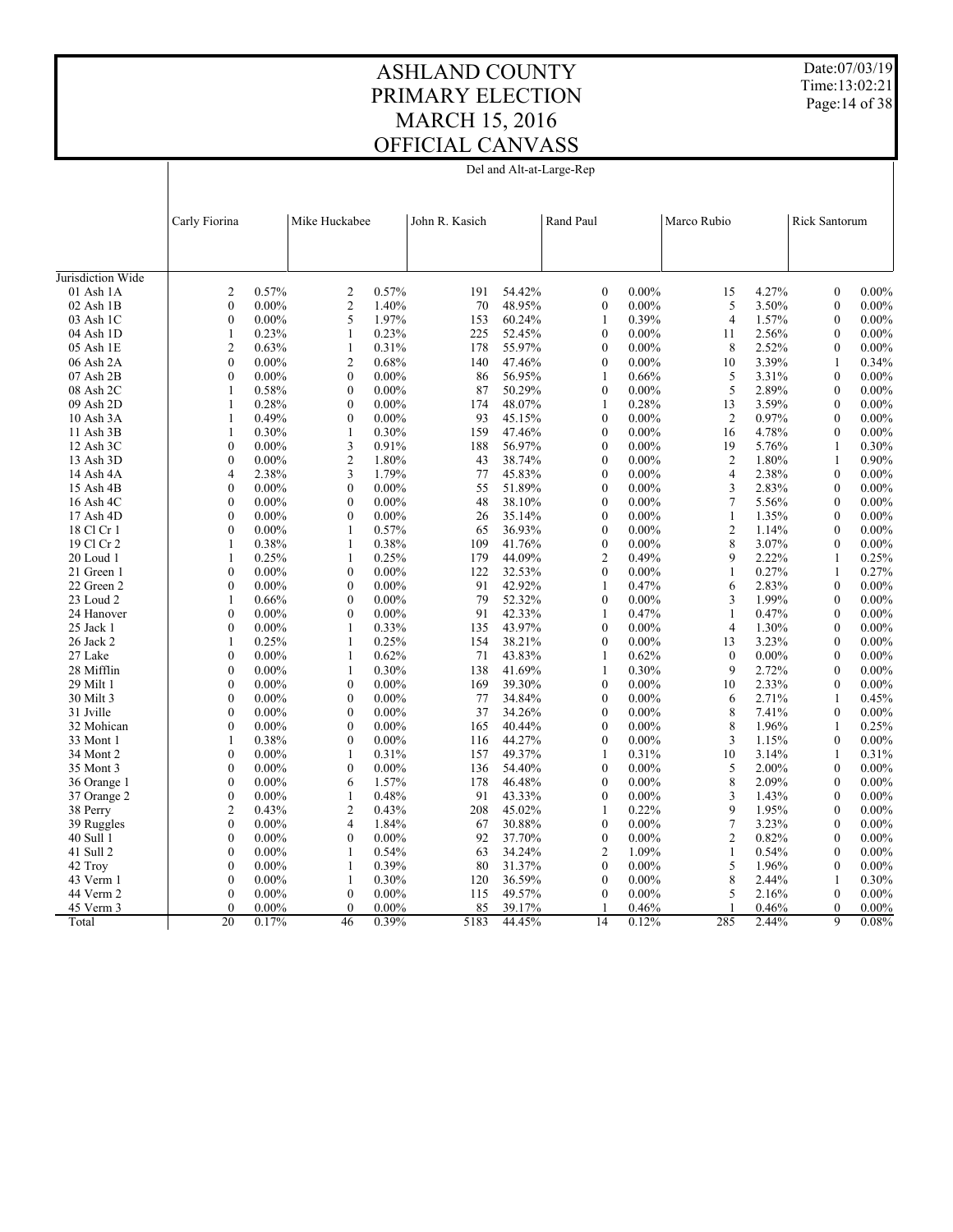Date:07/03/19 Time:13:02:21 Page:15 of 38

|                        | Del and Alt-at-Large-Rep |                  |
|------------------------|--------------------------|------------------|
|                        |                          |                  |
|                        |                          |                  |
|                        | Donald J. Trump          |                  |
|                        |                          |                  |
|                        |                          |                  |
|                        |                          |                  |
| Jurisdiction Wide      |                          |                  |
| 01 Ash 1A              | 72                       | 20.51%           |
| 02 Ash 1B              | 42                       | 29.37%           |
| 03 Ash 1C              | 57                       | 22.44%           |
| 04 Ash 1D              | 107                      | 24.94%           |
| 05 Ash 1E              | 81                       | 25.47%           |
| 06 Ash 2A              | 90                       | 30.51%           |
| 07 Ash 2B              | 38                       | 25.17%           |
| 08 Ash 2C              | 52                       | 30.06%           |
| 09 Ash 2D              | 96                       | 26.52%           |
| 10 Ash 3A              | 59                       | 28.64%           |
| 11 Ash 3B              | 84                       | 25.07%           |
| 12 Ash 3C              | 65                       | 19.70%           |
| 13 Ash 3D              | 39                       | 35.14%           |
| 14 Ash 4A              | 51                       | 30.36%           |
| 15 Ash 4B              | 31                       | 29.25%           |
| 16 Ash 4C              | 46                       | 36.51%           |
| 17 Ash 4D              | 33                       | 44.59%           |
| 18 Cl Cr 1             | 68                       | 38.64%           |
| 19 Cl Cr 2             | 82                       | 31.42%           |
| 20 Loud 1              | 148                      | 36.45%           |
| 21 Green 1             | 164                      | 43.73%           |
| 22 Green 2             | 77                       | 36.32%           |
| 23 Loud 2              | 56                       | 37.09%           |
| 24 Hanover             | 88                       | 40.93%           |
| 25 Jack 1<br>26 Jack 2 | 114                      | 37.13%           |
| 27 Lake                | 186<br>56                | 46.15%           |
| 28 Mifflin             | 119                      | 34.57%<br>35.95% |
| 29 Milt 1              | 147                      | 34.19%           |
| 30 Milt 3              | 82                       | 37.10%           |
| 31 Jville              | 33                       | 30.56%           |
| 32 Mohican             | 145                      | 35.54%           |
| 33 Mont 1              | 96                       | 36.64%           |
| 34 Mont 2              | 85                       | 26.73%           |
| 35 Mont 3              | 64                       | 25.60%           |
| 36 Orange 1            | 110                      | 28.72%           |
| 37 Orange 2            | 74                       | 35.24%           |
| 38 Perry               | 143                      | 30.95%           |
| 39 Ruggles             | 82                       | 37.79%           |
| 40 Sull 1              | 119                      | 48.77%           |
| 41 Sull 2              | 78                       | 42.39%           |
| 42 Troy                | 114                      | 44.71%           |
| 43 Verm 1              | 115                      | 35.06%           |
| 44 Verm 2              | 81                       | 34.91%           |
| 45 Verm 3              | 71                       | 32.72%           |
| Total                  | 3840                     | 32.93%           |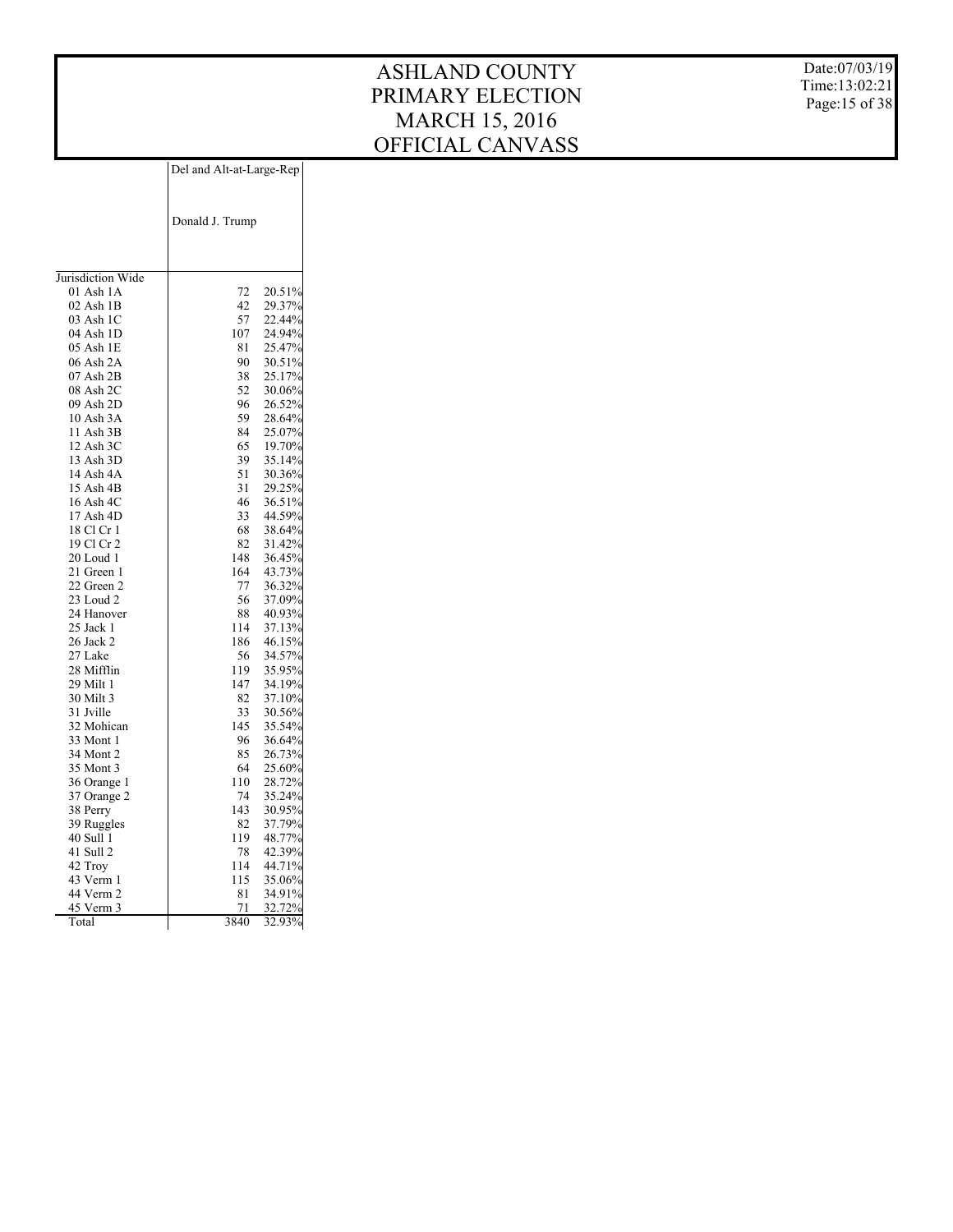7th District Del and Alt-Rep

Date:07/03/19 Time:13:02:21 Page:16 of 38

|                         | Reg. Voters | <b>Times Counted</b> | Jeb Bush          |          | Ben Carson              |       | Chris Christie   |          | Ted Cruz |        |
|-------------------------|-------------|----------------------|-------------------|----------|-------------------------|-------|------------------|----------|----------|--------|
|                         |             |                      |                   |          |                         |       |                  |          |          |        |
| Jurisdiction Wide       |             |                      |                   |          |                         |       |                  |          |          |        |
| $01$ Ash $1A$           | 259         | 355                  | 4                 | 1.18%    | 9                       | 2.65% | $\mathbf{1}$     | 0.29%    | 59       | 17.35% |
| $02$ Ash $1B$           | 87          | 145                  | 1                 | 0.73%    | $\overline{\mathbf{c}}$ | 1.46% | $\boldsymbol{0}$ | $0.00\%$ | 22       | 16.06% |
| 03 Ash 1C               | 189         | 260                  | $\tau$            | 2.85%    | 6                       | 2.44% | 3                | 1.22%    | 21       | 8.54%  |
| 04 Ash 1D               | 320         | 432                  | 2                 | 0.47%    | 8                       | 1.89% | $\mathbf{1}$     | 0.24%    | 77       | 18.20% |
| 05 Ash 1E               | 219         | 320                  | $\mathbf{1}$      | 0.32%    | 6                       | 1.91% | 1                | 0.32%    | 45       | 14.33% |
| 06 Ash 2A               | 179         | 297                  | $\overline{c}$    | 0.68%    | 6                       | 2.05% | $\mathbf{0}$     | $0.00\%$ | 43       | 14.68% |
| 07 Ash 2B               | 84          | 151                  | $\mathbf{1}$      | 0.70%    | 4                       | 2.80% | 1                | 0.70%    | 13       | 9.09%  |
| 08 Ash 2C               | 108         | 173                  | 3                 | 1.79%    | 6                       | 3.57% | $\mathbf{0}$     | $0.00\%$ | 22       | 13.10% |
| 09 Ash 2D               | 210         | 366                  | $\boldsymbol{7}$  | 1.97%    | 8                       | 2.25% | $\mathbf{1}$     | 0.28%    | 71       | 20.00% |
| 10 Ash 3A               | 146         | 208                  | 3                 | 1.50%    | $\overline{4}$          | 2.00% | 1                | 0.50%    | 38       | 19.00% |
| 11 Ash 3B               | 206         | 340                  | 12                | 3.68%    | 7                       | 2.15% | 3                | 0.92%    | 68       | 20.86% |
| 12 Ash 3C               | 253         | 335                  | $\overline{4}$    | 1.24%    | 8                       | 2.48% | $\mathbf{1}$     | 0.31%    | 40       | 12.42% |
| 13 Ash 3D               | 68          | 111                  | $\mathbf{1}$      | 0.92%    | 3                       | 2.75% | $\mathbf{1}$     | 0.92%    | 20       | 18.35% |
| 14 Ash 4A               | 81          | 168                  | $\boldsymbol{0}$  | $0.00\%$ | 3                       | 1.90% | $\boldsymbol{0}$ | $0.00\%$ | 30       | 18.99% |
| 15 Ash 4B               | 62          | 107                  | $\mathbf{0}$      | $0.00\%$ | $\mathbf{1}$            | 0.99% | $\overline{2}$   | 1.98%    | 15       | 14.85% |
| 16 Ash 4C               | 68          | 126                  | $\boldsymbol{0}$  | $0.00\%$ | $\mathbf{1}$            | 0.82% | $\mathbf{0}$     | $0.00\%$ | 23       | 18.85% |
| 17 Ash 4D               | 40          | 74                   | $\theta$          | $0.00\%$ | $\mathbf{1}$            | 1.37% | $\theta$         | $0.00\%$ | 14       | 19.18% |
| 18 Cl Cr 1              | 106         | 177                  | $\mathbf{1}$      | 0.58%    | $\mathbf{1}$            | 0.58% | 1                | 0.58%    | 40       | 23.26% |
| 19 Cl Cr 2              | 149         | 261                  | $\mathbf{1}$      | 0.39%    | 6                       | 2.35% | $\mathbf{0}$     | $0.00\%$ | 49       | 19.22% |
| $20$ Loud 1             | 285         | 407                  | 2                 | 0.50%    | 8                       | 2.00% | $\overline{2}$   | 0.50%    | 54       | 13.47% |
| 21 Green 1              | 224         | 375                  | 5                 | 1.38%    | 11                      | 3.04% | 3                | 0.83%    | 67       | 18.51% |
| 22 Green 2              | 149         | 214                  | $\mathbf{0}$      | $0.00\%$ | 5                       | 2.38% | $\boldsymbol{0}$ | $0.00\%$ | 38       | 18.10% |
| 23 Loud 2               | 97          | 151                  | $\mathbf{0}$      | $0.00\%$ | 3                       | 2.05% | $\overline{2}$   | 1.37%    | 15       | 10.27% |
|                         | 132         | 216                  | $\mathbf{0}$      | $0.00\%$ | $\overline{4}$          | 1.92% | $\mathbf{0}$     | $0.00\%$ | 34       | 16.35% |
| 24 Hanover<br>25 Jack 1 | 192         | 309                  | $\mathbf{1}$      | 0.34%    | 9                       | 3.03% | $\mathbf{0}$     | $0.00\%$ | 43       | 14.48% |
|                         | 231         | 404                  | $\overline{c}$    | 0.51%    | 6                       | 1.52% | $\mathbf{0}$     | $0.00\%$ | 45       | 11.42% |
| 26 Jack 2               |             |                      |                   |          |                         |       | $\mathbf{0}$     |          |          |        |
| 27 Lake                 | 114<br>220  | 162                  | 1<br>$\mathbf{0}$ | 0.63%    | 3                       | 1.90% |                  | $0.00\%$ | 31       | 19.62% |
| 28 Mifflin              |             | 331                  |                   | $0.00\%$ | 12                      | 3.75% | $\overline{2}$   | 0.63%    | 64       | 20.00% |
| 29 Milt 1               | 285         | 431                  | $\mathbf{0}$      | $0.00\%$ | 6                       | 1.42% | 2                | 0.47%    | 102      | 24.11% |
| 30 Milt 3               | 152         | 223                  | $\mathbf{1}$      | 0.45%    | 5                       | 2.26% | $\mathbf{0}$     | $0.00\%$ | 50       | 22.62% |
| 31 Jville               | 73          | 109                  | $\mathbf{1}$      | 0.95%    | $\mathbf{1}$            | 0.95% | $\mathbf{1}$     | 0.95%    | 28       | 26.67% |
| 32 Mohican              | 249         | 408                  | $\mathbf{1}$      | 0.26%    | 14                      | 3.57% | 3                | 0.77%    | 83       | 21.17% |
| 33 Mont 1               | 186         | 262                  | $\boldsymbol{0}$  | $0.00\%$ | $\boldsymbol{7}$        | 2.78% | $\mathbf{1}$     | 0.40%    | 39       | 15.48% |
| 34 Mont 2               | 218         | 319                  | 3                 | 0.97%    | 3                       | 0.97% | $\mathbf{0}$     | $0.00\%$ | 55       | 17.74% |
| 35 Mont 3               | 170         | 251                  | $\overline{c}$    | 0.84%    | 3                       | 1.26% | $\mathbf{0}$     | $0.00\%$ | 36       | 15.06% |
| 36 Orange 1             | 241         | 389                  | $\boldsymbol{0}$  | $0.00\%$ | 5                       | 1.34% | 3                | 0.80%    | 61       | 16.35% |
| 37 Orange 2             | 125         | 210                  | $\overline{c}$    | 0.98%    | $\overline{4}$          | 1.95% | $\theta$         | $0.00\%$ | 36       | 17.56% |
| 38 Perry                | 287         | 464                  | $\boldsymbol{0}$  | $0.00\%$ | 12                      | 2.69% | $\boldsymbol{0}$ | $0.00\%$ | 90       | 20.18% |
| 39 Ruggles              | 145         | 218                  | $\mathbf{0}$      | $0.00\%$ | $\overline{4}$          | 1.89% | 4                | 1.89%    | 54       | 25.47% |
| 40 Sull 1               | 129         | 247                  | $\boldsymbol{0}$  | $0.00\%$ | 3                       | 1.27% | $\boldsymbol{0}$ | $0.00\%$ | 37       | 15.61% |
| 41 Sull 2               | 90          | 184                  | $\mathbf{0}$      | $0.00\%$ | 6                       | 3.31% | $\mathbf{1}$     | 0.55%    | 36       | 19.89% |
| 42 Troy                 | 156         | 259                  | $\boldsymbol{0}$  | $0.00\%$ | 15                      | 5.93% | 2                | 0.79%    | 43       | 17.00% |
| 43 Verm 1               | 233         | 331                  | $\boldsymbol{0}$  | $0.00\%$ | $\overline{4}$          | 1.27% | 3                | 0.96%    | 78       | 24.84% |
| 44 Verm 2               | 135         | 233                  | $\overline{2}$    | 0.89%    | $\overline{2}$          | 0.89% | $\mathbf{1}$     | 0.44%    | 31       | 13.78% |
| 45 Verm 3               | 164         | 223                  | 1                 | 0.47%    | 8                       | 3.76% | $\mathbf{1}$     | 0.47%    | 48       | 22.54% |
| Total                   | 7516        | 11736                | 74                | 0.65%    | 253                     | 2.23% | 48               | 0.42%    | 2008     | 17.69% |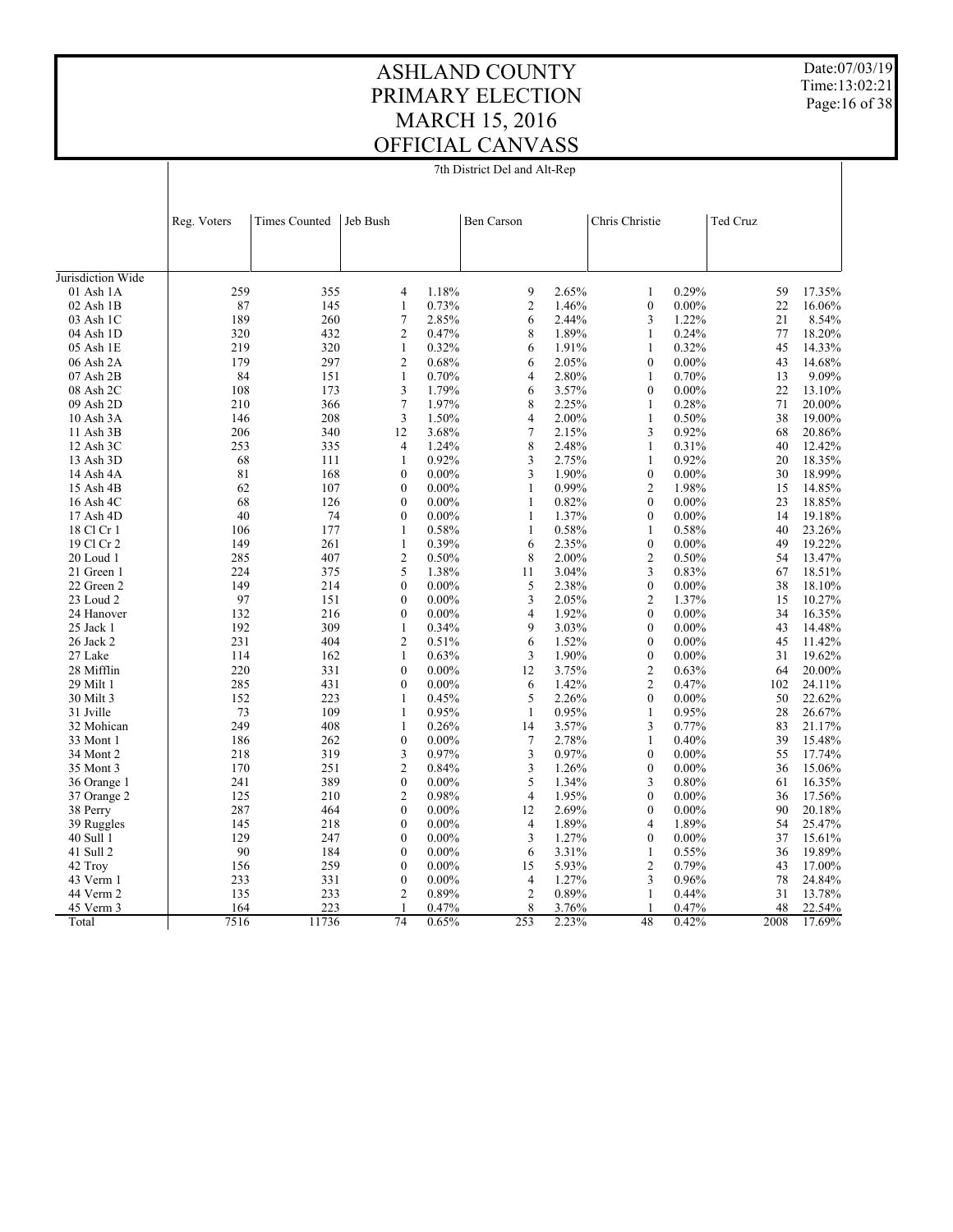7th District Del and Alt-Rep

 $\overline{1}$ 

Date:07/03/19 Time:13:02:21 Page:17 of 38

|                         | Carly Fiorina    |          | John R. Kasich |        | Rand Paul      |          | Marco Rubio    |       | <b>Rick Santorum</b> |                   |
|-------------------------|------------------|----------|----------------|--------|----------------|----------|----------------|-------|----------------------|-------------------|
|                         |                  |          |                |        |                |          |                |       |                      |                   |
| Jurisdiction Wide       |                  |          |                |        |                |          |                |       |                      |                   |
| $01$ Ash $1A$           | 3                | 0.88%    | 178            | 52.35% | $\mathbf{1}$   | 0.29%    | 18             | 5.29% | $\mathbf{0}$         | $0.00\%$          |
| 02 Ash 1B               | $\mathbf{1}$     | 0.73%    | 71             | 51.82% | $\mathbf{0}$   | $0.00\%$ | $\overline{4}$ | 2.92% | $\mathbf{0}$         | $0.00\%$          |
| 03 Ash 1C               | $\mathbf{0}$     | $0.00\%$ | 154            | 62.60% | $\theta$       | $0.00\%$ | 8              | 3.25% | $\theta$             | $0.00\%$          |
| 04 Ash 1D               | $\boldsymbol{0}$ | $0.00\%$ | 216            | 51.06% | $\mathbf{1}$   | 0.24%    | 16             | 3.78% | $\mathbf{0}$         | $0.00\%$          |
| 05 Ash 1E               | 5                | 1.59%    | 170            | 54.14% | $\mathbf{1}$   | 0.32%    | 9              | 2.87% | $\theta$             | $0.00\%$          |
| 06 Ash 2A               | $\mathbf{1}$     | 0.34%    | 145            | 49.49% | $\mathbf{1}$   | 0.34%    | 10             | 3.41% | $\mathbf{1}$         | 0.34%             |
| $07$ Ash $2B$           | $\mathbf{1}$     | 0.70%    | 76             | 53.15% | $\overline{2}$ | 1.40%    | $\mathbf Q$    | 6.29% | $\theta$             | $0.00\%$          |
| 08 Ash 2C               | $\mathbf{1}$     | 0.60%    | 80             | 47.62% | $\theta$       | $0.00\%$ | 6              | 3.57% | $\mathbf{1}$         | 0.60%             |
| 09 Ash 2D               | $\boldsymbol{0}$ | $0.00\%$ | 169            | 47.61% | $\theta$       | $0.00\%$ | 12             | 3.38% | $\theta$             | $0.00\%$          |
| 10 Ash 3A               | $\mathbf{0}$     | $0.00\%$ | 95             | 47.50% | $\mathbf{0}$   | $0.00\%$ | $\overline{2}$ | 1.00% | $\mathbf{0}$         | $0.00\%$          |
| 11 Ash 3B               | $\mathbf{1}$     | 0.31%    | 148            | 45.40% | $\mathbf{1}$   | 0.31%    | 18             | 5.52% | $\mathbf{0}$         | $0.00\%$          |
| 12 Ash 3C               | $\mathbf{1}$     | 0.31%    | 182            | 56.52% | $\overline{c}$ | 0.62%    | 19             | 5.90% | $\overline{2}$       | 0.62%             |
| 13 Ash 3D               | $\mathbf{0}$     | $0.00\%$ | 43             | 39.45% | $\mathbf{1}$   | 0.92%    | 3              | 2.75% | $\mathbf{1}$         | 0.92%             |
| 14 Ash 4A               | 3                | 1.90%    | 67             | 42.41% | $\mathbf{1}$   | 0.63%    | $\overline{4}$ | 2.53% | $\theta$             | $0.00\%$          |
| 15 Ash 4B               | $\mathbf{1}$     | 0.99%    | 50             | 49.50% | $\mathbf{1}$   | 0.99%    | $\overline{2}$ | 1.98% | $\mathbf{0}$         | $0.00\%$          |
| 16 Ash 4C               | $\mathbf{0}$     | $0.00\%$ | 48             | 39.34% | $\mathbf{0}$   | $0.00\%$ | 5              | 4.10% | $\theta$             | $0.00\%$          |
| 17 Ash 4D               | $\mathbf{0}$     | $0.00\%$ | 23             | 31.51% | $\mathbf{0}$   | $0.00\%$ | 3              | 4.11% | $\mathbf{0}$         | $0.00\%$          |
| 18 Cl Cr 1              | $\mathbf{1}$     | 0.58%    | 62             | 36.05% | $\mathbf{1}$   | 0.58%    | $\mathbf{1}$   | 0.58% | $\theta$             | $0.00\%$          |
| 19 Cl Cr 2              | $\mathfrak{2}$   | 0.78%    | 104            | 40.78% | $\mathbf{1}$   | 0.39%    | 10             | 3.92% | $\overline{2}$       | 0.78%             |
| 20 Loud 1               | $\overline{2}$   | 0.50%    | 181            | 45.14% | $\overline{4}$ | 1.00%    | $\overline{7}$ | 1.75% | $\mathbf{1}$         | 0.25%             |
| 21 Green 1              | $\mathbf{1}$     | 0.28%    | 127            | 35.08% | $\overline{4}$ | 1.10%    | $\mathbf{1}$   | 0.28% | $\mathbf{0}$         | $0.00\%$          |
| 22 Green 2              | $\mathbf{1}$     | 0.48%    | 90             | 42.86% | $\mathbf{1}$   | 0.48%    | $\overline{7}$ | 3.33% | $\theta$             | $0.00\%$          |
| 23 Loud 2               | $\mathbf{0}$     | $0.00\%$ | 72             | 49.32% | $\mathfrak{2}$ | 1.37%    | 3              | 2.05% | $\mathbf{1}$         | 0.68%             |
| 24 Hanover              | $\theta$         | $0.00\%$ | 89             | 42.79% | $\overline{c}$ | 0.96%    | $\overline{2}$ | 0.96% | $\theta$             | $0.00\%$          |
| 25 Jack 1               | 3                | 1.01%    | 126            | 42.42% | $\overline{4}$ | 1.35%    | 5              | 1.68% | $\mathbf{1}$         | 0.34%             |
| 26 Jack 2               | $\mathbf{1}$     | 0.25%    | 149            | 37.82% | $\overline{c}$ | 0.51%    | 13             | 3.30% | $\mathbf{0}$         | $0.00\%$          |
| 27 Lake                 | $\mathbf{0}$     | $0.00\%$ | 66             | 41.77% | $\overline{2}$ | 1.27%    | $\mathbf{1}$   | 0.63% | $\theta$             | $0.00\%$          |
| 28 Mifflin              | $\boldsymbol{0}$ | $0.00\%$ | 122            | 38.13% | $\mathbf{1}$   | 0.31%    | 8              | 2.50% | $\mathbf{0}$         | $0.00\%$          |
| 29 Milt 1               | $\mathbf{1}$     | 0.24%    | 155            | 36.64% | $\theta$       | $0.00\%$ | 11             | 2.60% | $\mathbf{1}$         | 0.24%             |
| 30 Milt 3               | $\mathbf{1}$     | 0.45%    | 76             | 34.39% | $\mathbf{1}$   | 0.45%    | 6              | 2.71% | $\mathbf{0}$         | $0.00\%$          |
| 31 Jville               | $\mathbf{1}$     | 0.95%    | 34             | 32.38% | $\mathbf{1}$   | 0.95%    | 9              | 8.57% | $\theta$             | $0.00\%$          |
| 32 Mohican              | $\mathbf{1}$     | 0.26%    | 157            | 40.05% | $\overline{2}$ | 0.51%    | 9              | 2.30% | $\mathbf{1}$         | 0.26%             |
| 33 Mont 1               | $\overline{c}$   | 0.79%    | 116            | 46.03% | $\mathbf{1}$   | 0.40%    | 3              | 1.19% | $\theta$             | $0.00\%$          |
| 34 Mont 2               | $\mathbf{0}$     | $0.00\%$ | 153            | 49.35% | $\overline{4}$ | 1.29%    | 8              | 2.58% | $\theta$             | $0.00\%$          |
| 35 Mont 3               | $\mathbf{0}$     | $0.00\%$ | 141            | 59.00% | $\mathbf{0}$   | $0.00\%$ | $\mathbf{1}$   | 0.42% | $\theta$             | $0.00\%$          |
| 36 Orange 1             | 3                | 0.80%    | 182            | 48.79% | $\mathbf{1}$   | 0.27%    | 10             | 2.68% | $\mathbf{0}$         | $0.00\%$          |
| 37 Orange 2             | $\theta$         | $0.00\%$ | 87             | 42.44% | $\mathbf{1}$   | 0.49%    | 6              | 2.93% | $\theta$             | $0.00\%$          |
| 38 Perry                | $\mathbf{1}$     | 0.22%    | 200            | 44.84% | $\overline{c}$ | 0.45%    | 12             | 2.69% | $\mathbf{0}$         | $0.00\%$          |
|                         | $\theta$         | $0.00\%$ | 59             | 27.83% | $\mathbf{1}$   | 0.47%    | 8              | 3.77% | 5                    | 2.36%             |
| 39 Ruggles<br>40 Sull 1 | $\mathbf{0}$     | $0.00\%$ | 74             | 31.22% | $\mathbf{0}$   | $0.00\%$ | $\overline{2}$ | 0.84% | $\mathbf{0}$         | $0.00\%$          |
|                         |                  |          |                |        | $\overline{4}$ |          | $\overline{2}$ |       | $\mathbf{0}$         |                   |
| 41 Sull 2               | $\boldsymbol{0}$ | $0.00\%$ | 61<br>79       | 33.70% | $\mathbf{0}$   | 2.21%    | $\overline{4}$ | 1.10% | $\mathbf{1}$         | $0.00\%$<br>0.40% |
| 42 Troy                 | $\mathbf{1}$     | 0.40%    |                | 31.23% |                | $0.00\%$ |                | 1.58% |                      |                   |
| 43 Verm 1               | $\boldsymbol{0}$ | $0.00\%$ | 116            | 36.94% | 1              | 0.32%    | 9              | 2.87% | 3                    | 0.96%             |
| 44 Verm 2               | $\overline{c}$   | 0.89%    | 113            | 50.22% | $\mathbf{1}$   | 0.44%    | $\overline{7}$ | 3.11% | $\theta$             | $0.00\%$          |
| 45 Verm 3               | $\theta$         | $0.00\%$ | 84             | 39.44% | $\overline{2}$ | 0.94%    | 6              | 2.82% | $\mathbf{0}$         | $0.00\%$          |
| Total                   | 42               | 0.37%    | 4990           | 43.95% | 58             | 0.51%    | 319            | 2.81% | $\overline{21}$      | 0.18%             |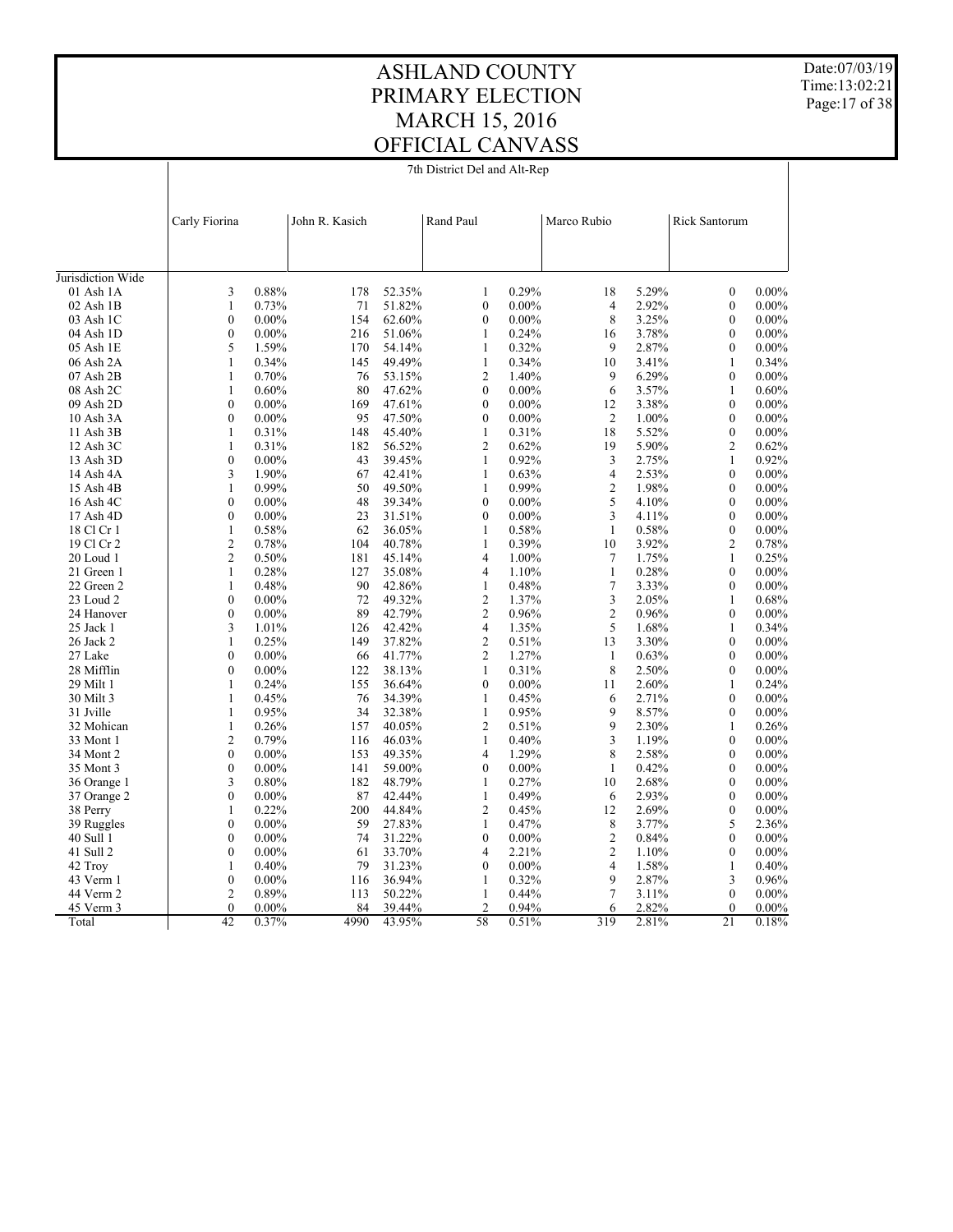Date:07/03/19 Time:13:02:21 Page:18 of 38

|                         | 7th District Del and<br>Alt-Rep |                  |             |                      | <b>US Senator-Rep</b> |                  |             |                  |
|-------------------------|---------------------------------|------------------|-------------|----------------------|-----------------------|------------------|-------------|------------------|
|                         | Donald J. Trump                 |                  | Reg. Voters | <b>Times Counted</b> | Don Elijah Eckhart    |                  | Rob Portman |                  |
|                         |                                 |                  |             |                      |                       |                  |             |                  |
| Jurisdiction Wide       |                                 |                  |             |                      |                       |                  |             |                  |
| 01 Ash 1A               | 67                              | 19.71%           | 259         | 355                  | 49                    | 15.96%           | 258         | 84.04%           |
| 02 Ash 1B               | 36                              | 26.28%           | 87          | 145                  | 16                    | 14.16%           | 97          | 85.84%           |
| 03 Ash 1C               | 47                              | 19.11%           | 189         | 260                  | 20                    | 9.43%            | 192         | 90.57%           |
| 04 Ash 1D               | 102                             | 24.11%           | 320         | 432                  | 57                    | 16.24%           | 294         | 83.76%           |
| 05 Ash 1E               | 76                              | 24.20%           | 219         | 320                  | 40                    | 14.93%           | 228         | 85.07%           |
| 06 Ash 2A               | 84                              | 28.67%           | 179         | 297                  | 38                    | 16.10%           | 198         | 83.90%           |
| 07 Ash 2B               | 36                              | 25.17%           | 84          | 151                  | 27                    | 21.09%           | 101         | 78.91%           |
| 08 Ash 2C               | 49                              | 29.17%           | 108         | 173                  | 24                    | 16.22%           | 124         | 83.78%           |
| 09 Ash 2D               | 87                              | 24.51%           | 210         | 366                  | 55                    | 18.64%           | 240         | 81.36%           |
| 10 Ash 3A               | 57                              | 28.50%           | 146         | 208                  | 31                    | 18.02%           | 141         | 81.98%           |
| 11 Ash 3B               | 68                              | 20.86%           | 206         | 340                  | 52                    | 19.62%           | 213         | 80.38%           |
| 12 Ash 3C               | 63                              | 19.57%           | 253         | 335                  | 33                    | 11.96%           | 243         | 88.04%           |
| 13 Ash 3D               | 36                              | 33.03%           | 68          | 111                  | 20                    | 23.26%           | 66          | 76.74%           |
| 14 Ash 4A               | 50                              | 31.65%           | 81          | 168                  | 22                    | 16.18%           | 114         | 83.82%           |
| 15 Ash 4B               | 29                              | 28.71%           | 62          | 107                  | 20                    | 22.99%           | 67          | 77.01%           |
| 16 Ash 4C               | 45                              | 36.89%           | 68          | 126                  | 24                    | 22.64%           | 82          | 77.36%           |
| 17 Ash 4D               | 32                              | 43.84%           | 40          | 74                   | 15                    | 23.44%           | 49          | 76.56%           |
| 18 Cl Cr 1              | 64                              | 37.21%           | 106         | 177                  | 29                    | 20.28%           | 114         | 79.72%           |
| 19 Cl Cr 2              | 80                              | 31.37%           | 149         | 261                  | 30                    | 15.31%           | 166         | 84.69%           |
| 20 Loud 1               | 140                             | 34.91%           | 285         | 407                  | 56                    | 16.52%           | 283         | 83.48%           |
| 21 Green 1              | 143                             | 39.50%           | 224         | 375                  | 64                    | 21.33%           | 236         | 78.67%           |
| 22 Green 2              | 68                              | 32.38%           | 149         | 214                  | 25                    | 14.53%           | 147         | 85.47%           |
| 23 Loud 2               | 48                              | 32.88%           | 97          | 151                  | 25                    | 19.69%           | 102         | 80.31%           |
| 24 Hanover              | 77                              | 37.02%           | 132         | 216                  | 29                    | 16.48%           | 147         | 83.52%           |
| 25 Jack 1               | 105                             | 35.35%           | 192         | 309                  | 44                    | 18.80%           | 190         | 81.20%           |
| 26 Jack 2               | 176                             | 44.67%           | 231         | 404                  | 64                    | 19.10%           | 271         | 80.90%           |
| 27 Lake                 | 54                              | 34.18%           | 114         | 162                  | 27                    | 21.09%           | 101         | 78.91%           |
| 28 Mifflin              | 111                             | 34.69%           | 220         | 331                  | 39                    | 14.39%           | 232         | 85.61%           |
| 29 Milt 1               | 145                             | 34.28%           | 285         | 431                  | 71                    | 19.51%           | 293         | 80.49%           |
| 30 Milt 3               | 81                              | 36.65%           | 152         | 223                  | 37                    | 19.27%           | 155         | 80.73%           |
| 31 Jville               | 29                              | 27.62%           | 73          | 109                  | 21                    | 22.58%           | 72          | 77.42%           |
| 32 Mohican              | 121                             | 30.87%           | 249         | 408                  | 70<br>34              | 21.41%           | 257         | 78.59%           |
| 33 Mont 1               | 83                              | 32.94%           | 186         | 262                  |                       | 15.74%           | 182         | 84.26%           |
| 34 Mont 2               | 84<br>56                        | 27.10%<br>23.43% | 218<br>170  | 319<br>251           | 40<br>34              | 15.56%<br>16.75% | 217<br>169  | 84.44%           |
| 35 Mont 3               |                                 |                  |             |                      | 49                    |                  |             | 83.25%           |
| 36 Orange 1             | 108<br>69                       | 28.95%           | 241         | 389<br>210           | 39                    | 15.51%           | 267         | 84.49%           |
| 37 Orange 2             | 129                             | 33.66%<br>28.92% | 125<br>287  | 464                  | 68                    | 22.67%<br>17.80% | 133<br>314  | 77.33%<br>82.20% |
| 38 Perry                | 77                              | 36.32%           | 145         | 218                  | 37                    | 19.17%           | 156         | 80.83%           |
| 39 Ruggles<br>40 Sull 1 | 121                             | 51.05%           | 129         | 247                  | 38                    | 19.49%           | 157         |                  |
|                         | 71                              |                  | 90          |                      | 40                    | 27.21%           | 107         | 80.51%           |
| 41 Sull 2<br>42 Troy    | 108                             | 39.23%<br>42.69% | 156         | 184<br>259           | 42                    | 20.10%           | 167         | 72.79%<br>79.90% |
| 43 Verm 1               | 100                             | 31.85%           | 233         | 331                  | 48                    | 18.53%           | 211         | 81.47%           |
| 44 Verm 2               | 66                              | 29.33%           | 135         | 233                  | 36                    | 18.95%           | 154         | 81.05%           |
| 45 Verm 3               | 63                              | 29.58%           | 164         | 223                  | 40                    | 22.10%           | 141         | 77.90%           |
| Total                   | 3541                            | 31.19%           | 7516        | 11736                | 1719                  | 17.97%           | 7848        | 82.03%           |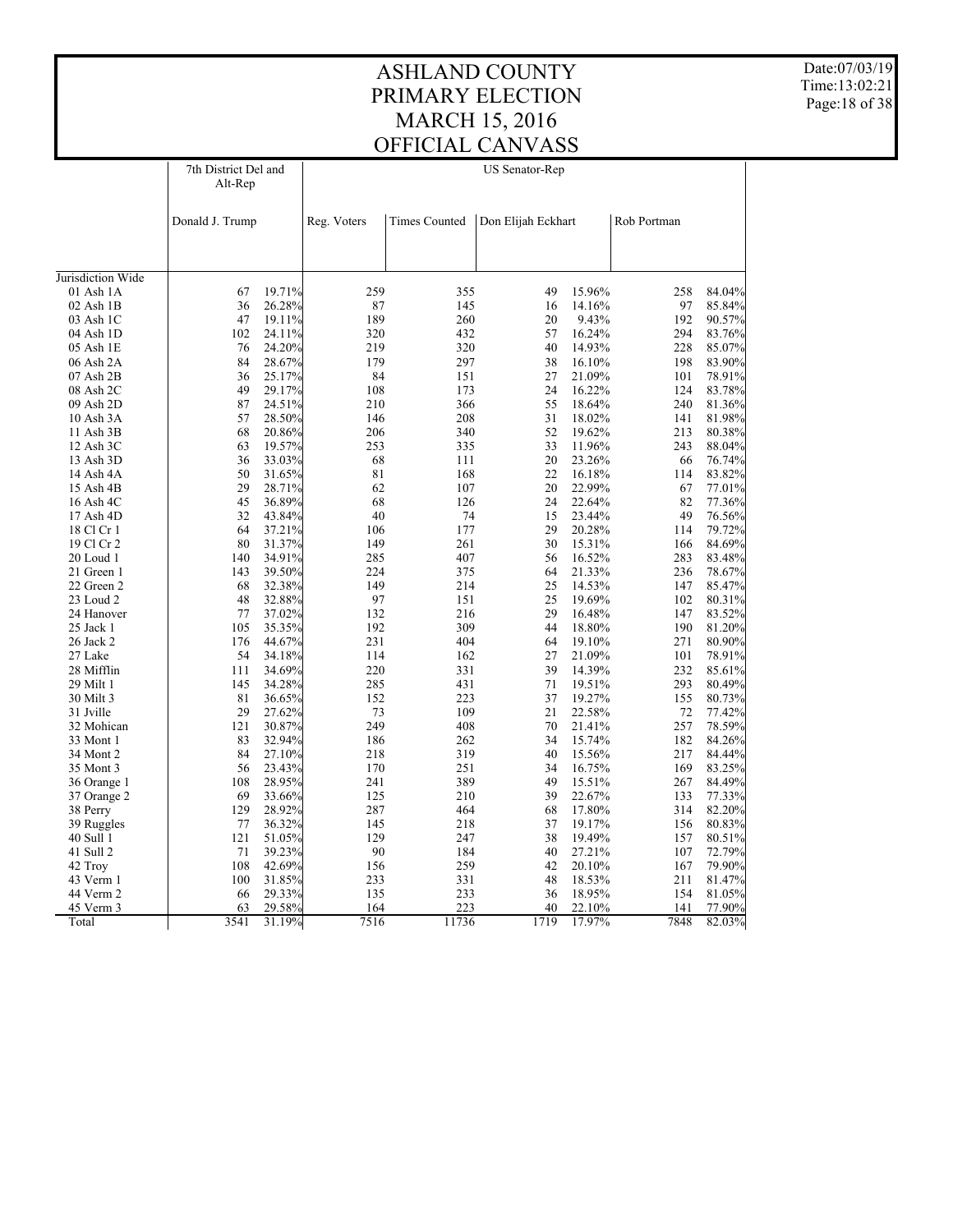#### ASHLAND COUNTY PRIMARY ELECTION MARCH 15, 2016 OFFICIAL CANVASS 7th US Congress-Rep

Date:07/03/19 Time:13:02:21 Page:19 of 38

|                            | Reg. Voters | <b>Times Counted</b> | <b>Bob Gibbs</b> |                  | <b>Terry Robertson</b> |                  |
|----------------------------|-------------|----------------------|------------------|------------------|------------------------|------------------|
|                            |             |                      |                  |                  |                        |                  |
|                            |             |                      |                  |                  |                        |                  |
|                            |             |                      |                  |                  |                        |                  |
| Jurisdiction Wide          |             |                      |                  |                  |                        |                  |
| 01 Ash 1A<br>$02$ Ash $1B$ | 259         | 355<br>145           | 277              | 88.22%           | 37                     | 11.78%           |
|                            | 87<br>189   |                      | 92<br>192        | 85.19%           | 16<br>23               | 14.81%           |
| 03 Ash 1C                  |             | 260                  |                  | 89.30%           |                        | 10.70%           |
| 04 Ash 1D<br>05 Ash 1E     | 320<br>219  | 432<br>320           | 299<br>238       | 87.43%<br>88.15% | 43<br>32               | 12.57%<br>11.85% |
|                            | 179         | 297                  | 196              |                  | 48                     |                  |
| 06 Ash 2A<br>07 Ash 2B     | 84          | 151                  | 101              | 80.33%<br>80.16% | 25                     | 19.67%<br>19.84% |
|                            | 108         | 173                  | 127              | 83.55%           | 25                     | 16.45%           |
| 08 Ash 2C<br>09 Ash 2D     | 210         | 366                  | 255              | 82.26%           | 55                     | 17.74%           |
|                            | 146         | 208                  | 140              | 78.65%           | 38                     | 21.35%           |
| 10 Ash 3A<br>11 Ash 3B     | 206         | 340                  | 227              | 85.66%           | 38                     |                  |
|                            | 253         |                      | 240              |                  | 43                     | 14.34%<br>15.19% |
| 12 Ash 3C                  |             | 335                  |                  | 84.81%           | 17                     |                  |
| 13 Ash 3D                  | 68<br>81    | 111<br>168           | 66               | 79.52%           |                        | 20.48%           |
| 14 Ash 4A                  | 62          |                      | 109              | 77.30%           | 32                     | 22.70%           |
| 15 Ash 4B                  | 68          | 107                  | 68               | 77.27%           | 20                     | 22.73%           |
| 16 Ash 4C                  |             | 126                  | 80               | 75.47%           | 26                     | 24.53%           |
| 17 Ash 4D                  | 40          | 74                   | 59               | 89.39%           | 7                      | 10.61%           |
| 18 Cl Cr 1                 | 106         | 177                  | 125              | 85.03%           | 22                     | 14.97%           |
| 19 Cl Cr 2                 | 149         | 261                  | 167              | 81.86%           | 37                     | 18.14%           |
| 20 Loud 1                  | 285         | 407                  | 285              | 83.58%           | 56                     | 16.42%           |
| 21 Green 1                 | 224<br>149  | 375<br>214           | 237<br>155       | 82.58%           | 50                     | 17.42%           |
| 22 Green 2                 |             |                      |                  | 85.64%           | 26                     | 14.36%           |
| 23 Loud 2                  | 97          | 151                  | 109              | 84.50%           | 20                     | 15.50%           |
| 24 Hanover                 | 132         | 216                  | 142              | 82.08%           | 31<br>53               | 17.92%           |
| 25 Jack 1                  | 192<br>231  | 309<br>404           | 192<br>263       | 78.37%<br>78.98% | 70                     | 21.63%           |
| 26 Jack 2                  |             |                      |                  |                  |                        | 21.02%           |
| 27 Lake                    | 114         | 162                  | 121              | 84.62%           | 22                     | 15.38%           |
| 28 Mifflin                 | 220         | 331                  | 202              | 78.60%           | 55                     | 21.40%           |
| 29 Milt 1                  | 285         | 431                  | 305              | 83.79%           | 59<br>24               | 16.21%           |
| 30 Milt 3<br>31 Jville     | 152<br>73   | 223<br>109           | 169<br>76        | 87.56%<br>77.55% | 22                     | 12.44%<br>22.45% |
|                            |             |                      |                  |                  |                        |                  |
| 32 Mohican                 | 249<br>186  | 408<br>262           | 272<br>191       | 81.19%<br>88.43% | 63<br>25               | 18.81%           |
| 33 Mont 1                  |             |                      |                  |                  |                        | 11.57%           |
| 34 Mont 2                  | 218         | 319                  | 226              | 86.26%           | 36                     | 13.74%           |
| 35 Mont 3                  | 170         | 251                  | 185              | 88.10%           | 25                     | 11.90%           |
| 36 Orange 1                | 241         | 389                  | 279              | 83.78%           | 54                     | 16.22%           |
| 37 Orange 2                | 125         | 210                  | 133              | 76.88%           | 40                     | 23.12%           |
| 38 Perry                   | 287         | 464                  | 310              | 80.94%           | 73                     | 19.06%           |
| 39 Ruggles                 | 145         | 218                  | 151              | 80.32%           | 37                     | 19.68%           |
| 40 Sull 1                  | 129         | 247                  | 137              | 71.35%           | 55                     | 28.65%           |
| 41 Sull 2                  | 90          | 184                  | 103              | 68.67%           | 47                     | 31.33%           |
| 42 Troy                    | 156         | 259                  | 142              | 68.60%           | 65                     | 31.40%           |
| 43 Verm 1                  | 233         | 331                  | 212              | 82.81%           | 44                     | 17.19%           |
| 44 Verm 2                  | 135         | 233                  | 166              | 81.37%           | 38                     | 18.63%           |
| 45 Verm 3                  | 164         | 223                  | 141              | 77.05%           | 42                     | 22.95%           |
| Total                      | 7516        | 11736                | 7962             | 82.27%           | 1716                   | 17.73%           |

 $\overline{1}$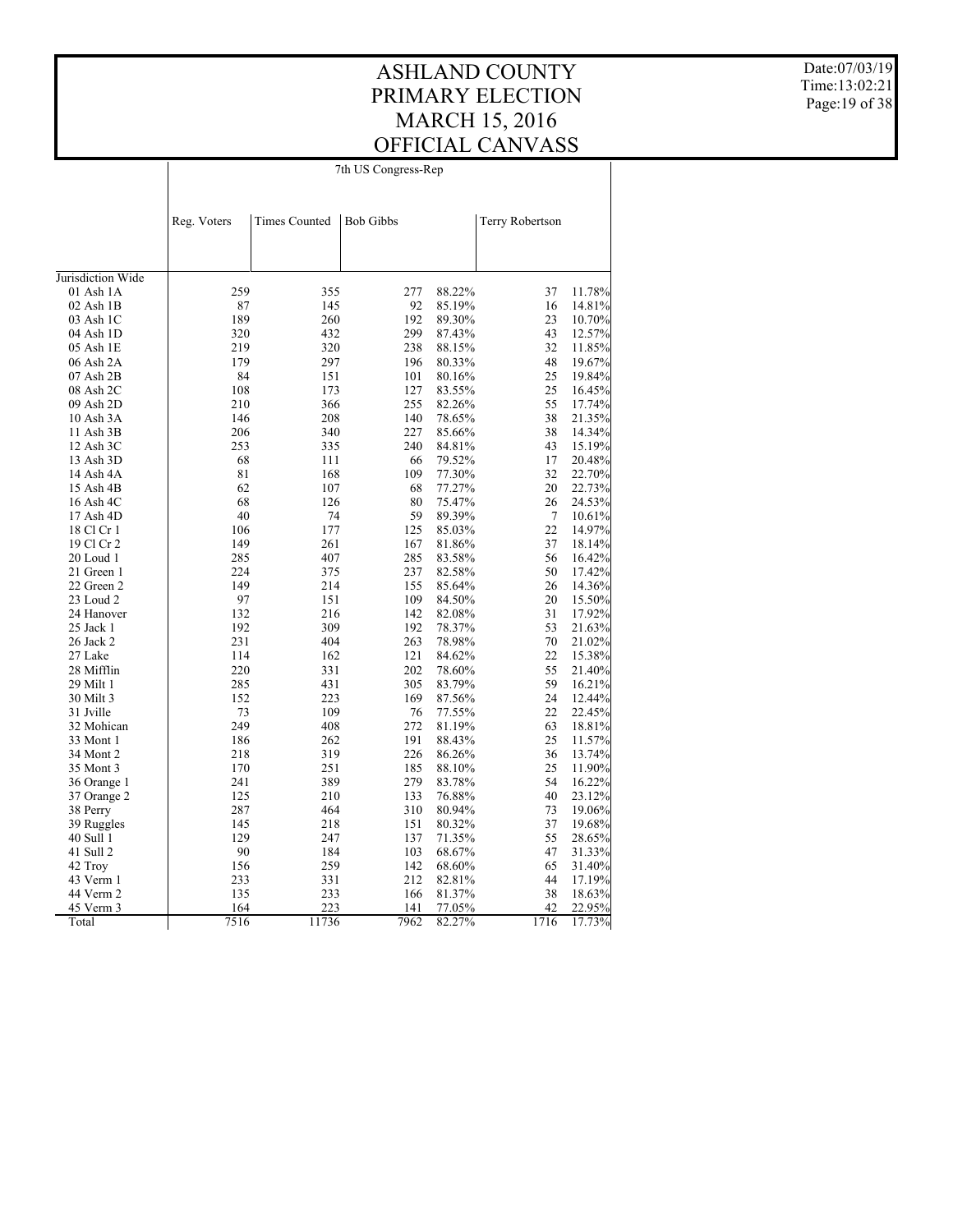#### ASHLAND COUNTY PRIMARY ELECTION MARCH 15, 2016 OFFICIAL CANVASS Supreme Ct Chief 1-1-17-Rep

Date:07/03/19 Time:13:02:21 Page:20 of 38

|                   | Reg. Voters | <b>Times Counted</b> | Maureen O'Connor |         |
|-------------------|-------------|----------------------|------------------|---------|
|                   |             |                      |                  |         |
| Jurisdiction Wide |             |                      |                  |         |
| $01$ Ash $1A$     | 259         | 355                  | 273              | 100.00% |
| $02$ Ash $1B$     | 87          | 145                  | 91               | 100.00% |
| 03 Ash 1C         | 189         | 260                  | 190              | 100.00% |
| 04 Ash 1D         | 320         | 432                  | 290              | 100.00% |
| 05 Ash 1E         | 219         | 320                  | 239              | 100.00% |
| 06 Ash 2A         | 179         | 297                  | 224              | 100.00% |
| $07$ Ash $2B$     | 84          | 151                  | 109              | 100.00% |
| 08 Ash 2C         | 108         | 173                  | 135              | 100.00% |
| 09 Ash 2D         | 210         | 366                  | 259              | 100.00% |
| 10 Ash 3A         | 146         | 208                  | 153              | 100.00% |
| 11 Ash 3B         | 206         | 340                  | 224              | 100.00% |
| 12 Ash 3C         | 253         | 335                  | 243              | 100.00% |
| 13 Ash 3D         | 68          | 111                  | 77               | 100.00% |
| 14 Ash 4A         | 81          | 168                  | 121              | 100.00% |
| 15 Ash 4B         | 62          | 107                  | 81               | 100.00% |
| 16 Ash 4C         | 68          | 126                  | 97               | 100.00% |
| 17 Ash 4D         | 40          | 74                   | 53               | 100.00% |
| 18 Cl Cr 1        | 106         | 177                  | 132              | 100.00% |
| 19 Cl Cr 2        | 149         | 261                  | 168              | 100.00% |
| 20 Loud 1         | 285         | 407                  | 300              | 100.00% |
| 21 Green 1        | 224         | 375                  | 244              | 100.00% |
| 22 Green 2        | 149         | 214                  | 140              | 100.00% |
| 23 Loud 2         | 97          | 151                  | 114              | 100.00% |
| 24 Hanover        | 132         | 216                  | 156              | 100.00% |
| 25 Jack 1         | 192         | 309                  | 218              | 100.00% |
| 26 Jack 2         | 231         | 404                  | 277              | 100.00% |
| 27 Lake           | 114         | 162                  | 115              | 100.00% |
| 28 Mifflin        | 220         | 331                  | 235              | 100.00% |
| 29 Milt 1         | 285         | 431                  | 313              | 100.00% |
| 30 Milt 3         | 152         | 223                  | 158              | 100.00% |
| 31 Jville         | 73          | 109                  | 79               | 100.00% |
| 32 Mohican        | 249         | 408                  | 262              | 100.00% |
| 33 Mont 1         | 186         | 262                  | 180              | 100.00% |
| 34 Mont 2         | 218         | 319                  | 221              | 100.00% |
| 35 Mont 3         | 170         | 251                  | 177              | 100.00% |
| 36 Orange 1       | 241         | 389                  | 258              | 100.00% |
| 37 Orange 2       | 125         | 210                  | 131              | 100.00% |
| 38 Perry          | 287         | 464                  | 323              | 100.00% |
| 39 Ruggles        | 145         | 218                  | 157              | 100.00% |
| 40 Sull 1         | 129         | 247                  | 156              | 100.00% |
| 41 Sull 2         | 90          | 184                  | 119              | 100.00% |
| 42 Troy           | 156         | 259                  | 177              | 100.00% |
| 43 Verm 1         | 233         | 331                  | 215              | 100.00% |
| 44 Verm 2         | 135         | 233                  | 167              | 100.00% |
| 45 Verm 3         | 164         | 223                  | 154              | 100.00% |
| Total             | 7516        | 11736                | 8205             | 100.00% |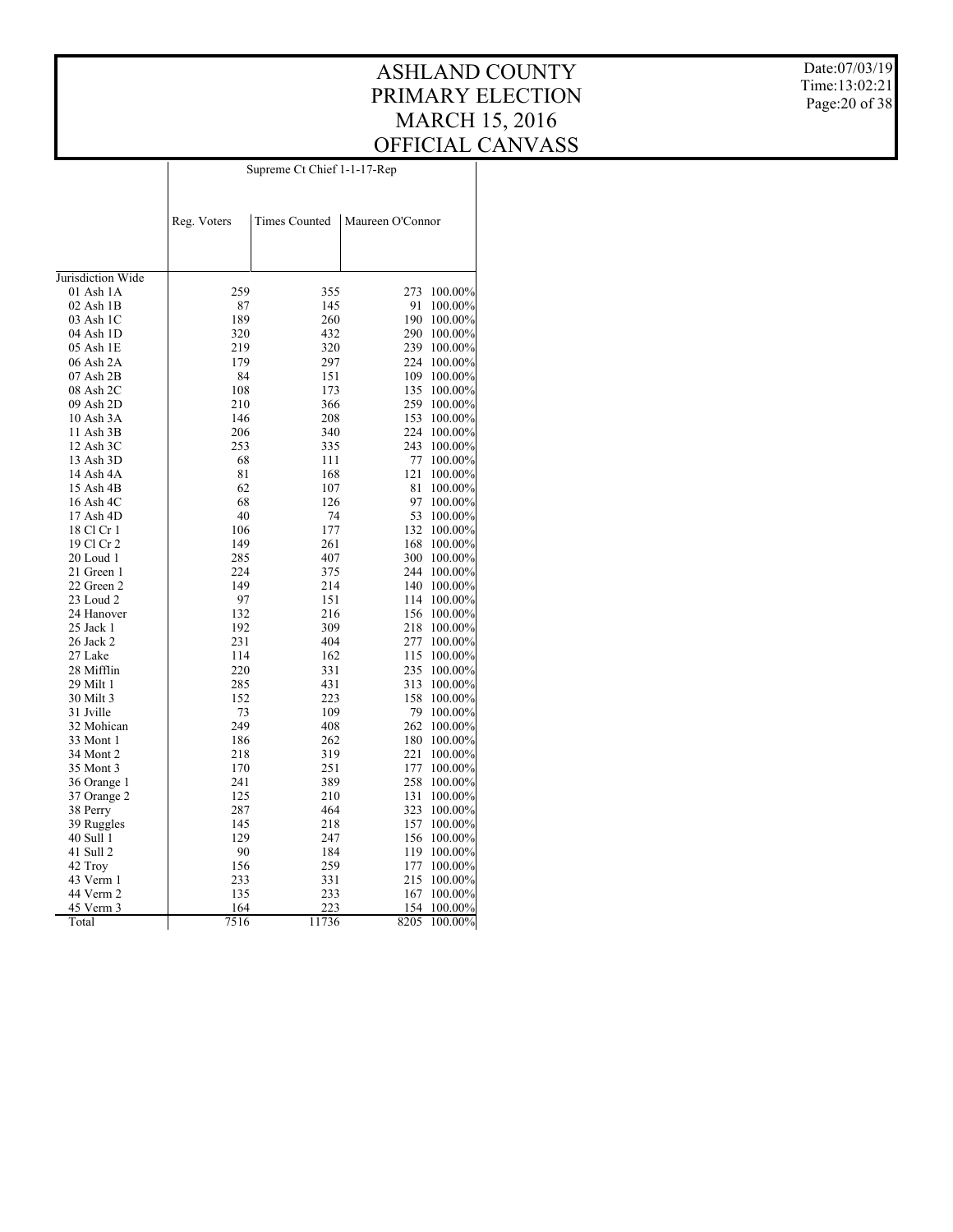#### ASHLAND COUNTY PRIMARY ELECTION MARCH 15, 2016 OFFICIAL CANVASS Supreme Ct 1-1-17-Rep

 $\overline{\phantom{a}}$ 

Date:07/03/19 Time:13:02:21 Page:21 of 38

|                   | Reg. Voters | <b>Times Counted</b> | Pat Fischer       |        | Colleen Mary O'Toole |        |
|-------------------|-------------|----------------------|-------------------|--------|----------------------|--------|
|                   |             |                      |                   |        |                      |        |
| Jurisdiction Wide |             |                      |                   |        |                      |        |
| $01$ Ash $1A$     | 259         | 355                  | 141               | 54.23% | 119                  | 45.77% |
| 02 Ash 1B         | 87          | 145                  | 39                | 41.05% | 56                   | 58.95% |
| 03 Ash 1C         | 189         | 260                  | 84                | 47.46% | 93                   | 52.54% |
| 04 Ash 1D         | 320         | 432                  | 155               | 53.45% | 135                  | 46.55% |
| 05 Ash 1E         | 219         | 320                  | 123               | 55.91% | 97                   | 44.09% |
| 06 Ash 2A         | 179         | 297                  | 99                | 45.83% | 117                  | 54.17% |
| 07 Ash 2B         | 84          | 151                  | 60                | 54.55% | 50                   | 45.45% |
| 08 Ash 2C         | 108         | 173                  | 59                | 45.74% | 70                   | 54.26% |
| 09 Ash 2D         | 210         | 366                  | 136               | 53.75% | 117                  | 46.25% |
| 10 Ash 3A         | 146         | 208                  | 74                | 47.13% | 83                   | 52.87% |
| 11 Ash 3B         | 206         | 340                  | 122               | 53.74% | 105                  | 46.26% |
| 12 Ash 3C         | 253         | 335                  | 103               | 43.83% | 132                  | 56.17% |
| 13 Ash 3D         | 68          | 111                  | 49                | 62.03% | 30                   | 37.97% |
| 14 Ash 4A         | 81          | 168                  | 52                | 40.31% | 77                   | 59.69% |
| 15 Ash 4B         | 62          | 107                  | 40                | 50.00% | 40                   | 50.00% |
| 16 Ash 4C         | 68          | 126                  | 47                | 47.00% | 53                   | 53.00% |
| 17 Ash 4D         | 40          | 74                   | 28                | 51.85% | 26                   | 48.15% |
| 18 Cl Cr 1        | 106         | 177                  | 57                | 44.19% | 72                   | 55.81% |
| 19 Cl Cr 2        | 149         | 261                  | 101               | 60.48% | 66                   | 39.52% |
| 20 Loud 1         | 285         | 407                  | 136               | 46.90% | 154                  | 53.10% |
| 21 Green 1        | 224         | 375                  | 139               | 54.30% | 117                  | 45.70% |
| 22 Green 2        | 149         | 214                  | 62                | 42.76% | 83                   | 57.24% |
| 23 Loud 2         | 97          | 151                  | 49                | 44.14% | 62                   | 55.86% |
| 24 Hanover        | 132         | 216                  | 65                | 42.76% | 87                   | 57.24% |
| 25 Jack 1         | 192         | 309                  | 122               | 56.22% | 95                   | 43.78% |
| 26 Jack 2         | 231         | 404                  | 127               | 45.20% | 154                  | 54.80% |
| 27 Lake           | 114         | 162                  | 63                | 52.07% | 58                   | 47.93% |
| 28 Mifflin        | 220         | 331                  | 83                | 39.71% | 126                  | 60.29% |
| 29 Milt 1         | 285         | 431                  | 191               | 61.41% | 120                  | 38.59% |
| 30 Milt 3         | 152         | 223                  | 70                | 43.21% | 92                   | 56.79% |
| 31 Jville         | 73          | 109                  | 56                | 63.64% | 32                   | 36.36% |
| 32 Mohican        | 249         | 408                  | 124               | 45.59% | 148                  | 54.41% |
| 33 Mont 1         | 186         | 262                  | 79                | 45.66% | 94                   | 54.34% |
| 34 Mont 2         | 218         | 319                  | 115               | 50.66% | 112                  | 49.34% |
| 35 Mont 3         | 170         | 251                  | 92                | 52.87% | 82                   | 47.13% |
| 36 Orange 1       | 241         | 389                  | 126               | 46.32% | 146                  | 53.68% |
| 37 Orange 2       | 125         | 210                  | 83                | 56.85% | 63                   | 43.15% |
| 38 Perry          | 287         | 464                  | 158               | 48.47% | 168                  | 51.53% |
| 39 Ruggles        | 145         | 218                  | 81                | 49.39% | 83                   | 50.61% |
| 40 Sull 1         | 129         | 247                  | 81                | 47.65% | 89                   | 52.35% |
| 41 Sull 2         | 90          | 184                  | 53                | 42.06% | 73                   | 57.94% |
| 42 Troy           | 156         | 259                  | 79                | 43.41% | 103                  | 56.59% |
| 43 Verm 1         | 233         | 331                  | 115               | 51.57% | 108                  | 48.43% |
| 44 Verm 2         | 135         | 233                  | 77                | 46.11% | 90                   | 53.89% |
| 45 Verm 3         | 164         | 223                  | 79                | 49.38% | 81                   | 50.63% |
| Total             | 7516        | 11736                | $407\overline{4}$ | 49.49% | 4158                 | 50.51% |

 $\overline{1}$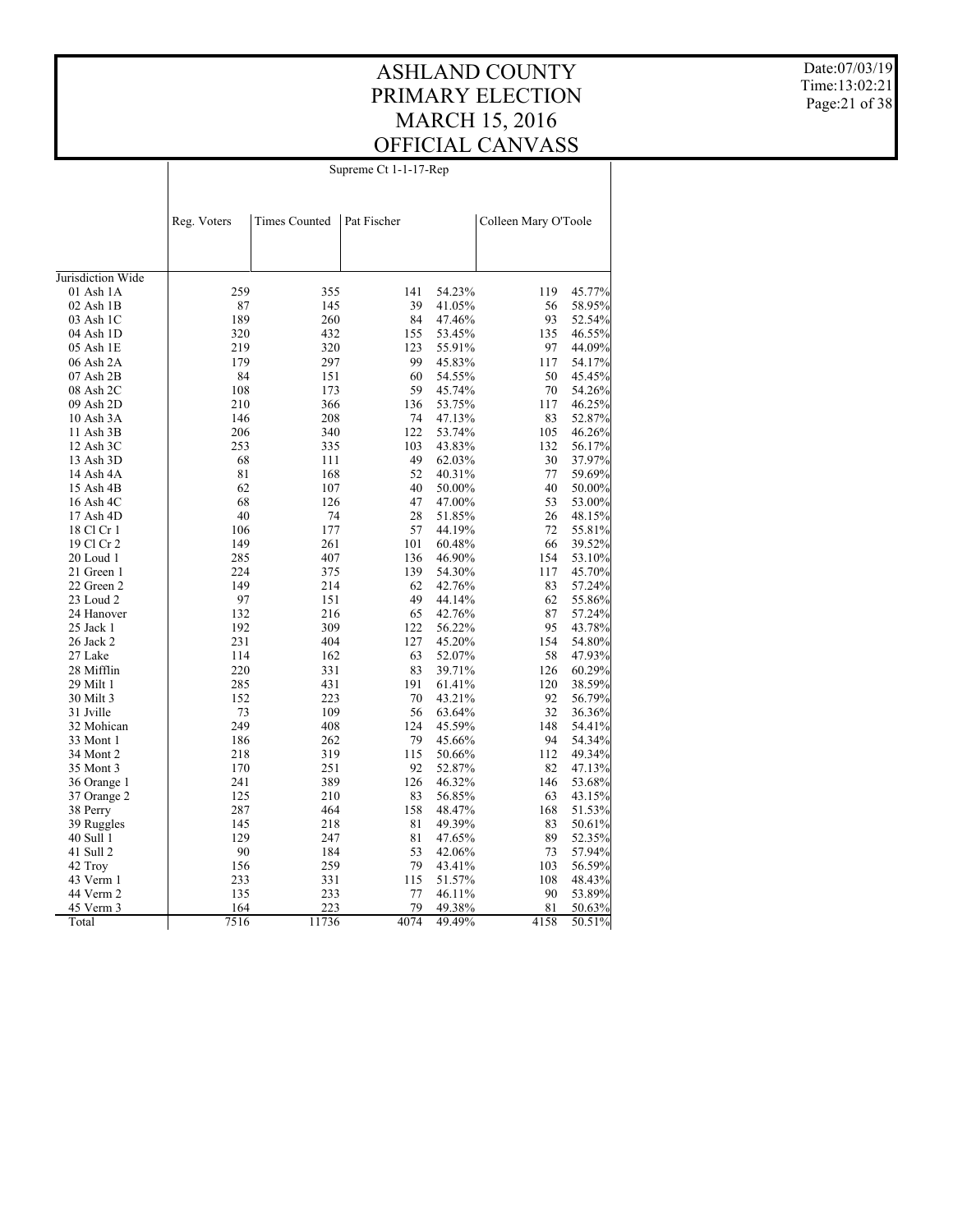Date:07/03/19 Time:13:02:21 Page:22 of 38

|                   |             | Supreme Ct 1-2-17-Rep |            |             | 5th Appeals Ct 2-9-17-Rep |                      |               |              |  |  |
|-------------------|-------------|-----------------------|------------|-------------|---------------------------|----------------------|---------------|--------------|--|--|
|                   |             |                       |            |             |                           |                      |               |              |  |  |
|                   |             |                       |            |             |                           |                      |               |              |  |  |
|                   | Reg. Voters | <b>Times Counted</b>  | Pat DeWine |             | Reg. Voters               | <b>Times Counted</b> | David Gormley |              |  |  |
|                   |             |                       |            |             |                           |                      |               |              |  |  |
|                   |             |                       |            |             |                           |                      |               |              |  |  |
| Jurisdiction Wide |             |                       |            |             |                           |                      |               |              |  |  |
| 01 Ash 1A         | 259         | 355                   |            | 260 100.00% | 259                       | 355                  |               | 229 100.00%  |  |  |
| $02$ Ash $1B$     | 87          | 145                   |            | 90 100.00%  | 87                        | 145                  |               | 81 100.00%   |  |  |
| 03 Ash 1C         | 189         | 260                   |            | 181 100.00% | 189                       | 260                  |               | 160 100.00%  |  |  |
| 04 Ash 1D         | 320         | 432                   |            | 286 100.00% | 320                       | 432                  |               | 266 100.00%  |  |  |
| 05 Ash 1E         | 219         | 320                   |            | 228 100.00% | 219                       | 320                  |               | 214 100.00%  |  |  |
| 06 Ash 2A         | 179         | 297                   |            | 221 100.00% | 179                       | 297                  |               | 207 100.00%  |  |  |
| $07$ Ash $2B$     | 84          | 151                   |            | 111 100.00% | 84                        | 151                  |               | 98 100.00%   |  |  |
| 08 Ash 2C         | 108         | 173                   |            | 123 100.00% | 108                       | 173                  |               | 113 100.00%  |  |  |
| 09 Ash 2D         | 210         | 366                   |            | 256 100.00% | 210                       | 366                  |               | 243 100.00%  |  |  |
| 10 Ash 3A         | 146         | 208                   |            | 151 100.00% | 146                       | 208                  |               | 133 100.00%  |  |  |
| 11 Ash 3B         | 206         | 340                   |            | 225 100.00% | 206                       | 340                  |               | 202 100.00%  |  |  |
| 12 Ash 3C         | 253         | 335                   |            | 228 100.00% | 253                       | 335                  |               | 215 100.00%  |  |  |
| 13 Ash 3D         | 68          | 111                   |            | 77 100.00%  | 68                        | 111                  |               | 74 100.00%   |  |  |
| 14 Ash 4A         | 81          | 168                   |            | 123 100.00% | 81                        | 168                  |               | 113 100.00%  |  |  |
| 15 Ash 4B         | 62          | 107                   |            | 82 100.00%  | 62                        | 107                  |               | 79 100.00%   |  |  |
| 16 Ash 4C         | 68          | 126                   |            | 95 100.00%  | 68                        | 126                  |               | 91 100.00%   |  |  |
| 17 Ash 4D         | 40          | 74                    |            | 54 100.00%  | 40                        | 74                   |               | 51 100.00%   |  |  |
| 18 Cl Cr 1        | 106         | 177                   |            | 122 100.00% | 106                       | 177                  | 111           | 100.00%      |  |  |
| 19 Cl Cr 2        | 149         | 261                   |            | 159 100.00% | 149                       | 261                  |               | 147 100.00%  |  |  |
| 20 Loud 1         | 285         | 407                   |            | 296 100.00% | 285                       | 407                  |               | 278 100.00%  |  |  |
| 21 Green 1        | 224         | 375                   |            | 246 100.00% | 224                       | 375                  |               | 225 100.00%  |  |  |
| 22 Green 2        | 149         | 214                   |            | 126 100.00% | 149                       | 214                  |               | 117 100.00%  |  |  |
| 23 Loud 2         | 97          | 151                   |            | 113 100.00% | 97                        | 151                  |               | 101 100.00%  |  |  |
| 24 Hanover        | 132         | 216                   |            | 151 100.00% | 132                       | 216                  |               | 138 100.00%  |  |  |
| 25 Jack 1         | 192         | 309                   |            | 216 100.00% | 192                       | 309                  |               | 185 100.00%  |  |  |
| 26 Jack 2         | 231         | 404                   |            | 272 100.00% | 231                       | 404                  |               | 257 100.00%  |  |  |
| 27 Lake           | 114         | 162                   |            | 119 100.00% | 114                       | 162                  |               | 108 100.00%  |  |  |
| 28 Mifflin        | 220         | 331                   |            | 222 100.00% | 220                       | 331                  |               | 202 100.00%  |  |  |
| 29 Milt 1         | 285         | 431                   |            | 301 100.00% | 285                       | 431                  |               | 283 100.00%  |  |  |
| 30 Milt 3         | 152         | 223                   |            | 156 100.00% | 152                       | 223                  |               | 144 100.00%  |  |  |
| 31 Jville         | 73          | 109                   |            | 80 100.00%  | 73                        | 109                  |               | 72 100.00%   |  |  |
| 32 Mohican        | 249         | 408                   |            | 247 100.00% | 249                       | 408                  |               | 224 100.00%  |  |  |
| 33 Mont 1         | 186         | 262                   |            | 182 100.00% | 186                       | 262                  |               | 164 100.00%  |  |  |
| 34 Mont 2         | 218         | 319                   |            | 223 100.00% | 218                       | 319                  |               | 197 100.00%  |  |  |
| 35 Mont 3         | 170         | 251                   |            | 169 100.00% | 170                       | 251                  |               | 153 100.00%  |  |  |
|                   |             | 389                   |            |             |                           | 389                  |               |              |  |  |
| 36 Orange 1       | 241         |                       |            | 252 100.00% | 241                       |                      |               | 237 100.00%  |  |  |
| 37 Orange 2       | 125         | 210                   |            | 124 100.00% | 125                       | 210                  |               | 113 100.00%  |  |  |
| 38 Perry          | 287         | 464                   |            | 307 100.00% | 287                       | 464                  |               | 286 100.00%  |  |  |
| 39 Ruggles        | 145         | 218                   |            | 152 100.00% | 145                       | 218                  |               | 137 100.00%  |  |  |
| 40 Sull 1         | 129         | 247                   |            | 161 100.00% | 129                       | 247                  |               | 141 100.00%  |  |  |
| 41 Sull 2         | 90          | 184                   |            | 122 100.00% | 90                        | 184                  |               | 107 100.00%  |  |  |
| 42 Troy           | 156         | 259                   |            | 156 100.00% | 156                       | 259                  |               | 145 100.00%  |  |  |
| 43 Verm 1         | 233         | 331                   |            | 202 100.00% | 233                       | 331                  |               | 182 100.00%  |  |  |
| 44 Verm 2         | 135         | 233                   |            | 156 100.00% | 135                       | 233                  |               | 148 100.00%  |  |  |
| 45 Verm 3         | 164         | 223                   | 158        | 100.00%     | 164                       | 223                  | 154           | 100.00%      |  |  |
| Total             | 7516        | 11736                 | 7981       | $100.00\%$  | 7516                      | 11736                |               | 7325 100.00% |  |  |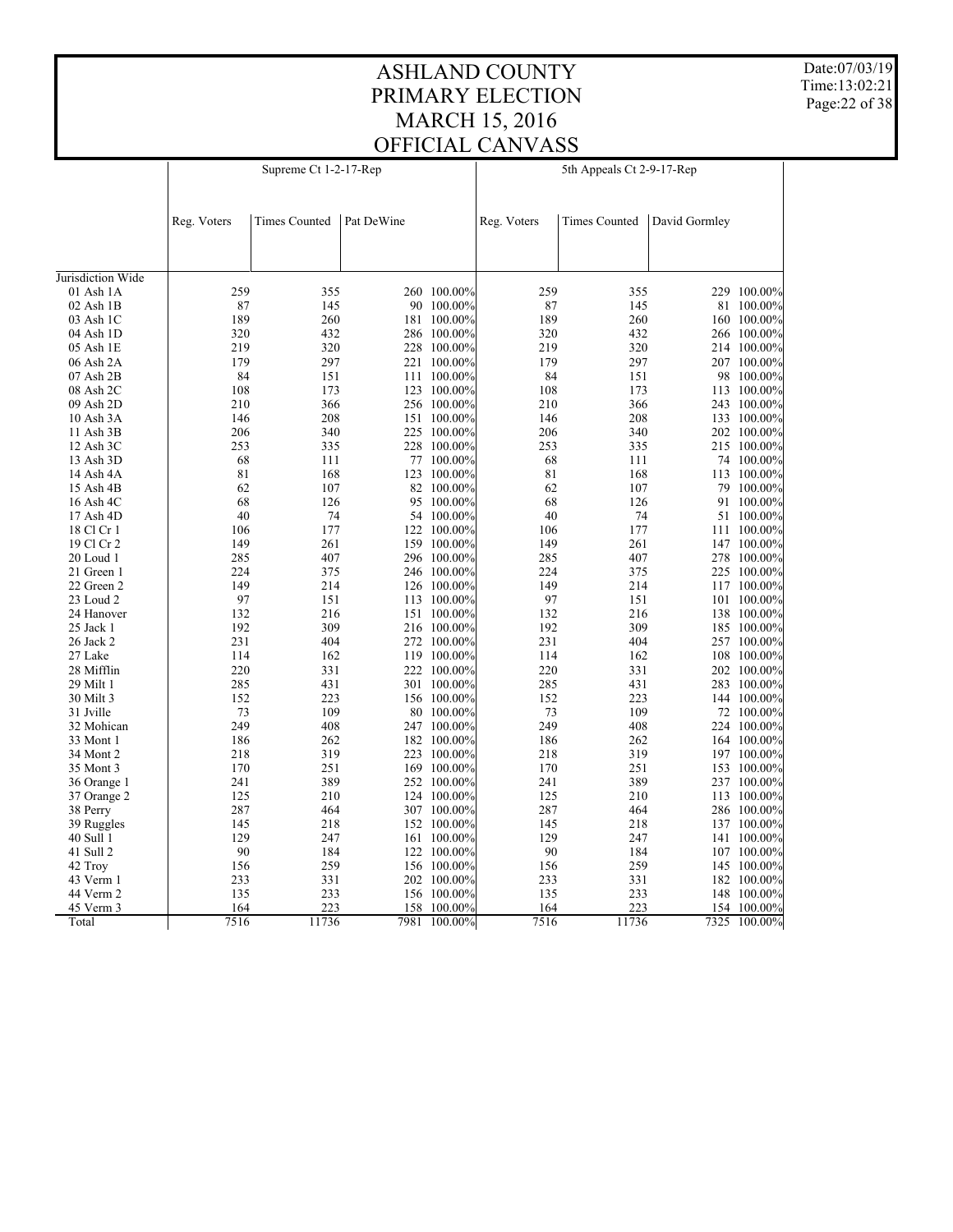#### ASHLAND COUNTY PRIMARY ELECTION MARCH 15, 2016 OFFICIAL CANVASS 5th Appeals Ct 2-10-17-Rep

Date:07/03/19 Time:13:02:21 Page:23 of 38

|                   | Reg. Voters | <b>Times Counted</b> | Craig Baldwin |         |
|-------------------|-------------|----------------------|---------------|---------|
|                   |             |                      |               |         |
|                   |             |                      |               |         |
| Jurisdiction Wide |             |                      |               |         |
| 01 Ash 1A         | 259         | 355                  | 231           | 100.00% |
| 02 Ash 1B         | 87          | 145                  | 81            | 100.00% |
| 03 Ash 1C         | 189         | 260                  | 161           | 100.00% |
| 04 Ash 1D         | 320         | 432                  | 264           | 100.00% |
| 05 Ash 1E         | 219         | 320                  | 216           | 100.00% |
| 06 Ash 2A         | 179         | 297                  | 206           | 100.00% |
| 07 Ash 2B         | 84          | 151                  | 98            | 100.00% |
| 08 Ash 2C         | 108         | 173                  | 114           | 100.00% |
| 09 Ash 2D         | 210         | 366                  | 240           | 100.00% |
| 10 Ash 3A         | 146         | 208                  | 131           | 100.00% |
| 11 Ash 3B         | 206         | 340                  | 203           | 100.00% |
| 12 Ash 3C         | 253         | 335                  | 213           | 100.00% |
| 13 Ash 3D         | 68          | 111                  | 74            | 100.00% |
| 14 Ash 4A         | 81          | 168                  | 111           | 100.00% |
| 15 Ash 4B         | 62          | 107                  | 74            | 100.00% |
| 16 Ash 4C         | 68          | 126                  | 95            | 100.00% |
| 17 Ash 4D         | 40          | 74                   | 48            | 100.00% |
| 18 Cl Cr 1        | 106         | 177                  | 112           | 100.00% |
| 19 Cl Cr 2        | 149         | 261                  | 148           | 100.00% |
| 20 Loud 1         | 285         | 407                  | 276           | 100.00% |
| 21 Green 1        | 224         | 375                  | 225           | 100.00% |
| 22 Green 2        | 149         | 214                  | 116           | 100.00% |
| 23 Loud 2         | 97          | 151                  | 99            | 100.00% |
| 24 Hanover        | 132         | 216                  | 139           | 100.00% |
| 25 Jack 1         | 192         | 309                  | 186           | 100.00% |
| 26 Jack 2         | 231         | 404                  | 252           | 100.00% |
| 27 Lake           | 114         | 162                  | 107           | 100.00% |
| 28 Mifflin        | 220         | 331                  | 197           | 100.00% |
| 29 Milt 1         | 285         | 431                  | 280           | 100.00% |
| 30 Milt 3         | 152         | 223                  | 140           | 100.00% |
| 31 Jville         | 73          | 109                  | 75            | 100.00% |
| 32 Mohican        | 249         | 408                  | 217           | 100.00% |
| 33 Mont 1         | 186         | 262                  | 165           | 100.00% |
| 34 Mont 2         | 218         | 319                  | 203           | 100.00% |
| 35 Mont 3         | 170         | 251                  | 153           | 100.00% |
| 36 Orange 1       | 241         | 389                  | 236           | 100.00% |
| 37 Orange 2       | 125         | 210                  | 114           | 100.00% |
| 38 Perry          | 287         | 464                  | 281           | 100.00% |
| 39 Ruggles        | 145         | 218                  | 131           | 100.00% |
| 40 Sull 1         | 129         | 247                  | 141           | 100.00% |
| 41 Sull 2         | 90          | 184                  | 108           | 100.00% |
| 42 Troy           | 156         | 259                  | 142           | 100.00% |
| 43 Verm 1         | 233         | 331                  | 186           | 100.00% |
| 44 Verm 2         | 135         | 233                  | 147           | 100.00% |
| 45 Verm 3         | 164         | 223                  | 149           | 100.00% |
| Total             | 7516        | 11736                | 7285          | 100.00% |
|                   |             |                      |               |         |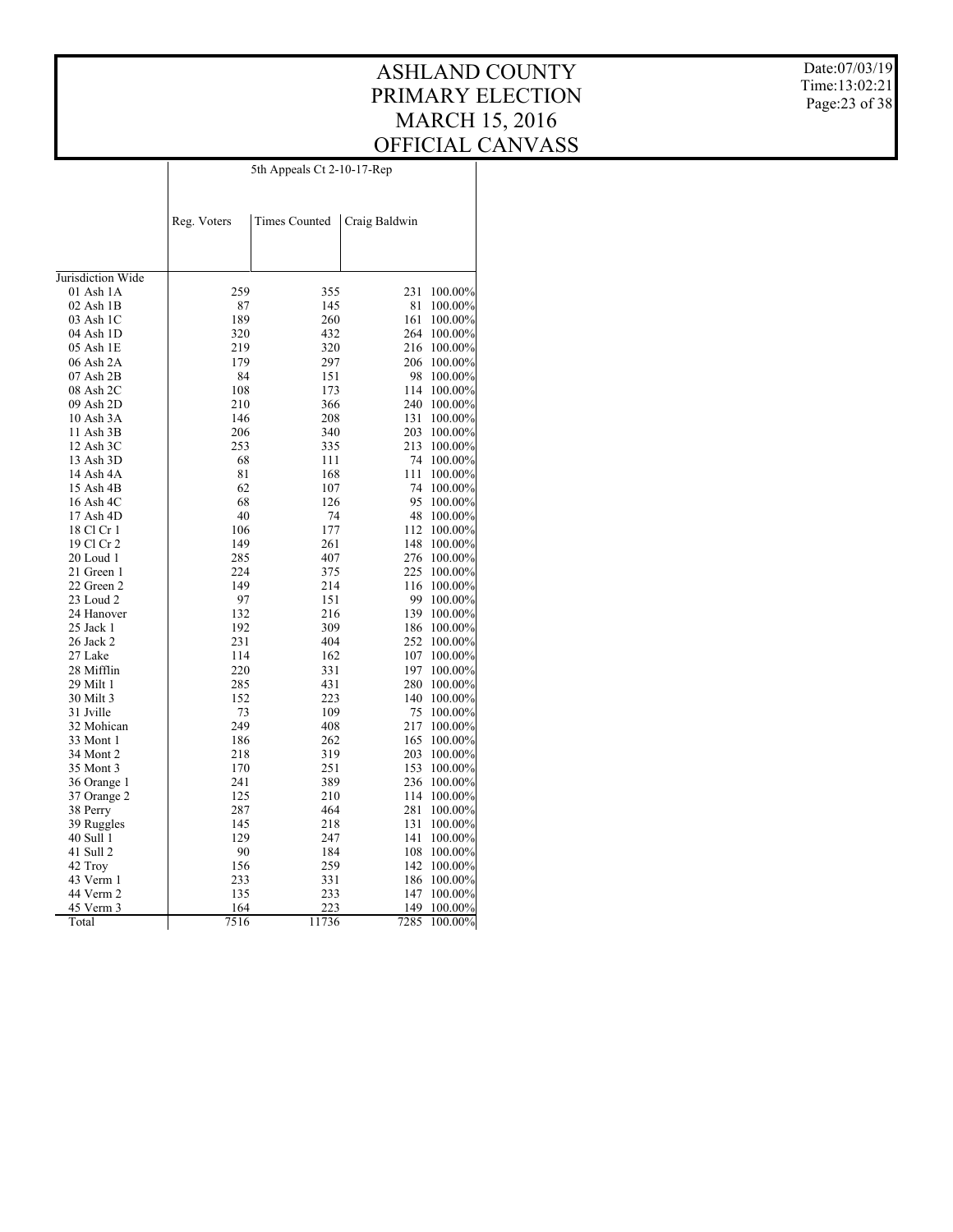22nd State Central Comm-Man-Rep

Date:07/03/19 Time:13:02:21 Page:24 of 38

|                   | Reg. Voters | <b>Times Counted</b> | William Batchelder |        | Dan Drockton |        |
|-------------------|-------------|----------------------|--------------------|--------|--------------|--------|
|                   |             |                      |                    |        |              |        |
|                   |             |                      |                    |        |              |        |
| Jurisdiction Wide |             |                      |                    |        |              |        |
| 01 Ash 1A         | 259         | 355                  | 214                | 80.15% | 53           | 19.85% |
| $02$ Ash $1B$     | 87          | 145                  | 58                 | 66.67% | 29           | 33.33% |
| 03 Ash 1C         | 189         | 260                  | 148                | 86.55% | 23           | 13.45% |
| 04 Ash 1D         | 320         | 432                  | 209                | 72.32% | 80           | 27.68% |
| 05 Ash 1E         | 219         | 320                  | 175                | 80.28% | 43           | 19.72% |
| 06 Ash 2A         | 179         | 297                  | 142                | 66.67% | 71           | 33.33% |
| 07 Ash 2B         | 84          | 151                  | 76                 | 70.37% | 32           | 29.63% |
| 08 Ash 2C         | 108         | 173                  | 82                 | 66.13% | 42           | 33.87% |
| 09 Ash 2D         | 210         | 366                  | 168                | 68.02% | 79           | 31.98% |
| 10 Ash 3A         | 146         | 208                  | 83                 | 58.87% | 58           | 41.13% |
| 11 Ash 3B         | 206         | 340                  | 177                | 76.29% | 55           | 23.71% |
| 12 Ash 3C         | 253         | 335                  | 171                | 71.85% | 67           | 28.15% |
|                   |             |                      | 58                 | 74.36% | 20           |        |
| 13 Ash 3D         | 68          | 111                  |                    |        |              | 25.64% |
| 14 Ash 4A         | 81          | 168                  | 77                 | 62.60% | 46           | 37.40% |
| 15 Ash 4B         | 62          | 107                  | 56                 | 65.88% | 29           | 34.12% |
| 16 Ash 4C         | 68          | 126                  | 59                 | 63.44% | 34           | 36.56% |
| 17 Ash 4D         | 40          | 74                   | 34                 | 66.67% | 17           | 33.33% |
| 18 Cl Cr 1        | 106         | 177                  | 71                 | 60.17% | 47           | 39.83% |
| 19 Cl Cr 2        | 149         | 261                  | 93                 | 58.13% | 67           | 41.88% |
| 20 Loud 1         | 285         | 407                  | 145                | 54.92% | 119          | 45.08% |
| 21 Green 1        | 224         | 375                  | 154                | 69.06% | 69           | 30.94% |
| 22 Green 2        | 149         | 214                  | 85                 | 62.04% | 52           | 37.96% |
| 23 Loud 2         | 97          | 151                  | 60                 | 58.82% | 42           | 41.18% |
| 24 Hanover        | 132         | 216                  | 60                 | 46.88% | 68           | 53.13% |
| $25$ Jack 1       | 192         | 309                  | 134                | 65.37% | 71           | 34.63% |
| 26 Jack 2         | 231         | 404                  | 184                | 64.56% | 101          | 35.44% |
| 27 Lake           | 114         | 162                  | 74                 | 64.35% | 41           | 35.65% |
| 28 Mifflin        | 220         | 331                  | 129                | 62.02% | 79           | 37.98% |
| 29 Milt 1         | 285         | 431                  | 201                | 69.55% | 88           | 30.45% |
| 30 Milt 3         | 152         | 223                  | 87                 | 60.00% | 58           | 40.00% |
| 31 Jville         | 73          | 109                  | 46                 | 62.16% | 28           | 37.84% |
| 32 Mohican        | 249         | 408                  | 145                | 58.47% | 103          | 41.53% |
| 33 Mont 1         | 186         | 262                  | 125                | 73.10% | 46           | 26.90% |
| 34 Mont 2         | 218         | 319                  | 152                | 68.78% | 69           | 31.22% |
| 35 Mont 3         | 170         | 251                  | 117                | 72.67% | 44           | 27.33% |
| 36 Orange 1       | 241         | 389                  | 173                | 66.80% | 86           | 33.20% |
| 37 Orange 2       | 125         | 210                  | 82                 | 64.06% | 46           | 35.94% |
| 38 Perry          | 287         | 464                  | 204                | 65.81% | 106          | 34.19% |
| 39 Ruggles        | 145         | 218                  | 84                 | 57.53% | 62           | 42.47% |
| 40 Sull 1         | 129         | 247                  | 83                 | 51.23% | 79           | 48.77% |
| 41 Sull 2         | 90          | 184                  | 80                 | 64.52% | 44           | 35.48% |
| 42 Troy           | 156         | 259                  | 71                 | 45.22% | 86           | 54.78% |
| 43 Verm 1         | 233         | 331                  | 148                | 72.55% | 56           | 27.45% |
| 44 Verm 2         | 135         | 233                  | 89                 | 58.55% | 63           | 41.45% |
| 45 Verm 3         | 164         | 223                  | 92                 | 60.93% | 59           | 39.07% |
| Total             | 7516        | 11736                | 5155               | 65.99% | 2657         | 34.01% |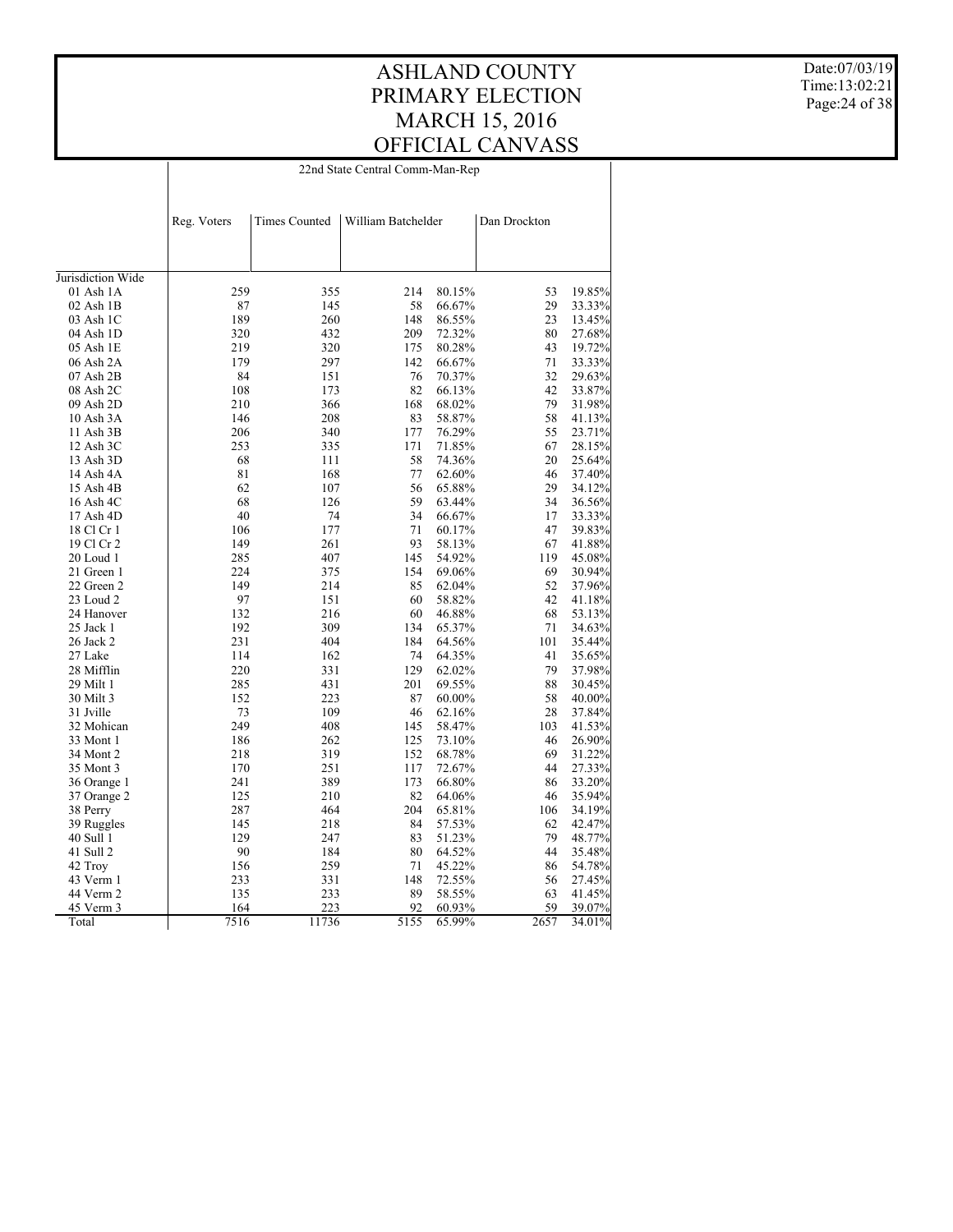22nd State Central Comm-Woman-Rep

Date:07/03/19 Time:13:02:21 Page:25 of 38

|                   | Reg. Voters | <b>Times Counted</b> | Cody Ragle |        | Sharon A. Ray |        |
|-------------------|-------------|----------------------|------------|--------|---------------|--------|
|                   |             |                      |            |        |               |        |
|                   |             |                      |            |        |               |        |
|                   |             |                      |            |        |               |        |
| Jurisdiction Wide |             |                      |            |        |               |        |
| 01 Ash 1A         | 259         | 355                  | 76         | 31.15% | 168           | 68.85% |
| 02 Ash 1B         | 87          | 145                  | 25         | 30.86% | 56            | 69.14% |
| 03 Ash 1C         | 189         | 260                  | 52         | 32.10% | 110           | 67.90% |
| 04 Ash 1D         | 320         | 432                  | 84         | 32.43% | 175           | 67.57% |
| 05 Ash 1E         | 219         | 320                  | 61         | 30.96% | 136           | 69.04% |
| 06 Ash 2A         | 179         | 297                  | 58         | 28.43% | 146           | 71.57% |
| 07 Ash 2B         | 84          | 151                  | 36         | 33.64% | 71            | 66.36% |
| 08 Ash 2C         | 108         | 173                  | 36         | 29.51% | 86            | 70.49% |
| 09 Ash 2D         | 210         | 366                  | 69         | 30.53% | 157           | 69.47% |
| 10 Ash 3A         | 146         | 208                  | 40         | 29.63% | 95            | 70.37% |
| 11 Ash 3B         | 206         | 340                  | 78         | 36.97% | 133           | 63.03% |
| 12 Ash 3C         | 253         | 335                  | 88         | 39.82% | 133           | 60.18% |
| 13 Ash 3D         | 68          | 111                  | 32         | 39.02% | 50            | 60.98% |
| 14 Ash 4A         | 81          | 168                  | 40         | 31.75% | 86            | 68.25% |
| 15 Ash 4B         | 62          | 107                  | 28         | 35.44% | 51            | 64.56% |
| 16 Ash 4C         | 68          | 126                  | 27         | 29.67% | 64            | 70.33% |
| 17 Ash 4D         | 40          | 74                   | 21         | 43.75% | 27            | 56.25% |
| 18 Cl Cr 1        | 106         | 177                  | 32         | 25.81% | 92            | 74.19% |
| 19 Cl Cr 2        | 149         | 261                  | 45         | 30.00% | 105           | 70.00% |
| 20 Loud 1         | 285         | 407                  | 51         | 18.02% | 232           | 81.98% |
| 21 Green 1        | 224         | 375                  | 55         | 24.23% | 172           | 75.77% |
| 22 Green 2        | 149         | 214                  | 30         | 22.06% | 106           | 77.94% |
| 23 Loud 2         | 97          | 151                  | 25         | 21.55% | 91            | 78.45% |
| 24 Hanover        | 132         | 216                  | 29         | 20.71% | 111           | 79.29% |
| 25 Jack 1         | 192         | 309                  | 57         | 29.84% | 134           | 70.16% |
| 26 Jack 2         | 231         | 404                  | 96         | 36.64% | 166           | 63.36% |
| 27 Lake           | 114         | 162                  | 22         | 19.30% | 92            | 80.70% |
| 28 Mifflin        | 220         | 331                  | 60         | 32.43% | 125           | 67.57% |
| 29 Milt 1         | 285         | 431                  | 116        | 41.88% | 161           | 58.12% |
| 30 Milt 3         | 152         | 223                  | 63         | 45.65% | 75            | 54.35% |
| 31 Jville         | 73          | 109                  | 29         | 37.66% | 48            | 62.34% |
| 32 Mohican        | 249         | 408                  | 72         | 30.25% | 166           | 69.75% |
| 33 Mont 1         | 186         | 262                  | 46         | 33.09% | 93            | 66.91% |
| 34 Mont 2         | 218         | 319                  | 76         | 37.07% | 129           | 62.93% |
| 35 Mont 3         | 170         | 251                  | 70         | 47.62% | 77            | 52.38% |
| 36 Orange 1       | 241         | 389                  | 107        | 40.84% | 155           | 59.16% |
| 37 Orange 2       | 125         | 210                  | 71         | 51.45% | 67            | 48.55% |
| 38 Perry          | 287         | 464                  | 88         | 30.45% | 201           | 69.55% |
| 39 Ruggles        | 145         | 218                  | 62         | 41.33% | 88            | 58.67% |
| 40 Sull 1         | 129         | 247                  | 51         | 34.23% | 98            | 65.77% |
| 41 Sull 2         | 90          | 184                  | 40         | 36.04% | 71            | 63.96% |
| 42 Troy           | 156         | 259                  | 71         | 42.51% | 96            | 57.49% |
| 43 Verm 1         | 233         | 331                  | 70         | 35.90% | 125           | 64.10% |
| 44 Verm 2         | 135         | 233                  | 45         | 31.91% | 96            | 68.09% |
| 45 Verm 3         | 164         | 223                  | 45         | 30.41% | 103           | 69.59% |
| Total             | 7516        | 11736                | 2475       | 33.03% | 5019          | 66.97% |
|                   |             |                      |            |        |               |        |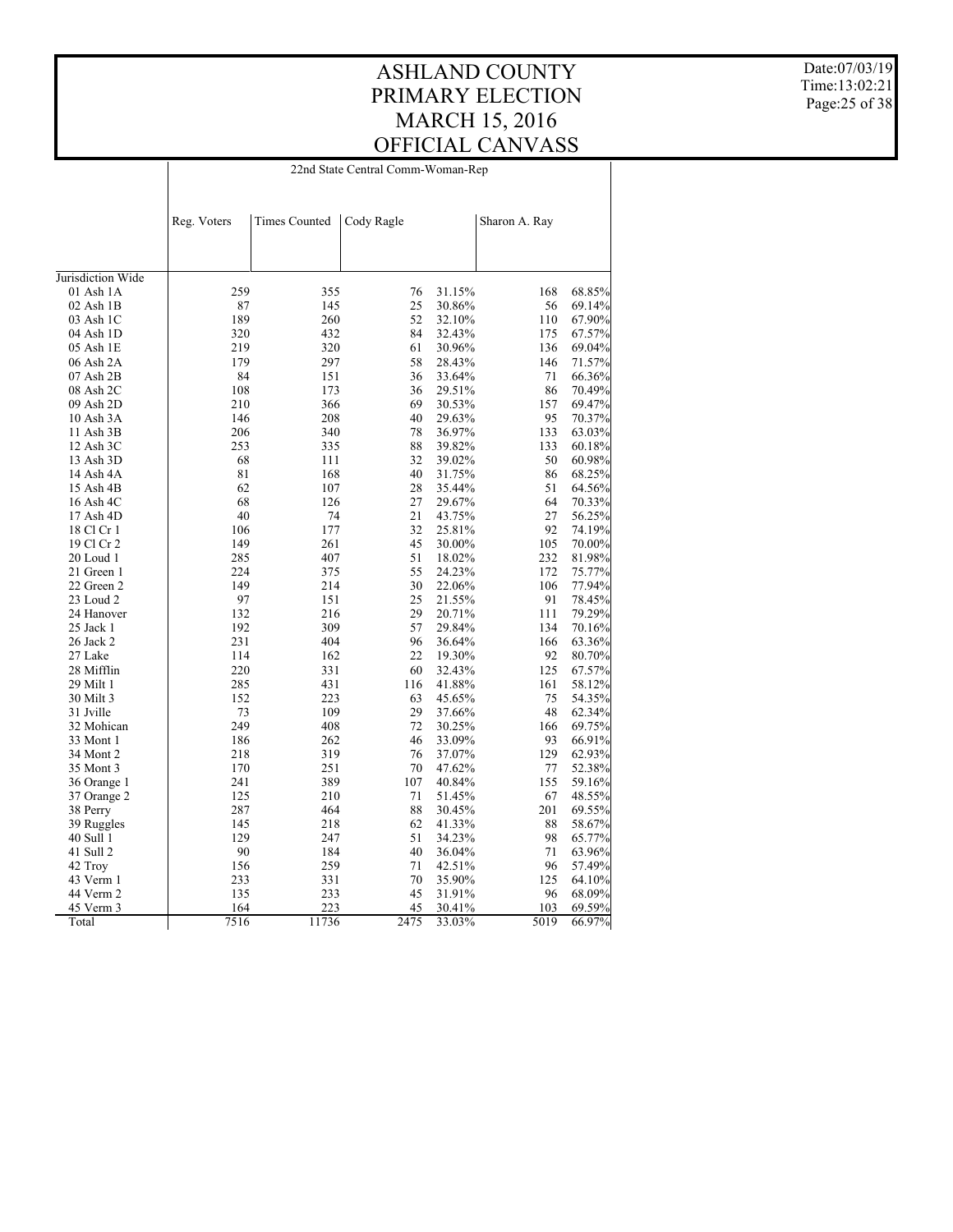#### ASHLAND COUNTY PRIMARY ELECTION MARCH 15, 2016 OFFICIAL CANVASS 22nd State Senator-Rep

Date:07/03/19 Time:13:02:21 Page:26 of 38

|                   | Reg. Voters | <b>Times Counted</b> | Larry J. Obhof |        | Janet Folger Porter |                  |
|-------------------|-------------|----------------------|----------------|--------|---------------------|------------------|
|                   |             |                      |                |        |                     |                  |
| Jurisdiction Wide |             |                      |                |        |                     |                  |
| 01 Ash 1A         | 259         | 355                  | 193            | 60.50% | 126                 | 39.50%           |
| $02$ Ash $1B$     | 87          | 145                  | 68             | 58.62% | 48                  | 41.38%           |
| 03 Ash 1C         | 189         | 260                  | 146            | 65.47% | 77                  | 34.53%           |
| 04 Ash 1D         | 320         | 432                  | 238            | 62.96% | 140                 | 37.04%           |
| 05 Ash 1E         | 219         | 320                  | 168            | 60.43% | 110                 | 39.57%           |
| 06 Ash 2A         | 179         | 297                  | 150            | 60.00% | 100                 |                  |
| 07 Ash 2B         | 84          | 151                  | 80             | 57.55% | 59                  | 40.00%<br>42.45% |
| 08 Ash 2C         | 108         | 173                  | 99             | 63.46% | 57                  | 36.54%           |
| 09 Ash 2D         | 210         | 366                  | 184            | 57.68% | 135                 | 42.32%           |
|                   |             | 208                  | 112            |        | 69                  |                  |
| 10 Ash 3A         | 146         |                      |                | 61.88% |                     | 38.12%           |
| 11 Ash 3B         | 206         | 340                  | 180            | 62.94% | 106                 | 37.06%           |
| 12 Ash 3C         | 253         | 335                  | 182            | 61.90% | 112                 | 38.10%           |
| 13 Ash 3D         | 68          | 111                  | 45             | 47.37% | 50                  | 52.63%           |
| 14 Ash 4A         | 81          | 168                  | 78             | 52.35% | 71                  | 47.65%           |
| 15 Ash 4B         | 62          | 107                  | 59             | 60.82% | 38                  | 39.18%           |
| 16 Ash 4C         | 68          | 126                  | 74             | 66.67% | 37                  | 33.33%           |
| 17 Ash 4D         | 40          | 74                   | 36             | 61.02% | 23                  | 38.98%           |
| 18 Cl Cr 1        | 106         | 177                  | 91             | 56.52% | 70                  | 43.48%           |
| 19 Cl Cr 2        | 149         | 261                  | 116            | 52.02% | 107                 | 47.98%           |
| 20 Loud 1         | 285         | 407                  | 235            | 65.83% | 122                 | 34.17%           |
| 21 Green 1        | 224         | 375                  | 202            | 63.52% | 116                 | 36.48%           |
| 22 Green 2        | 149         | 214                  | 127            | 69.78% | 55                  | 30.22%           |
| 23 Loud 2         | 97          | 151                  | 93             | 68.89% | 42                  | 31.11%           |
| 24 Hanover        | 132         | 216                  | 107            | 56.61% | 82                  | 43.39%           |
| 25 Jack 1         | 192         | 309                  | 176            | 69.84% | 76                  | 30.16%           |
| 26 Jack 2         | 231         | 404                  | 210            | 62.13% | 128                 | 37.87%           |
| 27 Lake           | 114         | 162                  | 93             | 65.49% | 49                  | 34.51%           |
| 28 Mifflin        | 220         | 331                  | 162            | 57.65% | 119                 | 42.35%           |
| 29 Milt 1         | 285         | 431                  | 235            | 59.95% | 157                 | 40.05%           |
| 30 Milt 3         | 152         | 223                  | 101            | 51.27% | 96                  | 48.73%           |
| 31 Jville         | 73          | 109                  | 53             | 54.64% | 44                  | 45.36%           |
| 32 Mohican        | 249         | 408                  | 218            | 63.19% | 127                 | 36.81%           |
| 33 Mont 1         | 186         | 262                  | 139            | 63.18% | 81                  | 36.82%           |
| 34 Mont 2         | 218         | 319                  | 184            | 67.65% | 88                  | 32.35%           |
| 35 Mont 3         | 170         | 251                  | 141            | 66.51% | 71                  | 33.49%           |
| 36 Orange 1       | 241         | 389                  | 191            | 56.51% | 147                 | 43.49%           |
| 37 Orange 2       | 125         | 210                  | 110            | 62.15% | 67                  | 37.85%           |
| 38 Perry          | 287         | 464                  | 234            | 58.21% | 168                 | 41.79%           |
| 39 Ruggles        | 145         | 218                  | 129            | 66.15% | 66                  | 33.85%           |
| 40 Sull 1         | 129         | 247                  | 125            | 64.77% | 68                  | 35.23%           |
| 41 Sull 2         | 90          | 184                  | 90             | 58.82% | 63                  | 41.18%           |
| 42 Trov           | 156         | 259                  | 128            | 60.09% | 85                  | 39.91%           |
| 43 Verm 1         | 233         | 331                  | 157            | 56.27% | 122                 | 43.73%           |
| 44 Verm 2         | 135         | 233                  | 117            | 55.19% | 95                  | 44.81%           |
| 45 Verm 3         | 164         | 223                  | 137            | 68.16% | 64                  | 31.84%           |
| Total             | 7516        | 11736                | 6193           | 61.16% | 3933                | 38.84%           |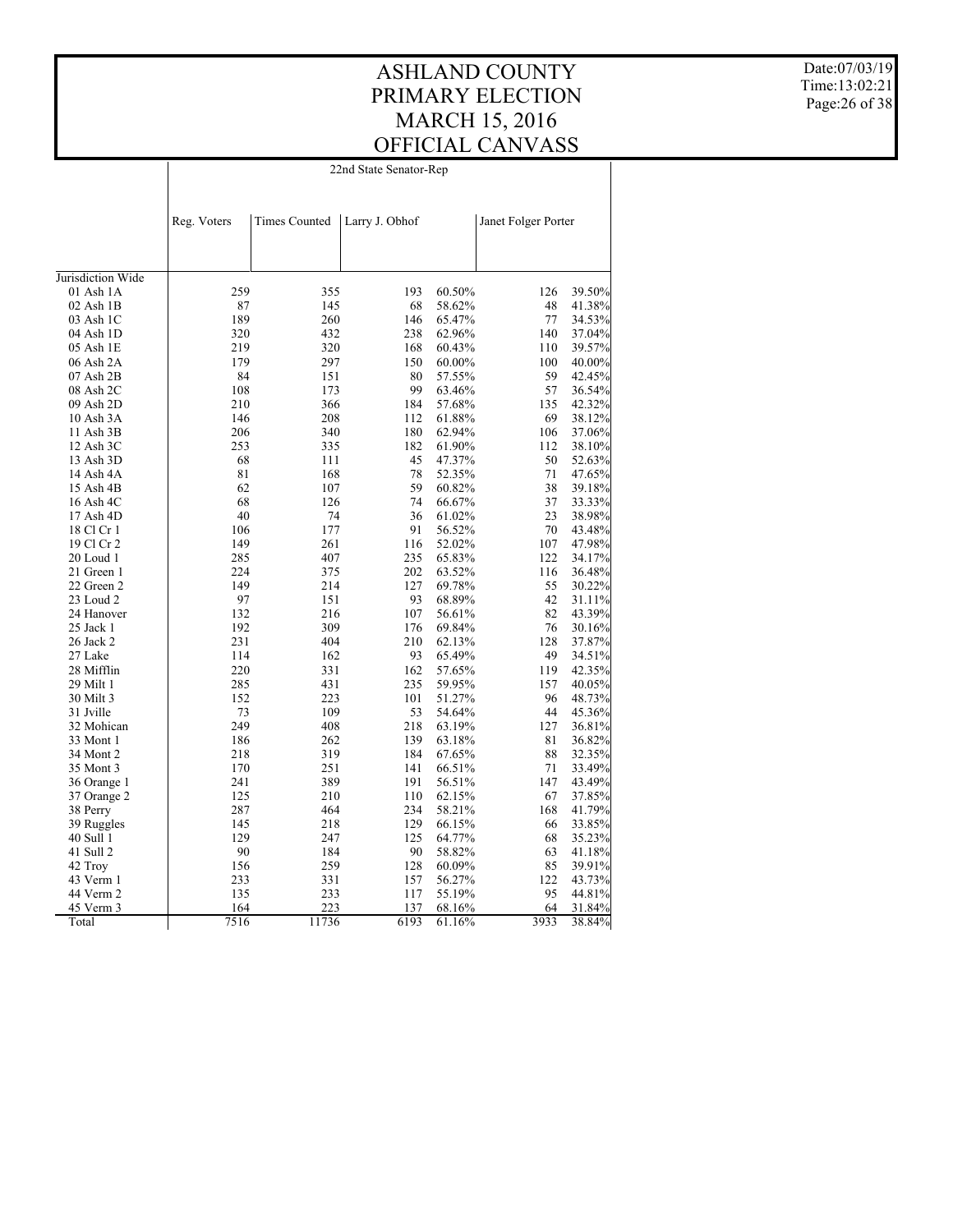70th State Rep-Rep

Date:07/03/19 Time:13:02:21 Page:27 of 38

|                   | Reg. Voters | <b>Times Counted</b> | Steven W. Johnson |        | Darrell D. Kick |        | Lisa Woods |                  |
|-------------------|-------------|----------------------|-------------------|--------|-----------------|--------|------------|------------------|
|                   |             |                      |                   |        |                 |        |            |                  |
|                   |             |                      |                   |        |                 |        |            |                  |
| Jurisdiction Wide |             |                      |                   |        |                 |        |            |                  |
| $01$ Ash $1A$     | 259         | 355                  | 96                | 37.50% | 94              | 36.72% | 66         | 25.78%           |
| $02$ Ash $1B$     | 87          | 145                  | 22                | 24.72% | 29              | 32.58% | 38         | 42.70%           |
| 03 Ash 1C         | 189         | 260                  | 48                | 28.92% | 69              | 41.57% | 49         | 29.52%           |
| 04 Ash 1D         | 320         | 432                  | 102               | 34.46% | 126             | 42.57% | 68         | 22.97%           |
| 05 Ash 1E         | 219         | 320                  | 70                | 31.53% | 108             | 48.65% | 44         | 19.82%           |
| 06 Ash 2A         | 179         | 297                  | 87                | 41.23% | 69              | 32.70% | 55         | 26.07%           |
| 07 Ash 2B         | 84          | 151                  | 42                | 38.89% | 30              | 27.78% | 36         | 33.33%           |
| 08 Ash 2C         | 108         | 173                  | 35                | 27.56% | 55              | 43.31% | 37         | 29.13%           |
| 09 Ash 2D         | 210         | 366                  | 91                | 36.55% | 72              | 28.92% | 86         | 34.54%           |
| 10 Ash 3A         | 146         | 208                  | 52                | 37.96% | 43              | 31.39% | 42         | 30.66%           |
| 11 Ash 3B         | 206         | 340                  | 68                | 30.09% | 88              | 38.94% | 70         | 30.97%           |
| 12 Ash 3C         | 253         | 335                  | 74                | 31.76% | 96              | 41.20% | 63         | 27.04%           |
| 13 Ash 3D         | 68          | 111                  | 34                | 41.98% | 19              | 23.46% | 28         | 34.57%           |
| 14 Ash 4A         | 81          | 168                  | 46                | 36.22% | 31              | 24.41% | 50         | 39.37%           |
| 15 Ash 4B         | 62          | 107                  | 26                | 29.21% | 26              | 29.21% | 37         | 41.57%           |
| 16 Ash 4C         | 68          | 126                  | 48                | 48.48% | 25              | 25.25% | 26         | 26.26%           |
| 17 Ash 4D         | 40          | 74                   | 17                | 34.69% | 16              | 32.65% | 16         | 32.65%           |
| 18 Cl Cr 1        | 106         | 177                  | 47                | 36.72% | 41              | 32.03% | 40         | 31.25%           |
| 19 Cl Cr 2        | 149         | 261                  | 71                | 43.83% | 42              | 25.93% | 49         | 30.25%           |
| 20 Loud 1         | 285         | 407                  | 35                | 9.49%  | 286             | 77.51% | 48         | 13.01%           |
| 21 Green 1        | 224         | 375                  | 60                | 20.83% | 183             | 63.54% | 45         | 15.63%           |
| 22 Green 2        | 149         | 214                  | 24                | 12.70% | 149             | 78.84% | 16         | 8.47%            |
| 23 Loud 2         | 97          | 151                  | 23                | 17.29% | 99              | 74.44% | 11         | 8.27%            |
| 24 Hanover        | 132         | 216                  | 23                | 12.71% | 132             | 72.93% | 26         | 14.36%           |
| 25 Jack 1         | 192         | 309                  | 74                | 36.10% | 64              | 31.22% | 67         | 32.68%           |
| 26 Jack 2         | 231         | 404                  | 91                | 31.49% | 113             | 39.10% | 85         | 29.41%           |
| 27 Lake           | 114         | 162                  | 35                | 24.82% | 90              | 63.83% | 16         | 11.35%           |
| 28 Mifflin        | 220         | 331                  | 78                | 38.05% | 72              | 35.12% | 55         | 26.83%           |
| 29 Milt 1         | 285         | 431                  | 122               | 38.61% | 115             | 36.39% | 79         | 25.00%           |
| 30 Milt 3         | 152         | 223                  | 63                | 41.45% | 45              | 29.61% | 44         |                  |
| 31 Jville         | 73          | 109                  | 31                | 37.35% | 27              | 32.53% | 25         | 28.95%<br>30.12% |
|                   | 249         | 408                  | 76                |        |                 | 48.21% | 69         |                  |
| 32 Mohican        |             |                      |                   | 27.14% | 135             |        |            | 24.64%           |
| 33 Mont 1         | 186         | 262                  | 57                | 33.93% | 55              | 32.74% | 56         | 33.33%           |
| 34 Mont 2         | 218         | 319                  | 85                | 39.35% | 73              | 33.80% | 58         | 26.85%           |
| 35 Mont 3         | 170         | 251                  | 60                | 36.14% | 71              | 42.77% | 35         | 21.08%           |
| 36 Orange 1       | 241         | 389                  | 100               | 36.76% | 83              | 30.51% | 89         | 32.72%           |
| 37 Orange 2       | 125         | 210                  | 59                | 42.75% | 37              | 26.81% | 42         | 30.43%           |
| 38 Perry          | 287         | 464                  | 108               | 33.33% | 117             | 36.11% | 99         | 30.56%           |
| 39 Ruggles        | 145         | 218                  | 56                | 35.67% | 46              | 29.30% | 55         | 35.03%           |
| 40 Sull 1         | 129         | 247                  | 62                | 37.80% | 43              | 26.22% | 59         | 35.98%           |
| 41 Sull 2         | 90          | 184                  | 30                | 26.32% | 32              | 28.07% | 52         | 45.61%           |
| 42 Troy           | 156         | 259                  | 67                | 41.10% | 32              | 19.63% | 64         | 39.26%           |
| 43 Verm 1         | 233         | 331                  | 62                | 26.72% | 103             | 44.40% | 67         | 28.88%           |
| 44 Verm 2         | 135         | 233                  | 53                | 29.78% | 69              | 38.76% | 56         | 31.46%           |
| 45 Verm 3         | 164         | 223                  | 54                | 31.21% | 67              | 38.73% | 52         | 30.06%           |
| Total             | 7516        | 11736                | 2664              | 31.90% | 3417            | 40.92% | 2270       | 27.18%           |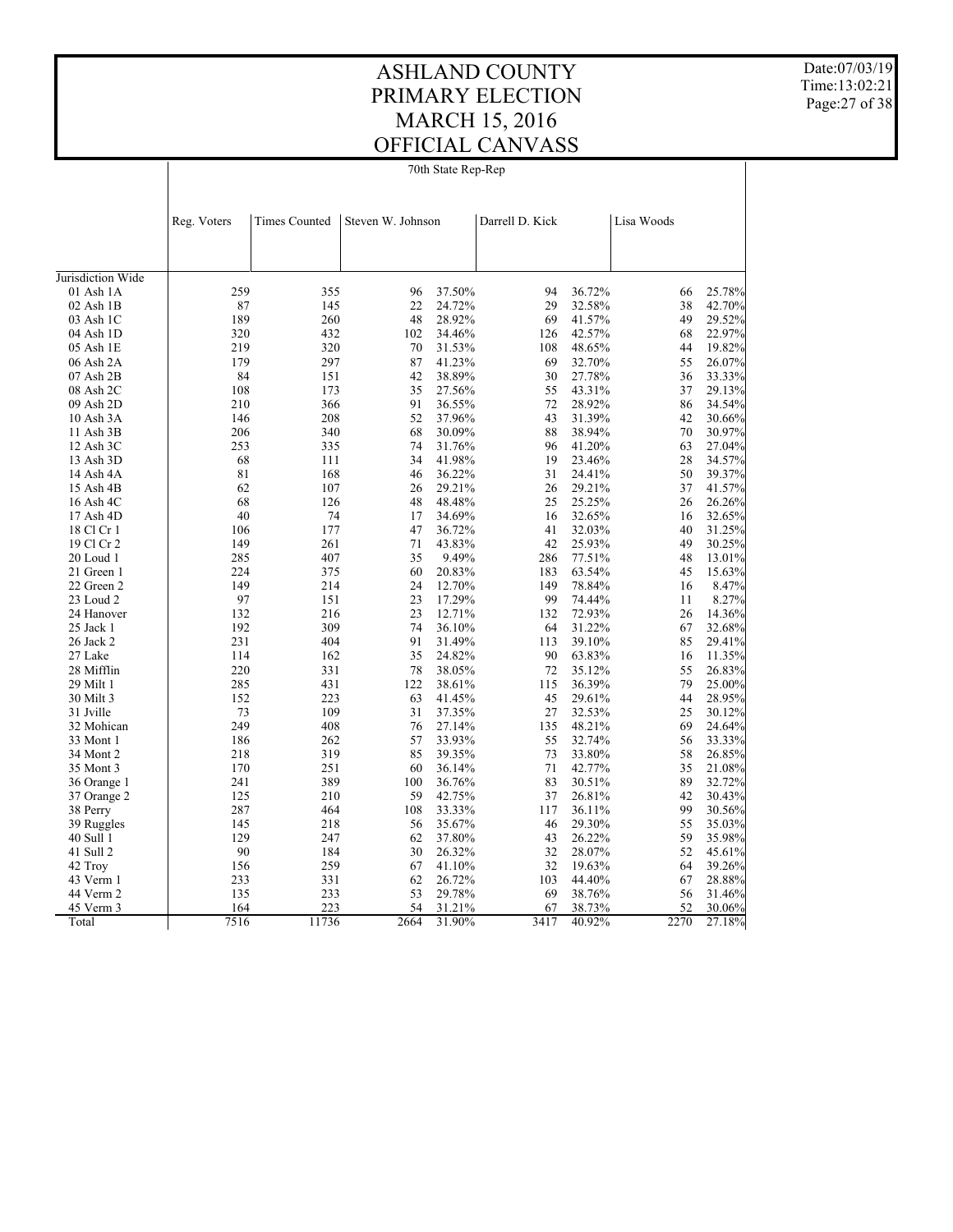Date:07/03/19 Time:13:02:21 Page:28 of 38

|                   |             | Common Pleas Judge-Rep |                    |         |
|-------------------|-------------|------------------------|--------------------|---------|
|                   | Reg. Voters | Times Counted          | Ronald Forsthoefel |         |
|                   |             |                        |                    |         |
| Jurisdiction Wide |             |                        |                    |         |
| 01 Ash 1A         | 259         | 355                    | 279                | 100.00% |
| $02$ Ash $1B$     | 87          | 145                    | 96                 | 100.00% |
| 03 Ash 1C         | 189         | 260                    | 199                | 100.00% |
| 04 Ash 1D         | 320         | 432                    | 308                | 100.00% |
| 05 Ash 1E         | 219         | 320                    | 238                | 100.00% |
| 06 Ash 2A         | 179         | 297                    | 227                | 100.00% |
| 07 Ash 2B         | 84          | 151                    | 118                | 100.00% |
| 08 Ash 2C         | 108         | 173                    | 131                | 100.00% |
| 09 Ash 2D         | 210         | 366                    | 274                | 100.00% |
| 10 Ash 3A         | 146         | 208                    | 149                | 100.00% |
| 11 Ash 3B         | 206         | 340                    | 234                | 100.00% |
| 12 Ash 3C         | 253         | 335                    | 248                | 100.00% |
| 13 Ash 3D         | 68          | 111                    | 79                 | 100.00% |
| 14 Ash 4A         | 81          | 168                    | 129                | 100.00% |
| 15 Ash 4B         | 62          | 107                    | 84                 | 100.00% |
| 16 Ash 4C         | 68          | 126                    | 104                | 100.00% |
| 17 Ash 4D         | 40          | 74                     | 56                 | 100.00% |
| 18 Cl Cr 1        | 106         | 177                    | 128                | 100.00% |
| 19 Cl Cr 2        | 149         | 261                    | 174                | 100.00% |
| 20 Loud 1         | 285         | 407                    | 346                | 100.00% |
| 21 Green 1        | 224         | 375                    | 258                | 100.00% |
| 22 Green 2        | 149         | 214                    | 157                | 100.00% |
| 23 Loud 2         | 97          | 151                    | 124                | 100.00% |
| 24 Hanover        | 132         | 216                    | 156                | 100.00% |
| 25 Jack 1         | 192         | 309                    | 198                | 100.00% |
| 26 Jack 2         | 231         | 404                    | 268                | 100.00% |
| 27 Lake           | 114         | 162                    | 126                | 100.00% |
| 28 Mifflin        | 220         | 331                    | 218                | 100.00% |
| 29 Milt 1         | 285         | 431                    | 319                | 100.00% |
| 30 Milt 3         | 152         | 223                    | 154                | 100.00% |
| 31 Jville         | 73          | 109                    | 81                 | 100.00% |
| 32 Mohican        | 249         | 408                    | 252                | 100.00% |
| 33 Mont 1         | 186         | 262                    | 195                | 100.00% |
| 34 Mont 2         | 218         | 319                    | 234                | 100.00% |
| 35 Mont 3         | 170         | 251                    | 189                | 100.00% |
| 36 Orange 1       | 241         | 389                    | 265                | 100.00% |
| 37 Orange 2       | 125         | 210                    | 139                | 100.00% |
| 38 Perry          | 287         | 464                    | 318                | 100.00% |
| 39 Ruggles        | 145         | 218                    | 157                | 100.00% |
| 40 Sull 1         | 129         | 247                    | 154                | 100.00% |
| 41 Sull 2         | 90          | 184                    | 108                | 100.00% |
| 42 Troy           | 156         | 259                    | 162                | 100.00% |
| 43 Verm 1         | 233         | 331                    | 208                | 100.00% |
| 44 Verm 2         | 135         | 233                    | 177                | 100.00% |
| 45 Verm 3         | 164         | 223                    | 170                | 100.00% |
| Total             | 7516        | 11736                  | 8388               | 100.00% |
|                   |             |                        |                    |         |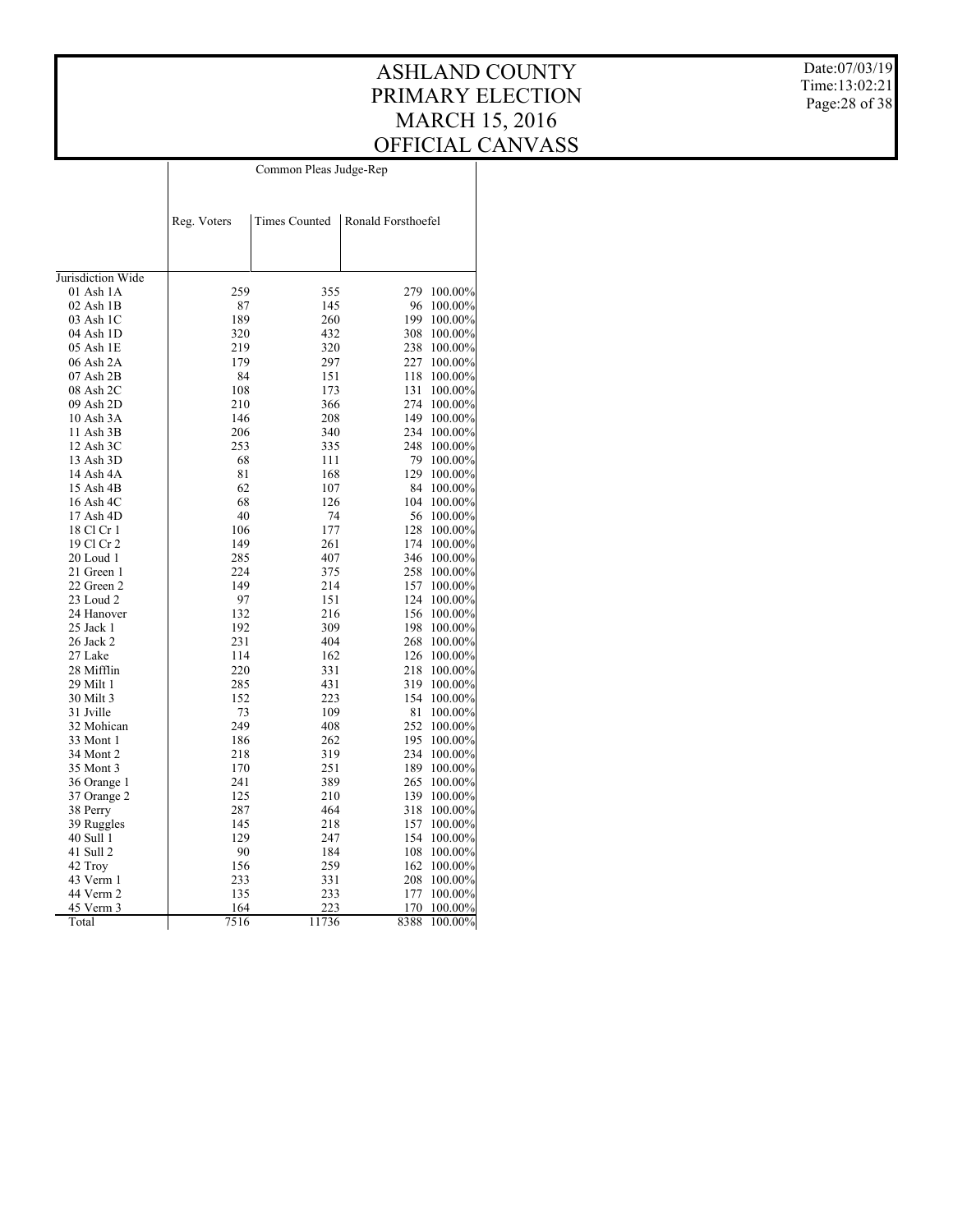Date:07/03/19 Time:13:02:21 Page:29 of 38

| County Comm 1-2-17-Rep |
|------------------------|
|------------------------|

|                   | Reg. Voters | <b>Times Counted</b> | John G. Hadam |        | James Emmett Justice |        | Pamela M. Mowry |        |
|-------------------|-------------|----------------------|---------------|--------|----------------------|--------|-----------------|--------|
|                   |             |                      |               |        |                      |        |                 |        |
| Jurisdiction Wide |             |                      |               |        |                      |        |                 |        |
| 01 Ash 1A         | 259         | 355                  | 101           | 30.70% | 137                  | 41.64% | 91              | 27.66% |
| 02 Ash 1B         | 87          | 145                  | 26            | 21.67% | 42                   | 35.00% | 52              | 43.33% |
| 03 Ash 1C         | 189         | 260                  | 62            | 26.50% | 81                   | 34.62% | 91              | 38.89% |
| 04 Ash 1D         | 320         | 432                  | 126           | 32.23% | 159                  | 40.66% | 106             | 27.11% |
| 05 Ash 1E         | 219         | 320                  | 87            | 29.00% | 107                  | 35.67% | 106             | 35.33% |
| 06 Ash 2A         | 179         | 297                  | 60            | 23.08% | 97                   | 37.31% | 103             | 39.62% |
| $07$ Ash $2B$     | 84          | 151                  | 32            | 22.70% | 52                   | 36.88% | 57              | 40.43% |
| 08 Ash 2C         | 108         | 173                  | 39            | 25.00% | 62                   | 39.74% | 55              | 35.26% |
| 09 Ash 2D         | 210         | 366                  | 86            | 26.71% | 125                  | 38.82% | 111             | 34.47% |
| 10 Ash 3A         | 146         | 208                  | 36            | 19.25% | 65                   | 34.76% | 86              | 45.99% |
| 11 Ash 3B         | 206         | 340                  | 86            | 28.76% | 111                  | 37.12% | 102             | 34.11% |
| 12 Ash 3C         | 253         | 335                  | 115           | 38.21% | 83                   | 27.57% | 103             | 34.22% |
| 13 Ash 3D         | 68          | 111                  | 20            | 21.74% | 38                   | 41.30% | 34              | 36.96% |
| 14 Ash 4A         | 81          | 168                  | 31            | 20.53% | 60                   | 39.74% | 60              | 39.74% |
| 15 Ash 4B         | 62          | 107                  | 30            | 31.58% | 33                   | 34.74% | 32              | 33.68% |
| 16 Ash 4C         | 68          | 126                  | 28            | 25.45% | 41                   | 37.27% | 41              | 37.27% |
| 17 Ash 4D         | 40          | 74                   | 24            | 36.92% | 18                   | 27.69% | 23              | 35.38% |
| 18 Cl Cr 1        | 106         | 177                  | 43            | 28.10% | 51                   | 33.33% | 59              | 38.56% |
| 19 Cl Cr 2        | 149         | 261                  | 70            | 33.65% | 70                   | 33.65% | 68              | 32.69% |
| 20 Loud 1         | 285         | 407                  | 93            | 26.96% | 85                   | 24.64% | 167             | 48.41% |
| 21 Green 1        | 224         | 375                  | 85            | 29.01% | 67                   | 22.87% | 141             | 48.12% |
| 22 Green 2        | 149         | 214                  | 71            | 37.97% | 54                   | 28.88% | 62              | 33.16% |
| 23 Loud 2         | 97          | 151                  | 36            | 28.57% | 23                   | 18.25% | 67              | 53.17% |
| 24 Hanover        | 132         | 216                  | 41            | 23.70% | 30                   | 17.34% | 102             | 58.96% |
| 25 Jack 1         | 192         | 309                  | 104           | 43.70% | 54                   | 22.69% | $80\,$          | 33.61% |
| 26 Jack 2         | 231         | 404                  | 119           | 36.17% | 107                  | 32.52% | 103             | 31.31% |
| 27 Lake           | 114         | 162                  | 47            | 33.81% | 36                   | 25.90% | 56              | 40.29% |
| 28 Mifflin        | 220         | 331                  | 53            | 19.92% | 132                  | 49.62% | 81              | 30.45% |
| 29 Milt 1         | 285         | 431                  | 120           | 30.85% | 134                  | 34.45% | 135             | 34.70% |
| 30 Milt 3         | 152         | 223                  | 69            | 35.38% | 69                   | 35.38% | 57              | 29.23% |
| 31 Jville         | 73          | 109                  | 24            | 25.26% | 45                   | 47.37% | 26              | 27.37% |
| 32 Mohican        | 249         | 408                  | 84            | 24.78% | 156                  | 46.02% | 99              | 29.20% |
| 33 Mont 1         | 186         | 262                  | 63            | 26.81% | 73                   | 31.06% | 99              | 42.13% |
| 34 Mont 2         | 218         | 319                  | 119           | 41.18% | 83                   | 28.72% | 87              | 30.10% |
| 35 Mont 3         | 170         | 251                  | 77            | 34.68% | 87                   | 39.19% | 58              | 26.13% |
| 36 Orange 1       | 241         | 389                  | 219           | 60.66% | 69                   | 19.11% | 73              | 20.22% |
| 37 Orange 2       | 125         | 210                  | 94            | 50.00% | 40                   | 21.28% | 54              | 28.72% |
| 38 Perry          | 287         | 464                  | 133           | 34.64% | 130                  | 33.85% | 121             | 31.51% |
| 39 Ruggles        | 145         | 218                  | 73            | 38.62% | 55                   | 29.10% | 61              | 32.28% |
| 40 Sull 1         | 129         | 247                  | 82            | 44.81% | 35                   | 19.13% | 66              | 36.07% |
| 41 Sull 2         | 90          | 184                  | 55            | 37.16% | 36                   | 24.32% | 57              | 38.51% |
| 42 Troy           | 156         | 259                  | 92            | 45.54% | 34                   | 16.83% | 76              | 37.62% |
| 43 Verm 1         | 233         | 331                  | 34            | 11.49% | 208                  | 70.27% | 54              | 18.24% |
| 44 Verm 2         | 135         | 233                  | 30            | 13.95% | 126                  | 58.60% | 59              | 27.44% |
| 45 Verm 3         | 164         | 223                  | 29            | 14.15% | 125                  | 60.98% | 51              | 24.88% |
| Total             | 7516        | 11736                | 3148          | 31.03% | 3525                 | 34.75% | 3472            | 34.22% |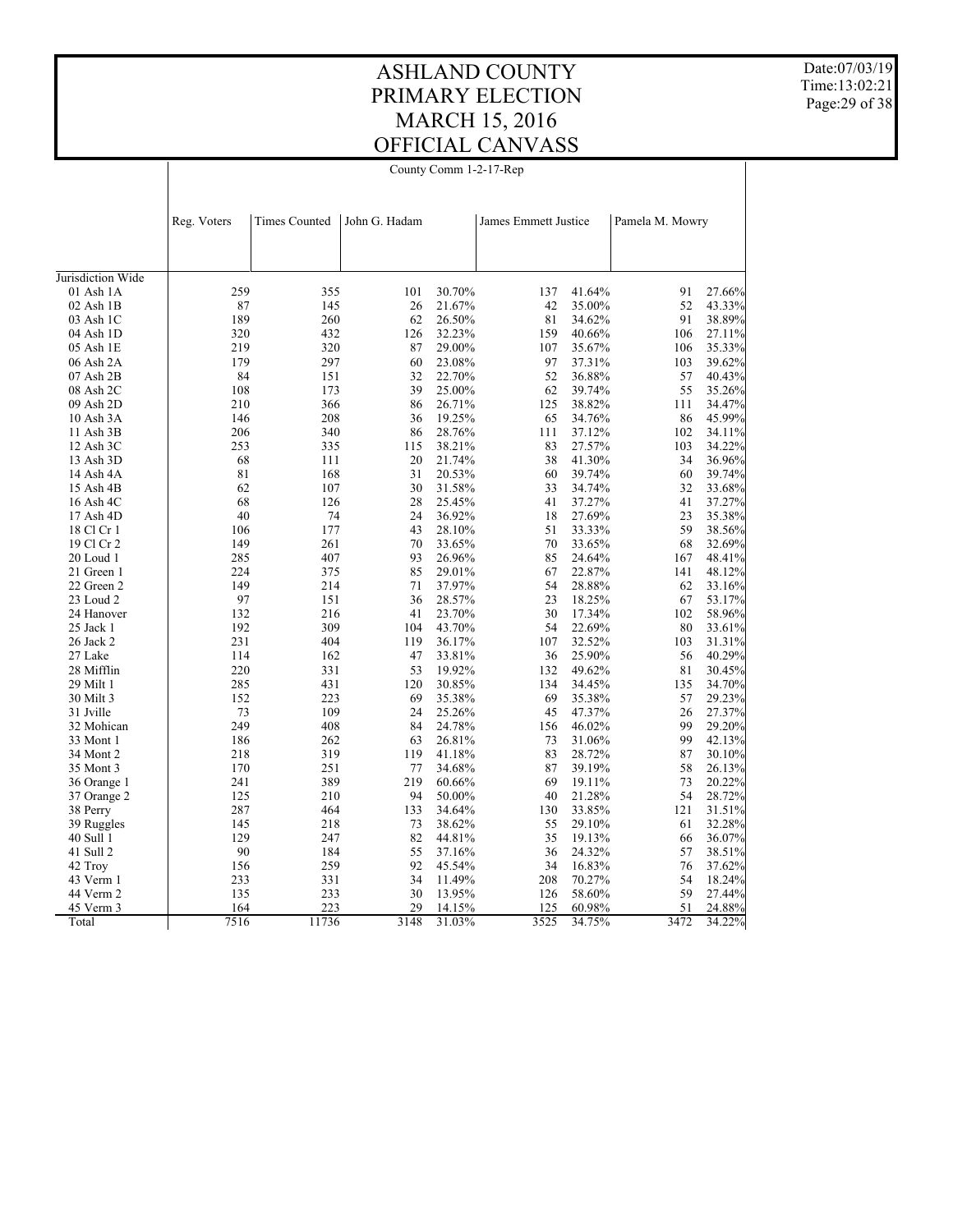Date:07/03/19 Time:13:02:21 Page:30 of 38

|                   |             | County Comm 1-3-17-Rep |                  |              |             | County Prosecuting Attorney-Rep |                     |              |
|-------------------|-------------|------------------------|------------------|--------------|-------------|---------------------------------|---------------------|--------------|
|                   |             |                        |                  |              |             |                                 |                     |              |
|                   | Reg. Voters | <b>Times Counted</b>   | Michael E. Welch |              | Reg. Voters | <b>Times Counted</b>            | Christopher Tunnell |              |
|                   |             |                        |                  |              |             |                                 |                     |              |
| Jurisdiction Wide |             |                        |                  |              |             |                                 |                     |              |
| 01 Ash 1A         | 259         | 355                    |                  | 281 100.00%  | 259         | 355                             |                     | 274 100.00%  |
| $02$ Ash $1B$     | 87          | 145                    |                  | 94 100.00%   | 87          | 145                             |                     | 91 100.00%   |
| 03 Ash 1C         | 189         | 260                    |                  | 198 100.00%  | 189         | 260                             |                     | 184 100.00%  |
| 04 Ash 1D         | 320         | 432                    |                  | 303 100.00%  | 320         | 432                             |                     | 301 100.00%  |
| 05 Ash 1E         | 219         | 320                    |                  | 243 100.00%  | 219         | 320                             |                     | 241 100.00%  |
| 06 Ash 2A         | 179         | 297                    |                  | 227 100.00%  | 179         | 297                             |                     | 228 100.00%  |
| 07 Ash 2B         | 84          | 151                    |                  | 115 100.00%  | 84          | 151                             |                     | 116 100.00%  |
| 08 Ash 2C         | 108         | 173                    |                  | 131 100.00%  | 108         | 173                             |                     | 129 100.00%  |
| 09 Ash 2D         | 210         | 366                    |                  | 270 100.00%  | 210         | 366                             |                     | 266 100.00%  |
| 10 Ash 3A         | 146         | 208                    |                  | 149 100.00%  | 146         | 208                             |                     | 145 100.00%  |
| 11 Ash 3B         | 206         | 340                    |                  | 232 100.00%  | 206         | 340                             |                     | 231 100.00%  |
| 12 Ash 3C         | 253         | 335                    |                  | 252 100.00%  | 253         | 335                             |                     | 246 100.00%  |
| 13 Ash 3D         | 68          | 111                    |                  | 84 100.00%   | 68          | 111                             |                     | 76 100.00%   |
| 14 Ash 4A         | 81          | 168                    |                  | 121 100.00%  | 81          | 168                             |                     | 118 100.00%  |
| 15 Ash 4B         | 62          | 107                    |                  | 86 100.00%   | 62          | 107                             |                     | 84 100.00%   |
| 16 Ash 4C         | 68          | 126                    | 99               | 100.00%      | 68          | 126                             |                     | 98 100.00%   |
| 17 Ash 4D         | 40          | 74                     | 48               | 100.00%      | 40          | 74                              |                     | 50 100.00%   |
| 18 Cl Cr 1        | 106         | 177                    |                  | 129 100.00%  | 106         | 177                             |                     | 121 100.00%  |
| 19 Cl Cr 2        | 149         | 261                    |                  | 173 100.00%  | 149         | 261                             |                     | 162 100.00%  |
| 20 Loud 1         | 285         | 407                    |                  | 307 100.00%  | 285         | 407                             |                     | 309 100.00%  |
| 21 Green 1        | 224         | 375                    |                  | 236 100.00%  | 224         | 375                             |                     | 228 100.00%  |
| 22 Green 2        | 149         | 214                    |                  | 135 100.00%  | 149         | 214                             |                     | 129 100.00%  |
| 23 Loud 2         | 97          | 151                    |                  | 113 100.00%  | 97          | 151                             |                     | 115 100.00%  |
| 24 Hanover        | 132         | 216                    |                  | 150 100.00%  | 132         | 216                             |                     | 147 100.00%  |
| 25 Jack 1         | 192         | 309                    |                  | 217 100.00%  | 192         | 309                             |                     | 204 100.00%  |
| 26 Jack 2         | 231         | 404                    |                  | 282 100.00%  | 231         | 404                             |                     | 267 100.00%  |
| 27 Lake           | 114         | 162                    |                  | 122 100.00%  | 114         | 162                             |                     | 118 100.00%  |
| 28 Mifflin        | 220         | 331                    |                  | 233 100.00%  | 220         | 331                             |                     | 220 100.00%  |
| 29 Milt 1         | 285         | 431                    |                  | 311 100.00%  | 285         | 431                             |                     | 309 100.00%  |
| 30 Milt 3         | 152         | 223                    |                  | 163 100.00%  | 152         | 223                             |                     | 161 100.00%  |
| 31 Jville         | 73          | 109                    |                  | 87 100.00%   | 73          | 109                             |                     | 78 100.00%   |
| 32 Mohican        | 249         | 408                    |                  | 271 100.00%  | 249         | 408                             |                     | 254 100.00%  |
| 33 Mont 1         | 186         | 262                    |                  | 195 100.00%  | 186         | 262                             |                     | 189 100.00%  |
| 34 Mont 2         | 218         | 319                    |                  | 240 100.00%  | 218         | 319                             |                     | 223 100.00%  |
| 35 Mont 3         | 170         | 251                    |                  | 186 100.00%  | 170         | 251                             |                     | 181 100.00%  |
| 36 Orange 1       | 241         | 389                    |                  | 280 100.00%  | 241         | 389                             |                     | 266 100.00%  |
| 37 Orange 2       | 125         | 210                    |                  | 139 100.00%  | 125         | 210                             |                     | 125 100.00%  |
| 38 Perry          | 287         | 464                    |                  | 334 100.00%  | 287         | 464                             |                     | 312 100.00%  |
| 39 Ruggles        | 145         | 218                    |                  | 159 100.00%  | 145         | 218                             |                     | 149 100.00%  |
| 40 Sull 1         | 129         | 247                    |                  | 153 100.00%  | 129         | 247                             |                     | 151 100.00%  |
| 41 Sull 2         | 90          | 184                    |                  | 118 100.00%  | 90          | 184                             |                     | 110 100.00%  |
| 42 Troy           | 156         | 259                    |                  | 173 100.00%  | 156         | 259                             |                     | 156 100.00%  |
| 43 Verm 1         | 233         | 331                    |                  | 202 100.00%  | 233         | 331                             |                     | 209 100.00%  |
| 44 Verm 2         | 135         | 233                    |                  | 162 100.00%  | 135         | 233                             |                     | 163 100.00%  |
| 45 Verm 3         | 164         | 223                    |                  | 166 100.00%  | 164         | 223                             | 162                 | 100.00%      |
| Total             | 7516        | 11736                  |                  | 8369 100.00% | 7516        | 11736                           |                     | 8096 100.00% |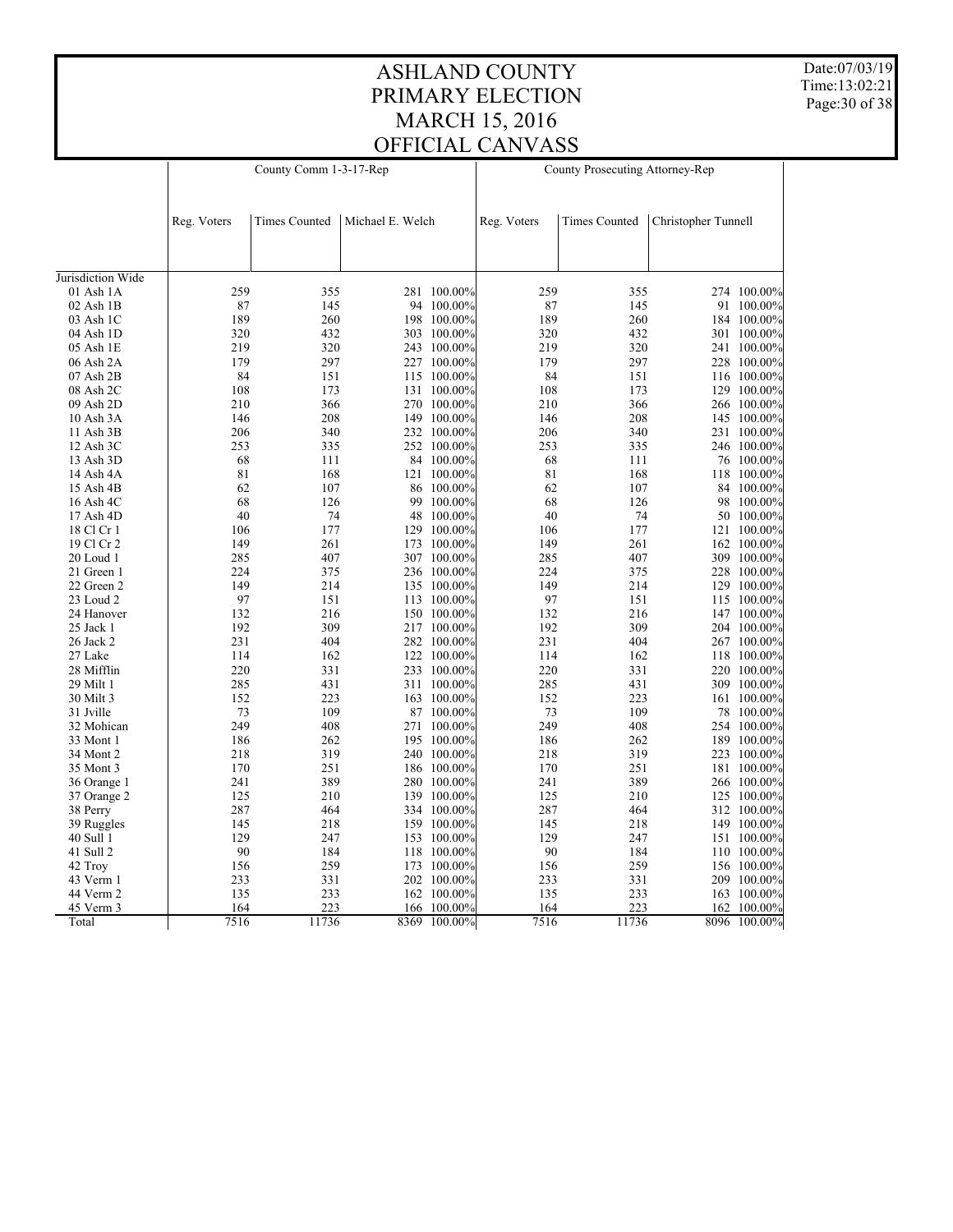Date:07/03/19 Time:13:02:21 Page:31 of 38

|                   |             | County Clerk of Courts-Rep |              |             |             | County Sheriff-Rep   |                 |              |
|-------------------|-------------|----------------------------|--------------|-------------|-------------|----------------------|-----------------|--------------|
|                   |             |                            |              |             |             |                      |                 |              |
|                   |             |                            |              |             |             |                      |                 |              |
|                   | Reg. Voters | <b>Times Counted</b>       | Annette Shaw |             | Reg. Voters | <b>Times Counted</b> | E. Wayne Risner |              |
|                   |             |                            |              |             |             |                      |                 |              |
|                   |             |                            |              |             |             |                      |                 |              |
| Jurisdiction Wide |             |                            |              |             |             |                      |                 |              |
| $01$ Ash $1A$     | 259         | 355                        |              | 296 100.00% | 259         | 355                  |                 | 295 100.00%  |
| 02 Ash 1B         | 87          | 145                        |              | 100 100.00% | 87          | 145                  |                 | 99 100.00%   |
| 03 Ash 1C         | 189         | 260                        |              | 204 100.00% | 189         | 260                  |                 | 194 100.00%  |
| 04 Ash 1D         | 320         | 432                        |              | 316 100.00% | 320         | 432                  |                 | 306 100.00%  |
| 05 Ash 1E         | 219         | 320                        |              | 253 100.00% | 219         | 320                  |                 | 241 100.00%  |
| 06 Ash 2A         | 179         | 297                        |              | 234 100.00% | 179         | 297                  |                 | 237 100.00%  |
| 07 Ash 2B         | 84          | 151                        |              | 121 100.00% | 84          | 151                  |                 | 114 100.00%  |
| 08 Ash 2C         | 108         | 173                        |              | 135 100.00% | 108         | 173                  |                 | 133 100.00%  |
| 09 Ash 2D         | 210         | 366                        |              | 281 100.00% | 210         | 366                  |                 | 278 100.00%  |
| 10 Ash 3A         | 146         | 208                        |              | 156 100.00% | 146         | 208                  |                 | 157 100.00%  |
| 11 Ash 3B         | 206         | 340                        |              | 246 100.00% | 206         | 340                  |                 | 247 100.00%  |
| 12 Ash 3C         | 253         | 335                        |              | 256 100.00% | 253         | 335                  |                 | 258 100.00%  |
| 13 Ash 3D         | 68          | 111                        |              | 83 100.00%  | 68          | 111                  |                 | 89 100.00%   |
| 14 Ash 4A         | 81          | 168                        |              | 136 100.00% | 81          | 168                  |                 | 134 100.00%  |
| 15 Ash 4B         | 62          | 107                        |              | 88 100.00%  | 62          | 107                  |                 | 87 100.00%   |
| 16 Ash 4C         | 68          | 126                        |              | 102 100.00% | 68          | 126                  |                 | 104 100.00%  |
| 17 Ash 4D         | 40          | 74                         |              | 51 100.00%  | 40          | 74                   |                 | 58 100.00%   |
| 18 Cl Cr 1        | 106         | 177                        |              | 128 100.00% | 106         | 177                  |                 | 142 100.00%  |
| 19 Cl Cr 2        | 149         | 261                        |              | 172 100.00% | 149         | 261                  |                 | 179 100.00%  |
| 20 Loud 1         | 285         | 407                        |              | 318 100.00% | 285         | 407                  |                 | 328 100.00%  |
| 21 Green 1        | 224         | 375                        |              | 247 100.00% | 224         | 375                  |                 | 256 100.00%  |
| 22 Green 2        | 149         | 214                        |              | 136 100.00% | 149         | 214                  |                 | 137 100.00%  |
| 23 Loud 2         | 97          | 151                        |              | 114 100.00% | 97          | 151                  |                 | 119 100.00%  |
| 24 Hanover        | 132         | 216                        |              | 153 100.00% | 132         | 216                  |                 | 158 100.00%  |
| 25 Jack 1         | 192         | 309                        |              | 213 100.00% | 192         | 309                  |                 | 218 100.00%  |
| 26 Jack 2         | 231         | 404                        |              | 283 100.00% | 231         | 404                  |                 | 294 100.00%  |
| 27 Lake           | 114         | 162                        |              | 124 100.00% | 114         | 162                  |                 | 126 100.00%  |
| 28 Mifflin        | 220         | 331                        |              | 236 100.00% | 220         | 331                  |                 | 239 100.00%  |
| 29 Milt 1         | 285         | 431                        |              | 318 100.00% | 285         | 431                  |                 | 321 100.00%  |
| 30 Milt 3         | 152         | 223                        |              | 170 100.00% | 152         | 223                  |                 | 175 100.00%  |
| 31 Jville         | 73          | 109                        |              | 85 100.00%  | 73          | 109                  | 85              | $100.00\%$   |
| 32 Mohican        | 249         | 408                        |              | 276 100.00% | 249         | 408                  |                 | 276 100.00%  |
| 33 Mont 1         | 186         | 262                        |              | 199 100.00% | 186         | 262                  |                 | 209 100.00%  |
| 34 Mont 2         | 218         | 319                        |              | 248 100.00% | 218         | 319                  |                 | 247 100.00%  |
| 35 Mont 3         | 170         | 251                        |              | 187 100.00% | 170         | 251                  |                 | 192 100.00%  |
| 36 Orange 1       | 241         | 389                        |              | 282 100.00% | 241         | 389                  |                 | 289 100.00%  |
| 37 Orange 2       | 125         | 210                        |              | 132 100.00% | 125         | 210                  |                 | 149 100.00%  |
| 38 Perry          | 287         | 464                        |              | 340 100.00% | 287         | 464                  |                 | 355 100.00%  |
| 39 Ruggles        | 145         | 218                        |              | 156 100.00% | 145         | 218                  |                 | 162 100.00%  |
| 40 Sull 1         | 129         | 247                        |              | 156 100.00% | 129         | 247                  |                 | 165 100.00%  |
| 41 Sull 2         | 90          | 184                        |              | 121 100.00% | 90          | 184                  |                 | 125 100.00%  |
| 42 Troy           | 156         | 259                        |              | 174 100.00% | 156         | 259                  |                 | 174 100.00%  |
| 43 Verm 1         | 233         | 331                        |              | 230 100.00% | 233         | 331                  |                 | 235 100.00%  |
| 44 Verm 2         | 135         | 233                        |              | 171 100.00% | 135         | 233                  |                 | 176 100.00%  |
| 45 Verm 3         | 164         | 223                        | 169          | 100.00%     | 164         | 223                  | 172             | 100.00%      |
| Total             | 7516        | 11736                      | 8596         | $100.00\%$  | 7516        | 11736                |                 | 8734 100.00% |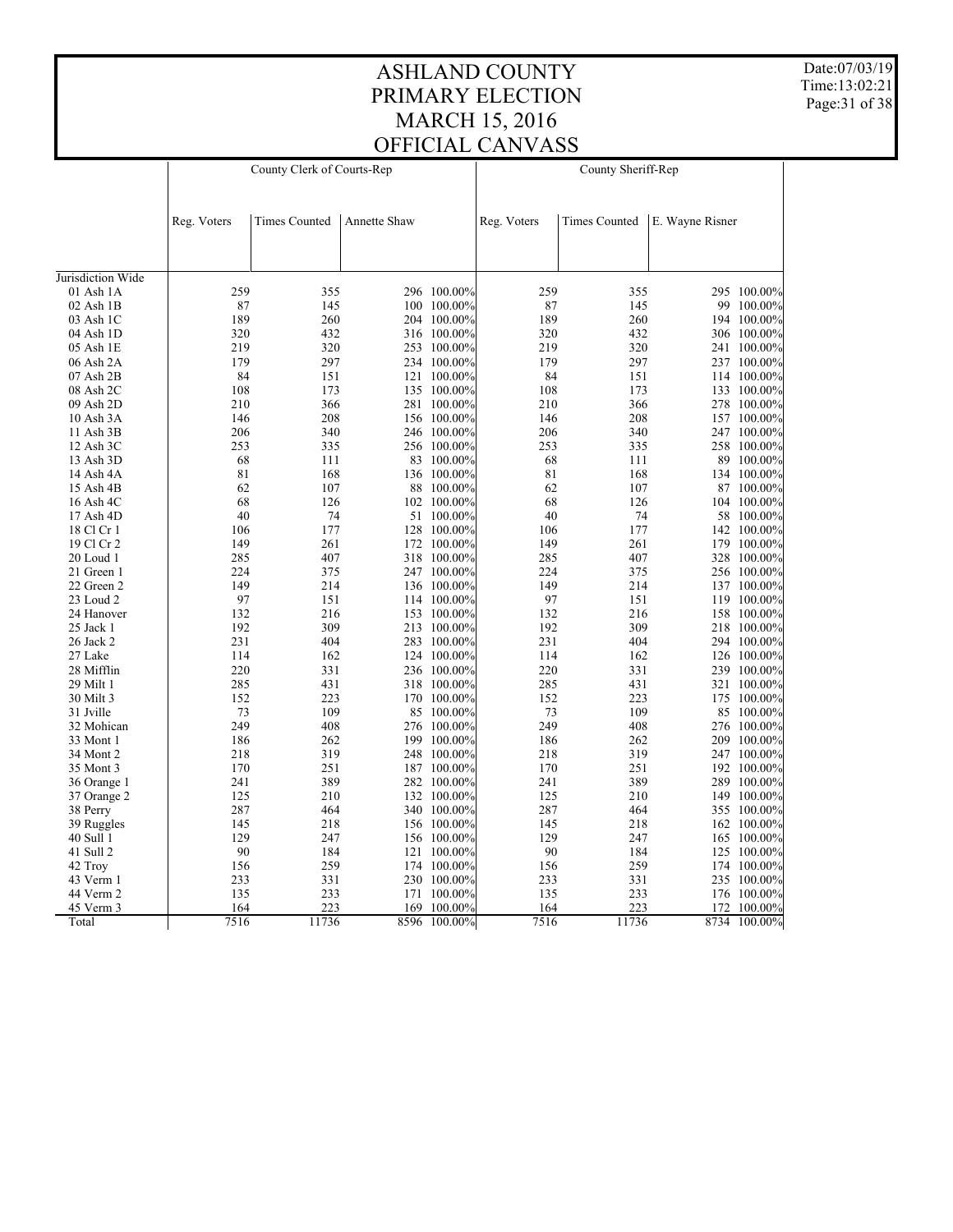Date:07/03/19 Time:13:02:21 Page:32 of 38

| Reg. Voters<br><b>Times Counted</b><br>Michal E. Crow<br><b>Times Counted</b><br>Angela S. McQuillen<br>Reg. Voters<br>Jurisdiction Wide<br>259<br>269 100.00%<br>259<br>01 Ash 1A<br>355<br>355<br>292 100.00%<br>$02$ Ash $1B$<br>87<br>145<br>94 100.00%<br>87<br>145<br>99 100.00%<br>189<br>260<br>178 100.00%<br>189<br>260<br>03 Ash 1C<br>193 100.00%<br>320<br>432<br>320<br>432<br>04 Ash 1D<br>282 100.00%<br>294 100.00%<br>219<br>320<br>233 100.00%<br>219<br>320<br>05 Ash 1E<br>237 100.00%<br>179<br>297<br>221 100.00%<br>179<br>297<br>06 Ash 2A<br>224 100.00%<br>84<br>84<br>151<br>07 Ash 2B<br>151<br>106 100.00%<br>113 100.00%<br>108<br>108<br>173<br>08 Ash 2C<br>173<br>126 100.00%<br>134 100.00%<br>09 Ash 2D<br>210<br>366<br>259 100.00%<br>210<br>366<br>267 100.00%<br>208<br>208<br>146<br>141 100.00%<br>146<br>10 Ash 3A<br>147 100.00%<br>206<br>340<br>206<br>340<br>11 Ash 3B<br>222 100.00%<br>231 100.00%<br>335<br>253<br>335<br>234 100.00%<br>253<br>12 Ash 3C<br>240 100.00%<br>68<br>111<br>80 100.00%<br>68<br>111<br>13 Ash 3D<br>79 100.00%<br>81<br>81<br>168<br>168<br>126 100.00%<br>129 100.00%<br>14 Ash 4A<br>62<br>107<br>62<br>107<br>15 Ash 4B<br>81 100.00%<br>87 100.00%<br>68<br>126<br>95 100.00%<br>68<br>126<br>16 Ash 4C<br>101 100.00%<br>40<br>40<br>74<br>49 100.00%<br>74<br>17 Ash 4D<br>52 100.00%<br>177<br>106<br>177<br>18 Cl Cr 1<br>106<br>126 100.00%<br>133 100.00%<br>149<br>261<br>165 100.00%<br>149<br>261<br>19 Cl Cr 2<br>172 100.00%<br>285<br>407<br>296 100.00%<br>285<br>407<br>308 100.00%<br>20 Loud 1<br>224<br>375<br>375<br>232 100.00%<br>224<br>21 Green 1<br>238 100.00%<br>149<br>214<br>214<br>22 Green 2<br>126 100.00%<br>149<br>136 100.00%<br>97<br>97<br>151<br>112 100.00%<br>151<br>23 Loud 2<br>113 100.00%<br>132<br>216<br>147 100.00%<br>132<br>216<br>24 Hanover<br>153 100.00%<br>192<br>309<br>192<br>309<br>25 Jack 1<br>206 100.00%<br>217 100.00%<br>404<br>231<br>404<br>231<br>26 Jack 2<br>266 100.00%<br>280 100.00%<br>27 Lake<br>114<br>162<br>120 100.00%<br>114<br>162<br>121 100.00% |
|-------------------------------------------------------------------------------------------------------------------------------------------------------------------------------------------------------------------------------------------------------------------------------------------------------------------------------------------------------------------------------------------------------------------------------------------------------------------------------------------------------------------------------------------------------------------------------------------------------------------------------------------------------------------------------------------------------------------------------------------------------------------------------------------------------------------------------------------------------------------------------------------------------------------------------------------------------------------------------------------------------------------------------------------------------------------------------------------------------------------------------------------------------------------------------------------------------------------------------------------------------------------------------------------------------------------------------------------------------------------------------------------------------------------------------------------------------------------------------------------------------------------------------------------------------------------------------------------------------------------------------------------------------------------------------------------------------------------------------------------------------------------------------------------------------------------------------------------------------------------------------------------------------------------------------------------------------------------------------------------------------------------------------------------------------------------------------------------------------------------|
|                                                                                                                                                                                                                                                                                                                                                                                                                                                                                                                                                                                                                                                                                                                                                                                                                                                                                                                                                                                                                                                                                                                                                                                                                                                                                                                                                                                                                                                                                                                                                                                                                                                                                                                                                                                                                                                                                                                                                                                                                                                                                                                   |
|                                                                                                                                                                                                                                                                                                                                                                                                                                                                                                                                                                                                                                                                                                                                                                                                                                                                                                                                                                                                                                                                                                                                                                                                                                                                                                                                                                                                                                                                                                                                                                                                                                                                                                                                                                                                                                                                                                                                                                                                                                                                                                                   |
|                                                                                                                                                                                                                                                                                                                                                                                                                                                                                                                                                                                                                                                                                                                                                                                                                                                                                                                                                                                                                                                                                                                                                                                                                                                                                                                                                                                                                                                                                                                                                                                                                                                                                                                                                                                                                                                                                                                                                                                                                                                                                                                   |
|                                                                                                                                                                                                                                                                                                                                                                                                                                                                                                                                                                                                                                                                                                                                                                                                                                                                                                                                                                                                                                                                                                                                                                                                                                                                                                                                                                                                                                                                                                                                                                                                                                                                                                                                                                                                                                                                                                                                                                                                                                                                                                                   |
|                                                                                                                                                                                                                                                                                                                                                                                                                                                                                                                                                                                                                                                                                                                                                                                                                                                                                                                                                                                                                                                                                                                                                                                                                                                                                                                                                                                                                                                                                                                                                                                                                                                                                                                                                                                                                                                                                                                                                                                                                                                                                                                   |
|                                                                                                                                                                                                                                                                                                                                                                                                                                                                                                                                                                                                                                                                                                                                                                                                                                                                                                                                                                                                                                                                                                                                                                                                                                                                                                                                                                                                                                                                                                                                                                                                                                                                                                                                                                                                                                                                                                                                                                                                                                                                                                                   |
|                                                                                                                                                                                                                                                                                                                                                                                                                                                                                                                                                                                                                                                                                                                                                                                                                                                                                                                                                                                                                                                                                                                                                                                                                                                                                                                                                                                                                                                                                                                                                                                                                                                                                                                                                                                                                                                                                                                                                                                                                                                                                                                   |
|                                                                                                                                                                                                                                                                                                                                                                                                                                                                                                                                                                                                                                                                                                                                                                                                                                                                                                                                                                                                                                                                                                                                                                                                                                                                                                                                                                                                                                                                                                                                                                                                                                                                                                                                                                                                                                                                                                                                                                                                                                                                                                                   |
|                                                                                                                                                                                                                                                                                                                                                                                                                                                                                                                                                                                                                                                                                                                                                                                                                                                                                                                                                                                                                                                                                                                                                                                                                                                                                                                                                                                                                                                                                                                                                                                                                                                                                                                                                                                                                                                                                                                                                                                                                                                                                                                   |
|                                                                                                                                                                                                                                                                                                                                                                                                                                                                                                                                                                                                                                                                                                                                                                                                                                                                                                                                                                                                                                                                                                                                                                                                                                                                                                                                                                                                                                                                                                                                                                                                                                                                                                                                                                                                                                                                                                                                                                                                                                                                                                                   |
|                                                                                                                                                                                                                                                                                                                                                                                                                                                                                                                                                                                                                                                                                                                                                                                                                                                                                                                                                                                                                                                                                                                                                                                                                                                                                                                                                                                                                                                                                                                                                                                                                                                                                                                                                                                                                                                                                                                                                                                                                                                                                                                   |
|                                                                                                                                                                                                                                                                                                                                                                                                                                                                                                                                                                                                                                                                                                                                                                                                                                                                                                                                                                                                                                                                                                                                                                                                                                                                                                                                                                                                                                                                                                                                                                                                                                                                                                                                                                                                                                                                                                                                                                                                                                                                                                                   |
|                                                                                                                                                                                                                                                                                                                                                                                                                                                                                                                                                                                                                                                                                                                                                                                                                                                                                                                                                                                                                                                                                                                                                                                                                                                                                                                                                                                                                                                                                                                                                                                                                                                                                                                                                                                                                                                                                                                                                                                                                                                                                                                   |
|                                                                                                                                                                                                                                                                                                                                                                                                                                                                                                                                                                                                                                                                                                                                                                                                                                                                                                                                                                                                                                                                                                                                                                                                                                                                                                                                                                                                                                                                                                                                                                                                                                                                                                                                                                                                                                                                                                                                                                                                                                                                                                                   |
|                                                                                                                                                                                                                                                                                                                                                                                                                                                                                                                                                                                                                                                                                                                                                                                                                                                                                                                                                                                                                                                                                                                                                                                                                                                                                                                                                                                                                                                                                                                                                                                                                                                                                                                                                                                                                                                                                                                                                                                                                                                                                                                   |
|                                                                                                                                                                                                                                                                                                                                                                                                                                                                                                                                                                                                                                                                                                                                                                                                                                                                                                                                                                                                                                                                                                                                                                                                                                                                                                                                                                                                                                                                                                                                                                                                                                                                                                                                                                                                                                                                                                                                                                                                                                                                                                                   |
|                                                                                                                                                                                                                                                                                                                                                                                                                                                                                                                                                                                                                                                                                                                                                                                                                                                                                                                                                                                                                                                                                                                                                                                                                                                                                                                                                                                                                                                                                                                                                                                                                                                                                                                                                                                                                                                                                                                                                                                                                                                                                                                   |
|                                                                                                                                                                                                                                                                                                                                                                                                                                                                                                                                                                                                                                                                                                                                                                                                                                                                                                                                                                                                                                                                                                                                                                                                                                                                                                                                                                                                                                                                                                                                                                                                                                                                                                                                                                                                                                                                                                                                                                                                                                                                                                                   |
|                                                                                                                                                                                                                                                                                                                                                                                                                                                                                                                                                                                                                                                                                                                                                                                                                                                                                                                                                                                                                                                                                                                                                                                                                                                                                                                                                                                                                                                                                                                                                                                                                                                                                                                                                                                                                                                                                                                                                                                                                                                                                                                   |
|                                                                                                                                                                                                                                                                                                                                                                                                                                                                                                                                                                                                                                                                                                                                                                                                                                                                                                                                                                                                                                                                                                                                                                                                                                                                                                                                                                                                                                                                                                                                                                                                                                                                                                                                                                                                                                                                                                                                                                                                                                                                                                                   |
|                                                                                                                                                                                                                                                                                                                                                                                                                                                                                                                                                                                                                                                                                                                                                                                                                                                                                                                                                                                                                                                                                                                                                                                                                                                                                                                                                                                                                                                                                                                                                                                                                                                                                                                                                                                                                                                                                                                                                                                                                                                                                                                   |
|                                                                                                                                                                                                                                                                                                                                                                                                                                                                                                                                                                                                                                                                                                                                                                                                                                                                                                                                                                                                                                                                                                                                                                                                                                                                                                                                                                                                                                                                                                                                                                                                                                                                                                                                                                                                                                                                                                                                                                                                                                                                                                                   |
|                                                                                                                                                                                                                                                                                                                                                                                                                                                                                                                                                                                                                                                                                                                                                                                                                                                                                                                                                                                                                                                                                                                                                                                                                                                                                                                                                                                                                                                                                                                                                                                                                                                                                                                                                                                                                                                                                                                                                                                                                                                                                                                   |
|                                                                                                                                                                                                                                                                                                                                                                                                                                                                                                                                                                                                                                                                                                                                                                                                                                                                                                                                                                                                                                                                                                                                                                                                                                                                                                                                                                                                                                                                                                                                                                                                                                                                                                                                                                                                                                                                                                                                                                                                                                                                                                                   |
|                                                                                                                                                                                                                                                                                                                                                                                                                                                                                                                                                                                                                                                                                                                                                                                                                                                                                                                                                                                                                                                                                                                                                                                                                                                                                                                                                                                                                                                                                                                                                                                                                                                                                                                                                                                                                                                                                                                                                                                                                                                                                                                   |
|                                                                                                                                                                                                                                                                                                                                                                                                                                                                                                                                                                                                                                                                                                                                                                                                                                                                                                                                                                                                                                                                                                                                                                                                                                                                                                                                                                                                                                                                                                                                                                                                                                                                                                                                                                                                                                                                                                                                                                                                                                                                                                                   |
|                                                                                                                                                                                                                                                                                                                                                                                                                                                                                                                                                                                                                                                                                                                                                                                                                                                                                                                                                                                                                                                                                                                                                                                                                                                                                                                                                                                                                                                                                                                                                                                                                                                                                                                                                                                                                                                                                                                                                                                                                                                                                                                   |
|                                                                                                                                                                                                                                                                                                                                                                                                                                                                                                                                                                                                                                                                                                                                                                                                                                                                                                                                                                                                                                                                                                                                                                                                                                                                                                                                                                                                                                                                                                                                                                                                                                                                                                                                                                                                                                                                                                                                                                                                                                                                                                                   |
|                                                                                                                                                                                                                                                                                                                                                                                                                                                                                                                                                                                                                                                                                                                                                                                                                                                                                                                                                                                                                                                                                                                                                                                                                                                                                                                                                                                                                                                                                                                                                                                                                                                                                                                                                                                                                                                                                                                                                                                                                                                                                                                   |
|                                                                                                                                                                                                                                                                                                                                                                                                                                                                                                                                                                                                                                                                                                                                                                                                                                                                                                                                                                                                                                                                                                                                                                                                                                                                                                                                                                                                                                                                                                                                                                                                                                                                                                                                                                                                                                                                                                                                                                                                                                                                                                                   |
|                                                                                                                                                                                                                                                                                                                                                                                                                                                                                                                                                                                                                                                                                                                                                                                                                                                                                                                                                                                                                                                                                                                                                                                                                                                                                                                                                                                                                                                                                                                                                                                                                                                                                                                                                                                                                                                                                                                                                                                                                                                                                                                   |
|                                                                                                                                                                                                                                                                                                                                                                                                                                                                                                                                                                                                                                                                                                                                                                                                                                                                                                                                                                                                                                                                                                                                                                                                                                                                                                                                                                                                                                                                                                                                                                                                                                                                                                                                                                                                                                                                                                                                                                                                                                                                                                                   |
|                                                                                                                                                                                                                                                                                                                                                                                                                                                                                                                                                                                                                                                                                                                                                                                                                                                                                                                                                                                                                                                                                                                                                                                                                                                                                                                                                                                                                                                                                                                                                                                                                                                                                                                                                                                                                                                                                                                                                                                                                                                                                                                   |
| 220<br>220<br>331<br>214 100.00%<br>331<br>28 Mifflin<br>231 100.00%                                                                                                                                                                                                                                                                                                                                                                                                                                                                                                                                                                                                                                                                                                                                                                                                                                                                                                                                                                                                                                                                                                                                                                                                                                                                                                                                                                                                                                                                                                                                                                                                                                                                                                                                                                                                                                                                                                                                                                                                                                              |
| 431<br>285<br>431<br>29 Milt 1<br>285<br>307 100.00%<br>322 100.00%                                                                                                                                                                                                                                                                                                                                                                                                                                                                                                                                                                                                                                                                                                                                                                                                                                                                                                                                                                                                                                                                                                                                                                                                                                                                                                                                                                                                                                                                                                                                                                                                                                                                                                                                                                                                                                                                                                                                                                                                                                               |
| 223<br>30 Milt 3<br>152<br>223<br>159 100.00%<br>152<br>167 100.00%                                                                                                                                                                                                                                                                                                                                                                                                                                                                                                                                                                                                                                                                                                                                                                                                                                                                                                                                                                                                                                                                                                                                                                                                                                                                                                                                                                                                                                                                                                                                                                                                                                                                                                                                                                                                                                                                                                                                                                                                                                               |
| 73<br>109<br>82 100.00%<br>73<br>109<br>31 Jville<br>90<br>$100.00\%$                                                                                                                                                                                                                                                                                                                                                                                                                                                                                                                                                                                                                                                                                                                                                                                                                                                                                                                                                                                                                                                                                                                                                                                                                                                                                                                                                                                                                                                                                                                                                                                                                                                                                                                                                                                                                                                                                                                                                                                                                                             |
| 249<br>408<br>249<br>408<br>32 Mohican<br>245 100.00%<br>278 100.00%                                                                                                                                                                                                                                                                                                                                                                                                                                                                                                                                                                                                                                                                                                                                                                                                                                                                                                                                                                                                                                                                                                                                                                                                                                                                                                                                                                                                                                                                                                                                                                                                                                                                                                                                                                                                                                                                                                                                                                                                                                              |
| 186<br>262<br>182 100.00%<br>186<br>262<br>33 Mont 1<br>191 100.00%                                                                                                                                                                                                                                                                                                                                                                                                                                                                                                                                                                                                                                                                                                                                                                                                                                                                                                                                                                                                                                                                                                                                                                                                                                                                                                                                                                                                                                                                                                                                                                                                                                                                                                                                                                                                                                                                                                                                                                                                                                               |
| 218<br>319<br>224 100.00%<br>218<br>319<br>34 Mont 2<br>239 100.00%                                                                                                                                                                                                                                                                                                                                                                                                                                                                                                                                                                                                                                                                                                                                                                                                                                                                                                                                                                                                                                                                                                                                                                                                                                                                                                                                                                                                                                                                                                                                                                                                                                                                                                                                                                                                                                                                                                                                                                                                                                               |
| 170<br>170<br>251<br>251<br>174 100.00%<br>35 Mont 3<br>180 100.00%                                                                                                                                                                                                                                                                                                                                                                                                                                                                                                                                                                                                                                                                                                                                                                                                                                                                                                                                                                                                                                                                                                                                                                                                                                                                                                                                                                                                                                                                                                                                                                                                                                                                                                                                                                                                                                                                                                                                                                                                                                               |
| 241<br>389<br>389<br>267 100.00%<br>241<br>271 100.00%<br>36 Orange 1                                                                                                                                                                                                                                                                                                                                                                                                                                                                                                                                                                                                                                                                                                                                                                                                                                                                                                                                                                                                                                                                                                                                                                                                                                                                                                                                                                                                                                                                                                                                                                                                                                                                                                                                                                                                                                                                                                                                                                                                                                             |
| 210<br>125<br>210<br>130 100.00%<br>125<br>37 Orange 2<br>139 100.00%                                                                                                                                                                                                                                                                                                                                                                                                                                                                                                                                                                                                                                                                                                                                                                                                                                                                                                                                                                                                                                                                                                                                                                                                                                                                                                                                                                                                                                                                                                                                                                                                                                                                                                                                                                                                                                                                                                                                                                                                                                             |
| 287<br>464<br>287<br>464<br>38 Perry<br>314 100.00%<br>334 100.00%                                                                                                                                                                                                                                                                                                                                                                                                                                                                                                                                                                                                                                                                                                                                                                                                                                                                                                                                                                                                                                                                                                                                                                                                                                                                                                                                                                                                                                                                                                                                                                                                                                                                                                                                                                                                                                                                                                                                                                                                                                                |
| 218<br>145<br>218<br>152 100.00%<br>145<br>159 100.00%<br>39 Ruggles                                                                                                                                                                                                                                                                                                                                                                                                                                                                                                                                                                                                                                                                                                                                                                                                                                                                                                                                                                                                                                                                                                                                                                                                                                                                                                                                                                                                                                                                                                                                                                                                                                                                                                                                                                                                                                                                                                                                                                                                                                              |
| 129<br>129<br>247<br>40 Sull 1<br>247<br>152 100.00%<br>153 100.00%                                                                                                                                                                                                                                                                                                                                                                                                                                                                                                                                                                                                                                                                                                                                                                                                                                                                                                                                                                                                                                                                                                                                                                                                                                                                                                                                                                                                                                                                                                                                                                                                                                                                                                                                                                                                                                                                                                                                                                                                                                               |
| 90<br>184<br>110 100.00%<br>90<br>184<br>41 Sull 2<br>117 100.00%                                                                                                                                                                                                                                                                                                                                                                                                                                                                                                                                                                                                                                                                                                                                                                                                                                                                                                                                                                                                                                                                                                                                                                                                                                                                                                                                                                                                                                                                                                                                                                                                                                                                                                                                                                                                                                                                                                                                                                                                                                                 |
| 259<br>156<br>259<br>163 100.00%<br>156<br>168 100.00%<br>42 Troy                                                                                                                                                                                                                                                                                                                                                                                                                                                                                                                                                                                                                                                                                                                                                                                                                                                                                                                                                                                                                                                                                                                                                                                                                                                                                                                                                                                                                                                                                                                                                                                                                                                                                                                                                                                                                                                                                                                                                                                                                                                 |
| 331<br>331<br>43 Verm 1<br>233<br>205 100.00%<br>233<br>229 100.00%                                                                                                                                                                                                                                                                                                                                                                                                                                                                                                                                                                                                                                                                                                                                                                                                                                                                                                                                                                                                                                                                                                                                                                                                                                                                                                                                                                                                                                                                                                                                                                                                                                                                                                                                                                                                                                                                                                                                                                                                                                               |
| 44 Verm 2<br>135<br>233<br>163 100.00%<br>135<br>233<br>176 100.00%                                                                                                                                                                                                                                                                                                                                                                                                                                                                                                                                                                                                                                                                                                                                                                                                                                                                                                                                                                                                                                                                                                                                                                                                                                                                                                                                                                                                                                                                                                                                                                                                                                                                                                                                                                                                                                                                                                                                                                                                                                               |
| 164<br>223<br>223<br>45 Verm 3<br>164<br>100.00%<br>164<br>169<br>100.00%                                                                                                                                                                                                                                                                                                                                                                                                                                                                                                                                                                                                                                                                                                                                                                                                                                                                                                                                                                                                                                                                                                                                                                                                                                                                                                                                                                                                                                                                                                                                                                                                                                                                                                                                                                                                                                                                                                                                                                                                                                         |
| 7516<br>11736<br>7999 100.00%<br>7516<br>11736<br>Total<br>8403 100.00%                                                                                                                                                                                                                                                                                                                                                                                                                                                                                                                                                                                                                                                                                                                                                                                                                                                                                                                                                                                                                                                                                                                                                                                                                                                                                                                                                                                                                                                                                                                                                                                                                                                                                                                                                                                                                                                                                                                                                                                                                                           |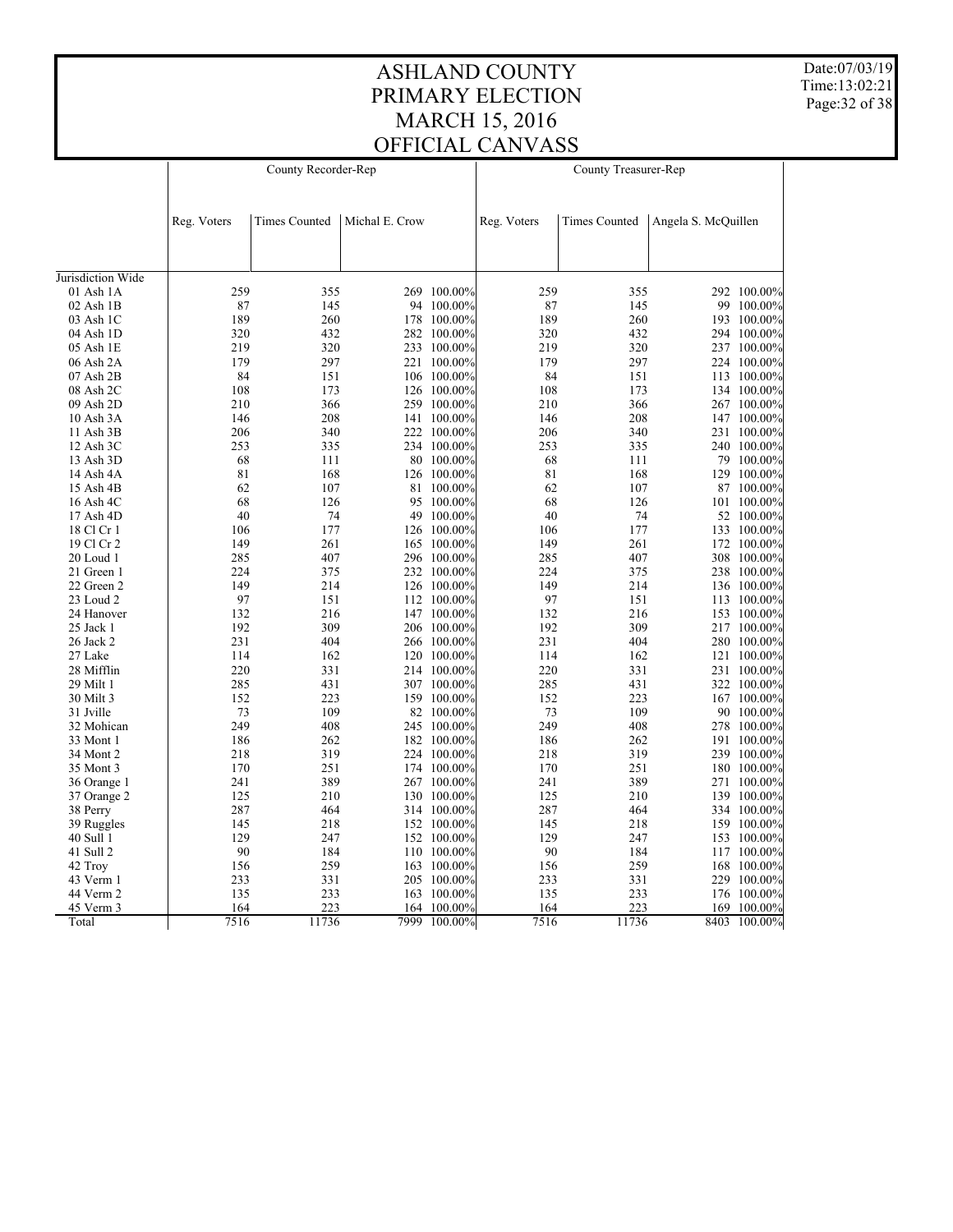Date:07/03/19 Time:13:02:21 Page:33 of 38

|                   |             | County Engineer-Rep  |                   |             |             | County Coroner-Rep   |                |              |
|-------------------|-------------|----------------------|-------------------|-------------|-------------|----------------------|----------------|--------------|
|                   |             |                      |                   |             |             |                      |                |              |
|                   |             |                      |                   |             |             |                      |                |              |
|                   | Reg. Voters | <b>Times Counted</b> | Edward J. Meixner |             | Reg. Voters | <b>Times Counted</b> | Dale R. Thomae |              |
|                   |             |                      |                   |             |             |                      |                |              |
|                   |             |                      |                   |             |             |                      |                |              |
| Jurisdiction Wide |             |                      |                   |             |             |                      |                |              |
| 01 Ash 1A         | 259         | 355                  |                   | 280 100.00% | 259         | 355                  |                | 299 100.00%  |
| $02$ Ash $1B$     | 87          | 145                  |                   | 96 100.00%  | 87          | 145                  |                | 104 100.00%  |
| 03 Ash 1C         | 189         | 260                  |                   | 190 100.00% | 189         | 260                  |                | 204 100.00%  |
| 04 Ash 1D         | 320         | 432                  |                   | 300 100.00% | 320         | 432                  |                | 325 100.00%  |
| 05 Ash 1E         | 219         | 320                  |                   | 246 100.00% | 219         | 320                  |                | 246 100.00%  |
| 06 Ash 2A         | 179         | 297                  |                   | 225 100.00% | 179         | 297                  |                | 235 100.00%  |
| 07 Ash 2B         | 84          | 151                  |                   | 112 100.00% | 84          | 151                  |                | 119 100.00%  |
| 08 Ash 2C         | 108         | 173                  |                   | 128 100.00% | 108         | 173                  |                | 136 100.00%  |
| 09 Ash 2D         | 210         | 366                  |                   | 268 100.00% | 210         | 366                  |                | 291 100.00%  |
| 10 Ash 3A         | 146         | 208                  |                   | 146 100.00% | 146         | 208                  |                | 156 100.00%  |
| 11 Ash 3B         | 206         | 340                  |                   | 231 100.00% | 206         | 340                  |                | 248 100.00%  |
| 12 Ash 3C         | 253         | 335                  |                   | 245 100.00% | 253         | 335                  |                | 251 100.00%  |
| 13 Ash 3D         | 68          | 111                  |                   | 80 100.00%  | 68          | 111                  |                | 83 100.00%   |
| 14 Ash 4A         | 81          | 168                  |                   | 123 100.00% | 81          | 168                  |                | 130 100.00%  |
| 15 Ash 4B         | 62          | 107                  |                   | 84 100.00%  | 62          | 107                  |                | 90 100.00%   |
| 16 Ash 4C         | 68          | 126                  |                   | 96 100.00%  | 68          | 126                  |                | 101 100.00%  |
| 17 Ash 4D         | 40          | 74                   |                   | 49 100.00%  | 40          | 74                   |                | 54 100.00%   |
| 18 Cl Cr 1        | 106         | 177                  |                   | 126 100.00% | 106         | 177                  |                | 132 100.00%  |
| 19 Cl Cr 2        | 149         | 261                  |                   | 164 100.00% | 149         | 261                  |                | 182 100.00%  |
| 20 Loud 1         | 285         | 407                  |                   | 296 100.00% | 285         | 407                  |                | 309 100.00%  |
| 21 Green 1        | 224         | 375                  |                   | 233 100.00% | 224         | 375                  |                | 241 100.00%  |
| 22 Green 2        | 149         | 214                  |                   | 127 100.00% | 149         | 214                  |                | 135 100.00%  |
| 23 Loud 2         | 97          | 151                  |                   | 111 100.00% | 97          | 151                  |                | 115 100.00%  |
| 24 Hanover        | 132         | 216                  |                   | 147 100.00% | 132         | 216                  |                | 152 100.00%  |
| 25 Jack 1         | 192         | 309                  |                   | 204 100.00% | 192         | 309                  |                | 209 100.00%  |
| 26 Jack 2         | 231         | 404                  |                   | 269 100.00% | 231         | 404                  |                | 280 100.00%  |
| 27 Lake           | 114         | 162                  |                   | 123 100.00% | 114         | 162                  |                | 124 100.00%  |
| 28 Mifflin        | 220         | 331                  |                   | 220 100.00% | 220         | 331                  |                | 234 100.00%  |
| 29 Milt 1         | 285         | 431                  |                   | 308 100.00% | 285         | 431                  |                | 331 100.00%  |
| 30 Milt 3         | 152         | 223                  |                   | 168 100.00% | 152         | 223                  |                | 171 100.00%  |
| 31 Jville         | 73          | 109                  |                   | 80 100.00%  | 73          | 109                  | 89             | $100.00\%$   |
| 32 Mohican        | 249         | 408                  |                   | 256 100.00% | 249         | 408                  |                | 268 100.00%  |
| 33 Mont 1         | 186         | 262                  |                   | 188 100.00% | 186         | 262                  |                | 212 100.00%  |
| 34 Mont 2         | 218         | 319                  |                   | 236 100.00% | 218         | 319                  |                | 246 100.00%  |
| 35 Mont 3         | 170         | 251                  |                   | 181 100.00% | 170         | 251                  |                | 191 100.00%  |
| 36 Orange 1       | 241         | 389                  |                   | 265 100.00% | 241         | 389                  |                | 282 100.00%  |
| 37 Orange 2       | 125         | 210                  |                   | 126 100.00% | 125         | 210                  |                | 139 100.00%  |
| 38 Perry          | 287         | 464                  |                   | 318 100.00% | 287         | 464                  |                | 337 100.00%  |
| 39 Ruggles        | 145         | 218                  |                   | 148 100.00% | 145         | 218                  |                | 153 100.00%  |
| 40 Sull 1         | 129         | 247                  |                   | 153 100.00% | 129         | 247                  |                | 158 100.00%  |
| 41 Sull 2         | 90          | 184                  |                   | 112 100.00% | 90          | 184                  |                | 117 100.00%  |
| 42 Troy           | 156         | 259                  |                   | 166 100.00% | 156         | 259                  |                | 169 100.00%  |
| 43 Verm 1         | 233         | 331                  |                   | 208 100.00% | 233         | 331                  |                | 221 100.00%  |
| 44 Verm 2         | 135         | 233                  |                   | 166 100.00% | 135         | 233                  |                | 174 100.00%  |
| 45 Verm 3         | 164         | 223                  | 166               | 100.00%     | 164         | 223                  | 170            | 100.00%      |
| Total             | 7516        | 11736                | 8164              | $100.00\%$  | 7516        | 11736                |                | 8613 100.00% |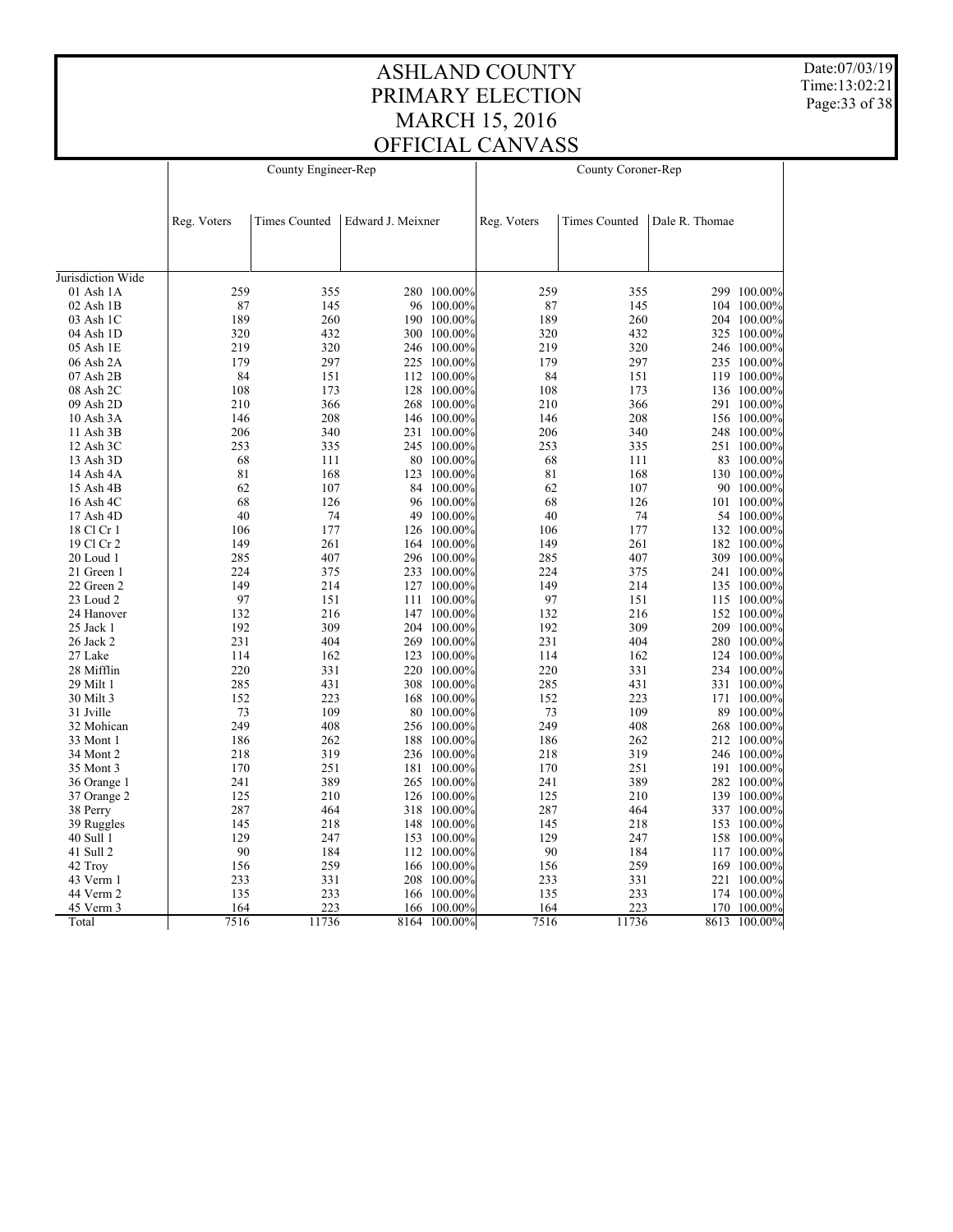Date:07/03/19 Time:13:02:21 Page:34 of 38

|                   | <b>US</b> Senator-Gr |                  |                  |                  |            | 3C Liquor Option 1 |         |            |        |     |        |  |
|-------------------|----------------------|------------------|------------------|------------------|------------|--------------------|---------|------------|--------|-----|--------|--|
|                   |                      |                  |                  |                  |            |                    |         |            |        |     |        |  |
|                   |                      |                  |                  |                  |            |                    |         |            |        |     |        |  |
|                   | Reg.                 | Times            |                  | Joseph R. DeMare |            | Reg. Voters        | Times   | <b>YES</b> |        | NO  |        |  |
|                   | Voters               | Counted          |                  |                  |            |                    | Counted |            |        |     |        |  |
|                   |                      |                  |                  |                  |            |                    |         |            |        |     |        |  |
| Jurisdiction Wide |                      |                  |                  |                  |            |                    |         |            |        |     |        |  |
| 01 Ash 1A         |                      | $\mathbf{0}$     | $\mathbf{1}$     | 1                | 100.00%    |                    |         |            |        |     |        |  |
| 02 Ash 1B         |                      | $\boldsymbol{0}$ | $\boldsymbol{0}$ | $\boldsymbol{0}$ |            |                    |         |            |        |     |        |  |
| 03 Ash 1C         |                      | $\mathbf{0}$     | $\mathbf{0}$     | $\mathbf{0}$     |            |                    |         |            |        |     |        |  |
| 04 Ash 1D         |                      | $\boldsymbol{0}$ | $\boldsymbol{0}$ | $\boldsymbol{0}$ |            |                    |         |            |        |     |        |  |
| 05 Ash 1E         |                      | $\mathbf{0}$     | $\mathbf{0}$     | $\mathbf{0}$     |            |                    |         |            |        |     |        |  |
| 06 Ash 2A         |                      | $\mathbf{0}$     | $\overline{2}$   | 1                | 100.00%    |                    |         |            |        |     |        |  |
| 07 Ash 2B         |                      | $\boldsymbol{0}$ | $\mathbf{1}$     | $\mathbf{0}$     |            |                    |         |            |        |     |        |  |
| 08 Ash 2C         |                      | $\mathbf{0}$     | $\mathbf{0}$     | $\overline{0}$   |            |                    |         |            |        |     |        |  |
| 09 Ash 2D         |                      | $\mathbf{0}$     | $\mathbf{0}$     | $\mathbf{0}$     |            |                    |         |            |        |     |        |  |
| 10 Ash 3A         |                      | $\boldsymbol{0}$ | $\mathbf{1}$     | $\mathbf{1}$     | 100.00%    |                    |         |            |        |     |        |  |
| 11 Ash 3B         |                      | $\mathbf{0}$     | $\overline{2}$   | $\mathbf{1}$     | 100.00%    |                    |         |            |        |     |        |  |
| 12 Ash 3C         |                      | $\mathbf{0}$     | $\mathbf{0}$     | $\mathbf{0}$     |            | 861                | 423     | 300        | 72.64% | 113 | 27.36% |  |
| 13 Ash 3D         |                      | $\boldsymbol{0}$ | $\boldsymbol{0}$ | $\boldsymbol{0}$ |            |                    |         |            |        |     |        |  |
| 14 Ash 4A         |                      | $\mathbf{0}$     | 1                |                  | 1 100.00%  |                    | L.      | L.         |        | ÷,  |        |  |
| 15 Ash 4B         |                      | $\mathbf{0}$     | $\theta$         | $\mathbf{0}$     |            |                    |         |            |        |     |        |  |
| 16 Ash 4C         |                      | $\boldsymbol{0}$ | $\mathbf{1}$     |                  | 1 100.00%  |                    |         |            |        |     |        |  |
| 17 Ash 4D         |                      | $\mathbf{0}$     | $\mathbf{1}$     | $\mathbf{1}$     | 100.00%    |                    |         |            |        |     |        |  |
| 18 Cl Cr 1        |                      | $\mathbf{0}$     | 1                | $\mathbf{0}$     |            |                    |         |            |        |     |        |  |
| 19 Cl Cr 2        |                      | $\boldsymbol{0}$ | $\overline{2}$   |                  | 2 100.00%  |                    |         |            |        |     |        |  |
| 20 Loud 1         |                      | $\mathbf{0}$     | $\mathbf{1}$     | 1                | 100.00%    |                    |         |            |        |     |        |  |
| 21 Green 1        |                      | $\mathbf{0}$     | $\mathbf{0}$     | $\mathbf{0}$     |            |                    |         |            |        |     |        |  |
| 22 Green 2        |                      | $\mathbf{0}$     | $\mathbf{1}$     |                  | 1 100.00%  |                    |         |            |        |     |        |  |
| 23 Loud 2         |                      | $\boldsymbol{0}$ | $\boldsymbol{0}$ | $\mathbf{0}$     |            |                    |         |            |        |     |        |  |
|                   |                      | $\mathbf{0}$     | $\overline{2}$   | $\mathbf{1}$     | 100.00%    |                    |         |            |        |     |        |  |
| 24 Hanover        |                      | $\mathbf{0}$     | $\mathbf{0}$     |                  |            |                    |         |            |        |     |        |  |
| 25 Jack 1         |                      |                  |                  | $\boldsymbol{0}$ |            |                    |         |            |        |     |        |  |
| 26 Jack 2         |                      | $\mathbf{0}$     | 3                | 3                | 100.00%    |                    |         |            |        |     |        |  |
| 27 Lake           |                      | $\mathbf{0}$     | 1                | $\theta$         |            |                    |         |            |        |     |        |  |
| 28 Mifflin        |                      | $\boldsymbol{0}$ | $\boldsymbol{0}$ | $\boldsymbol{0}$ |            |                    |         |            |        |     |        |  |
| 29 Milt 1         |                      | $\mathbf{0}$     | $\overline{2}$   | $\overline{c}$   | 100.00%    |                    |         |            |        |     |        |  |
| 30 Milt 3         |                      | $\mathbf{0}$     | $\boldsymbol{0}$ | $\mathbf{0}$     |            |                    |         |            |        |     |        |  |
| 31 Jville         |                      | $\boldsymbol{0}$ | $\overline{2}$   | $\mathbf{1}$     | 100.00%    |                    |         |            |        |     |        |  |
| 32 Mohican        |                      | $\mathbf{0}$     | $\mathbf{0}$     | $\mathbf{0}$     |            |                    |         |            |        |     |        |  |
| 33 Mont 1         |                      | $\mathbf{0}$     | $\mathbf{0}$     | $\mathbf{0}$     |            |                    |         |            |        |     |        |  |
| 34 Mont 2         |                      | $\boldsymbol{0}$ | $\theta$         | $\theta$         |            |                    |         |            |        |     |        |  |
| 35 Mont 3         |                      | $\boldsymbol{0}$ | $\mathbf{0}$     | $\mathbf{0}$     |            |                    |         |            |        |     |        |  |
| 36 Orange 1       |                      | $\mathbf{0}$     | 1                | 1                | 100.00%    |                    |         |            |        |     |        |  |
| 37 Orange 2       |                      | $\boldsymbol{0}$ | $\boldsymbol{0}$ | $\boldsymbol{0}$ |            |                    |         |            |        |     |        |  |
| 38 Perry          |                      | $\boldsymbol{0}$ | $\mathbf{0}$     | $\boldsymbol{0}$ |            |                    |         |            |        |     |        |  |
| 39 Ruggles        |                      | $\overline{0}$   | $\overline{4}$   | $\overline{4}$   | 100.00%    |                    |         |            |        |     |        |  |
| 40 Sull 1         |                      | $\boldsymbol{0}$ | $\boldsymbol{0}$ | $\boldsymbol{0}$ |            |                    |         |            |        |     |        |  |
| 41 Sull 2         |                      | $\mathbf{1}$     | $\mathbf{0}$     | $\mathbf{0}$     |            |                    |         |            |        |     |        |  |
| 42 Troy           |                      | $\mathbf{0}$     | 1                | $\theta$         |            |                    |         |            |        |     |        |  |
| 43 Verm 1         |                      | $\boldsymbol{0}$ | $\boldsymbol{0}$ | $\boldsymbol{0}$ |            |                    |         |            |        |     |        |  |
| 44 Verm 2         |                      | $\boldsymbol{0}$ | $\mathbf{0}$     | $\theta$         |            |                    |         |            |        |     |        |  |
| 45 Verm 3         |                      | $\theta$         | $\mathbf{0}$     | $\theta$         |            |                    |         |            |        |     |        |  |
| Total             |                      | 1                | $\overline{31}$  |                  | 23 100.00% | 861                | 423     | 300        | 72.64% | 113 | 27.36% |  |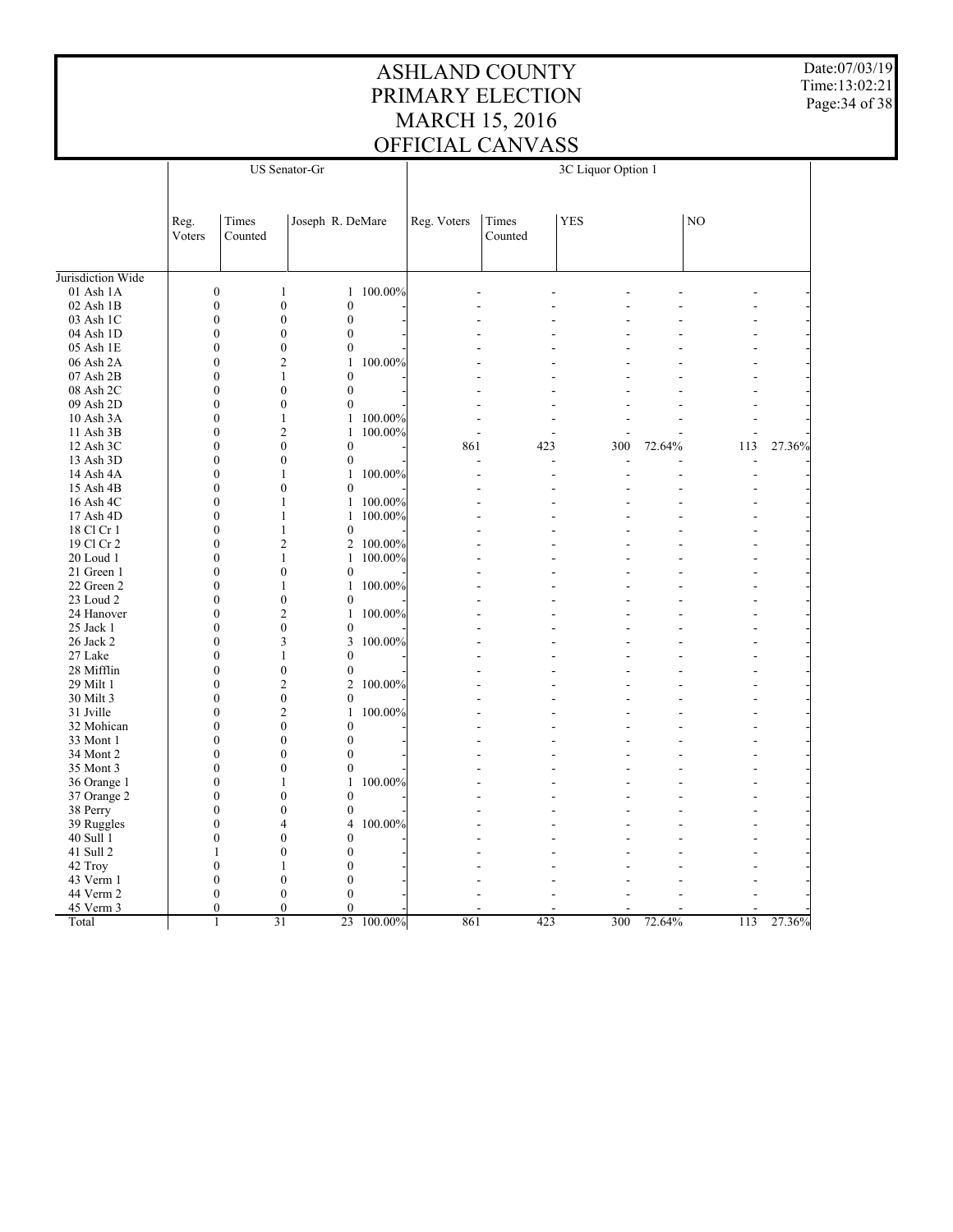Date:07/03/19 Time:13:02:21 Page:35 of 38

| NO<br>Reg. Voters<br>Times<br><b>YES</b><br>Counted<br>Jurisdiction Wide<br>01 Ash 1A<br>J.<br>02 Ash 1B<br>03 Ash 1C<br>04 Ash 1D<br>05 Ash 1E<br>06 Ash 2A<br>$07$ Ash $2B$<br>08 Ash 2C<br>09 Ash 2D<br>10 Ash 3A<br>11 Ash 3B<br>861<br>12 Ash 3C<br>423<br>267<br>64.96%<br>144<br>13 Ash 3D<br>٠<br>14 Ash 4A<br>-<br>Ĭ.<br>15 Ash 4B<br>J.<br>16 Ash 4C<br>17 Ash 4D<br>18 Cl Cr 1<br>19 Cl Cr 2<br>J.<br>$20$ Loud 1<br>21 Green 1<br>22 Green 2<br>23 Loud 2<br>24 Hanover<br>25 Jack 1<br>26 Jack 2<br>27 Lake<br>28 Mifflin<br>29 Milt 1<br>30 Milt 3<br>31 Jville<br>32 Mohican<br>33 Mont 1<br>34 Mont 2<br>35 Mont 3<br>36 Orange 1<br>37 Orange 2<br>38 Perry<br>39 Ruggles<br>40 Sull 1<br>41 Sull 2<br>42 Troy<br>43 Verm 1<br>44 Verm 2<br>45 Verm 3<br>Total<br>861<br>423<br>267<br>64.96%<br>144 | 3C Liquor Option 2 |  |  |  |  |  |
|-----------------------------------------------------------------------------------------------------------------------------------------------------------------------------------------------------------------------------------------------------------------------------------------------------------------------------------------------------------------------------------------------------------------------------------------------------------------------------------------------------------------------------------------------------------------------------------------------------------------------------------------------------------------------------------------------------------------------------------------------------------------------------------------------------------------------|--------------------|--|--|--|--|--|
|                                                                                                                                                                                                                                                                                                                                                                                                                                                                                                                                                                                                                                                                                                                                                                                                                       |                    |  |  |  |  |  |
|                                                                                                                                                                                                                                                                                                                                                                                                                                                                                                                                                                                                                                                                                                                                                                                                                       |                    |  |  |  |  |  |
| 35.04%<br>35.04%                                                                                                                                                                                                                                                                                                                                                                                                                                                                                                                                                                                                                                                                                                                                                                                                      |                    |  |  |  |  |  |
|                                                                                                                                                                                                                                                                                                                                                                                                                                                                                                                                                                                                                                                                                                                                                                                                                       |                    |  |  |  |  |  |
|                                                                                                                                                                                                                                                                                                                                                                                                                                                                                                                                                                                                                                                                                                                                                                                                                       |                    |  |  |  |  |  |
|                                                                                                                                                                                                                                                                                                                                                                                                                                                                                                                                                                                                                                                                                                                                                                                                                       |                    |  |  |  |  |  |
|                                                                                                                                                                                                                                                                                                                                                                                                                                                                                                                                                                                                                                                                                                                                                                                                                       |                    |  |  |  |  |  |
|                                                                                                                                                                                                                                                                                                                                                                                                                                                                                                                                                                                                                                                                                                                                                                                                                       |                    |  |  |  |  |  |
|                                                                                                                                                                                                                                                                                                                                                                                                                                                                                                                                                                                                                                                                                                                                                                                                                       |                    |  |  |  |  |  |
|                                                                                                                                                                                                                                                                                                                                                                                                                                                                                                                                                                                                                                                                                                                                                                                                                       |                    |  |  |  |  |  |
|                                                                                                                                                                                                                                                                                                                                                                                                                                                                                                                                                                                                                                                                                                                                                                                                                       |                    |  |  |  |  |  |
|                                                                                                                                                                                                                                                                                                                                                                                                                                                                                                                                                                                                                                                                                                                                                                                                                       |                    |  |  |  |  |  |
|                                                                                                                                                                                                                                                                                                                                                                                                                                                                                                                                                                                                                                                                                                                                                                                                                       |                    |  |  |  |  |  |
|                                                                                                                                                                                                                                                                                                                                                                                                                                                                                                                                                                                                                                                                                                                                                                                                                       |                    |  |  |  |  |  |
|                                                                                                                                                                                                                                                                                                                                                                                                                                                                                                                                                                                                                                                                                                                                                                                                                       |                    |  |  |  |  |  |
|                                                                                                                                                                                                                                                                                                                                                                                                                                                                                                                                                                                                                                                                                                                                                                                                                       |                    |  |  |  |  |  |
|                                                                                                                                                                                                                                                                                                                                                                                                                                                                                                                                                                                                                                                                                                                                                                                                                       |                    |  |  |  |  |  |
|                                                                                                                                                                                                                                                                                                                                                                                                                                                                                                                                                                                                                                                                                                                                                                                                                       |                    |  |  |  |  |  |
|                                                                                                                                                                                                                                                                                                                                                                                                                                                                                                                                                                                                                                                                                                                                                                                                                       |                    |  |  |  |  |  |
|                                                                                                                                                                                                                                                                                                                                                                                                                                                                                                                                                                                                                                                                                                                                                                                                                       |                    |  |  |  |  |  |
|                                                                                                                                                                                                                                                                                                                                                                                                                                                                                                                                                                                                                                                                                                                                                                                                                       |                    |  |  |  |  |  |
|                                                                                                                                                                                                                                                                                                                                                                                                                                                                                                                                                                                                                                                                                                                                                                                                                       |                    |  |  |  |  |  |
|                                                                                                                                                                                                                                                                                                                                                                                                                                                                                                                                                                                                                                                                                                                                                                                                                       |                    |  |  |  |  |  |
|                                                                                                                                                                                                                                                                                                                                                                                                                                                                                                                                                                                                                                                                                                                                                                                                                       |                    |  |  |  |  |  |
|                                                                                                                                                                                                                                                                                                                                                                                                                                                                                                                                                                                                                                                                                                                                                                                                                       |                    |  |  |  |  |  |
|                                                                                                                                                                                                                                                                                                                                                                                                                                                                                                                                                                                                                                                                                                                                                                                                                       |                    |  |  |  |  |  |
|                                                                                                                                                                                                                                                                                                                                                                                                                                                                                                                                                                                                                                                                                                                                                                                                                       |                    |  |  |  |  |  |
|                                                                                                                                                                                                                                                                                                                                                                                                                                                                                                                                                                                                                                                                                                                                                                                                                       |                    |  |  |  |  |  |
|                                                                                                                                                                                                                                                                                                                                                                                                                                                                                                                                                                                                                                                                                                                                                                                                                       |                    |  |  |  |  |  |
|                                                                                                                                                                                                                                                                                                                                                                                                                                                                                                                                                                                                                                                                                                                                                                                                                       |                    |  |  |  |  |  |
|                                                                                                                                                                                                                                                                                                                                                                                                                                                                                                                                                                                                                                                                                                                                                                                                                       |                    |  |  |  |  |  |
|                                                                                                                                                                                                                                                                                                                                                                                                                                                                                                                                                                                                                                                                                                                                                                                                                       |                    |  |  |  |  |  |
|                                                                                                                                                                                                                                                                                                                                                                                                                                                                                                                                                                                                                                                                                                                                                                                                                       |                    |  |  |  |  |  |
|                                                                                                                                                                                                                                                                                                                                                                                                                                                                                                                                                                                                                                                                                                                                                                                                                       |                    |  |  |  |  |  |
|                                                                                                                                                                                                                                                                                                                                                                                                                                                                                                                                                                                                                                                                                                                                                                                                                       |                    |  |  |  |  |  |
|                                                                                                                                                                                                                                                                                                                                                                                                                                                                                                                                                                                                                                                                                                                                                                                                                       |                    |  |  |  |  |  |
|                                                                                                                                                                                                                                                                                                                                                                                                                                                                                                                                                                                                                                                                                                                                                                                                                       |                    |  |  |  |  |  |
|                                                                                                                                                                                                                                                                                                                                                                                                                                                                                                                                                                                                                                                                                                                                                                                                                       |                    |  |  |  |  |  |
|                                                                                                                                                                                                                                                                                                                                                                                                                                                                                                                                                                                                                                                                                                                                                                                                                       |                    |  |  |  |  |  |
|                                                                                                                                                                                                                                                                                                                                                                                                                                                                                                                                                                                                                                                                                                                                                                                                                       |                    |  |  |  |  |  |
|                                                                                                                                                                                                                                                                                                                                                                                                                                                                                                                                                                                                                                                                                                                                                                                                                       |                    |  |  |  |  |  |
|                                                                                                                                                                                                                                                                                                                                                                                                                                                                                                                                                                                                                                                                                                                                                                                                                       |                    |  |  |  |  |  |
|                                                                                                                                                                                                                                                                                                                                                                                                                                                                                                                                                                                                                                                                                                                                                                                                                       |                    |  |  |  |  |  |
|                                                                                                                                                                                                                                                                                                                                                                                                                                                                                                                                                                                                                                                                                                                                                                                                                       |                    |  |  |  |  |  |
|                                                                                                                                                                                                                                                                                                                                                                                                                                                                                                                                                                                                                                                                                                                                                                                                                       |                    |  |  |  |  |  |
|                                                                                                                                                                                                                                                                                                                                                                                                                                                                                                                                                                                                                                                                                                                                                                                                                       |                    |  |  |  |  |  |
|                                                                                                                                                                                                                                                                                                                                                                                                                                                                                                                                                                                                                                                                                                                                                                                                                       |                    |  |  |  |  |  |
|                                                                                                                                                                                                                                                                                                                                                                                                                                                                                                                                                                                                                                                                                                                                                                                                                       |                    |  |  |  |  |  |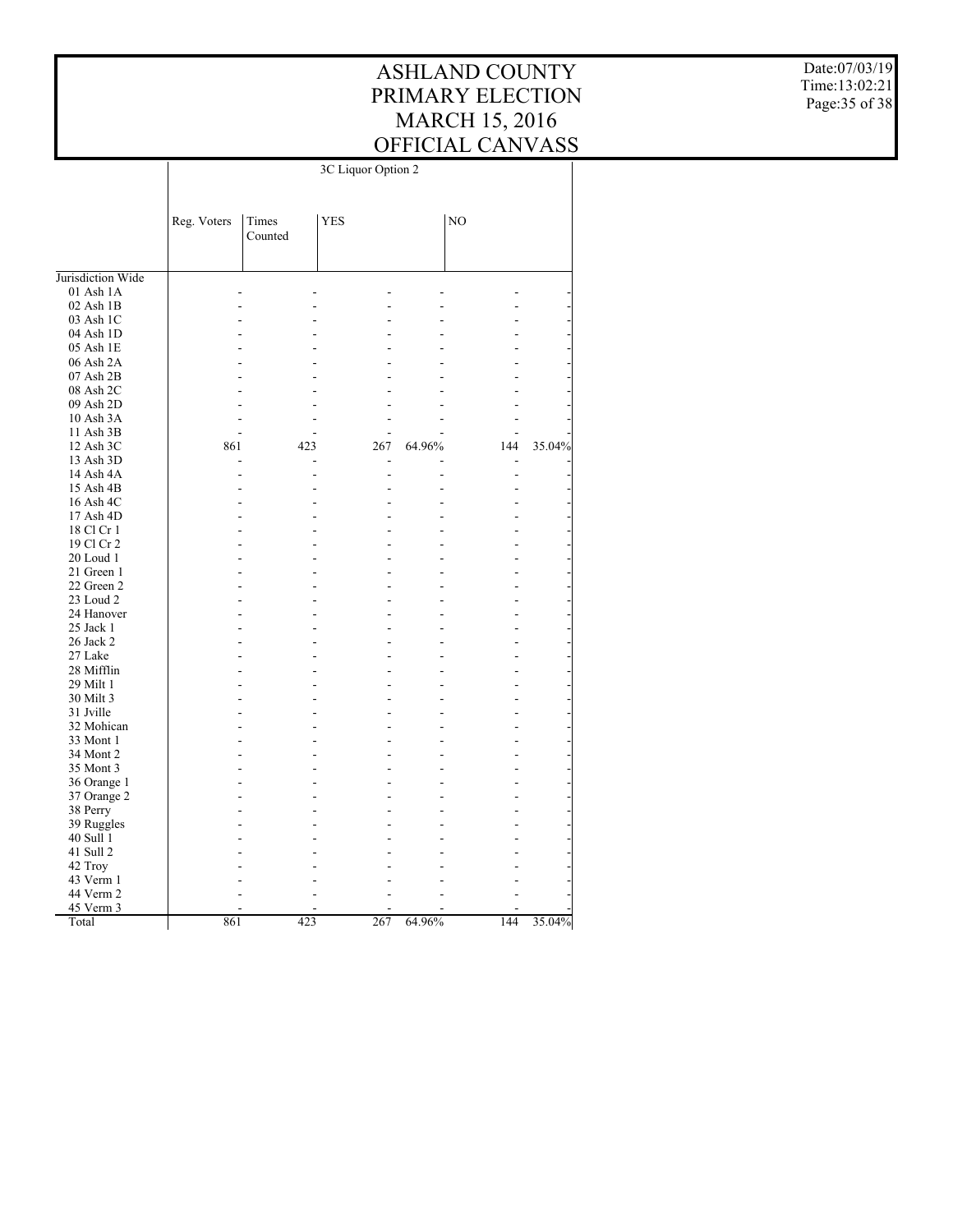Date:07/03/19 Time:13:02:21 Page:36 of 38

|                         | Perry Twp 2m Ren RBs |                  |     |        |                                                 |        |
|-------------------------|----------------------|------------------|-----|--------|-------------------------------------------------|--------|
|                         | Reg. Voters          | Times<br>Counted |     |        | FOR THE TAX LEVY AGAINST THE TAX<br><b>LEVY</b> |        |
| Jurisdiction Wide       |                      |                  |     |        |                                                 |        |
| $01$ Ash $1A$           |                      |                  |     |        |                                                 |        |
| 02 Ash 1B               |                      |                  |     |        |                                                 |        |
| 03 Ash 1C               |                      |                  |     |        |                                                 |        |
| 04 Ash 1D               |                      |                  |     |        |                                                 |        |
| 05 Ash 1E               |                      |                  |     |        |                                                 |        |
| 06 Ash 2A               |                      |                  |     |        |                                                 |        |
| 07 Ash 2B               |                      |                  |     |        |                                                 |        |
| 08 Ash 2C               |                      |                  |     |        |                                                 |        |
| 09 Ash 2D               |                      |                  |     |        |                                                 |        |
| 10 Ash 3A               |                      |                  | L.  |        |                                                 |        |
| 11 Ash 3B               |                      |                  |     |        |                                                 |        |
| 12 Ash 3C               |                      |                  |     |        |                                                 |        |
| 13 Ash 3D               |                      |                  |     |        |                                                 |        |
| 14 Ash 4A               |                      |                  |     |        |                                                 |        |
| 15 Ash 4B               |                      |                  |     |        |                                                 |        |
| 16 Ash 4C               |                      |                  |     |        |                                                 |        |
| 17 Ash 4D               |                      |                  |     |        |                                                 |        |
| 18 Cl Cr 1              |                      |                  |     |        |                                                 |        |
| 19 Cl Cr 2<br>20 Loud 1 |                      |                  |     |        |                                                 |        |
| 21 Green 1              |                      |                  | L,  |        |                                                 |        |
| 22 Green 2              |                      |                  |     |        |                                                 |        |
| 23 Loud 2               |                      |                  |     |        |                                                 |        |
| 24 Hanover              |                      |                  | L.  |        |                                                 |        |
| 25 Jack 1               |                      |                  |     |        |                                                 |        |
| 26 Jack 2               |                      |                  |     |        |                                                 |        |
| 27 Lake                 |                      |                  |     |        |                                                 |        |
| 28 Mifflin              |                      |                  |     |        |                                                 |        |
| 29 Milt 1               |                      |                  |     |        |                                                 |        |
| 30 Milt 3               |                      |                  |     |        |                                                 |        |
| 31 Jville               |                      |                  |     |        |                                                 |        |
| 32 Mohican              |                      |                  |     |        |                                                 |        |
| 33 Mont 1               |                      |                  |     |        |                                                 |        |
| 34 Mont 2               |                      |                  |     |        |                                                 |        |
| 35 Mont 3               |                      |                  |     |        |                                                 |        |
| 36 Orange 1             |                      |                  |     |        |                                                 |        |
| 37 Orange 2             |                      |                  |     |        |                                                 |        |
| 38 Perry                | 1261                 | 559              | 364 | 66.67% | 182                                             | 33.33% |
| 39 Ruggles              |                      |                  |     |        |                                                 |        |
| 40 Sull 1               |                      |                  |     |        |                                                 |        |
| 41 Sull 2               |                      |                  |     |        |                                                 |        |
| 42 Troy                 |                      |                  |     |        |                                                 |        |
| 43 Verm 1               |                      |                  |     |        |                                                 |        |
| 44 Verm 2               |                      |                  |     |        |                                                 |        |
| 45 Verm 3               |                      |                  |     |        |                                                 |        |
| Total                   | 1261                 | 559              | 364 | 66.67% | 182                                             | 33.33% |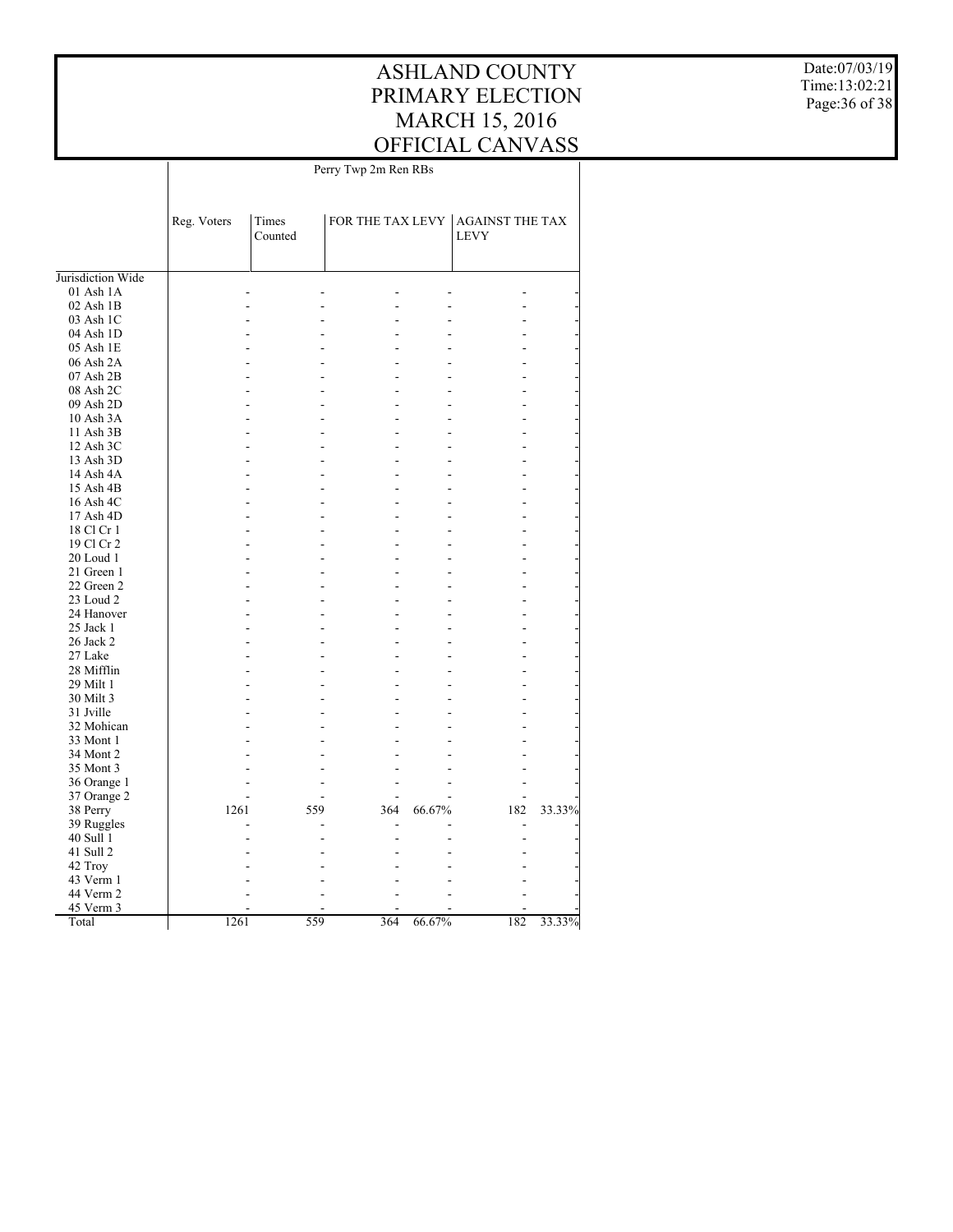Date:07/03/19 Time:13:02:21 Page:37 of 38

|                        | Sullivan Twp 1m Add Fire |                  |                |        |                                                 |        |
|------------------------|--------------------------|------------------|----------------|--------|-------------------------------------------------|--------|
|                        | Reg. Voters              | Times<br>Counted |                |        | FOR THE TAX LEVY AGAINST THE TAX<br><b>LEVY</b> |        |
|                        |                          |                  |                |        |                                                 |        |
| Jurisdiction Wide      |                          |                  |                |        |                                                 |        |
| 01 Ash 1A<br>02 Ash 1B |                          |                  |                |        |                                                 |        |
| 03 Ash 1C              |                          |                  |                |        |                                                 |        |
| 04 Ash 1D              |                          |                  |                |        |                                                 |        |
| 05 Ash 1E              |                          |                  |                |        |                                                 |        |
| 06 Ash 2A              |                          |                  |                |        | ٠                                               |        |
| $07$ Ash $2B$          |                          |                  |                |        |                                                 |        |
| 08 Ash 2C              |                          |                  |                |        |                                                 |        |
| 09 Ash 2D              |                          |                  |                |        |                                                 |        |
| 10 Ash 3A              |                          |                  | -              |        | L,                                              |        |
|                        |                          |                  |                |        |                                                 |        |
| 11 Ash 3B              |                          |                  |                |        |                                                 |        |
| 12 Ash 3C<br>13 Ash 3D |                          |                  |                |        | ÷                                               |        |
| 14 Ash 4A              |                          |                  |                |        |                                                 |        |
| 15 Ash 4B              |                          |                  |                |        | -                                               |        |
|                        |                          |                  |                |        | $\overline{a}$                                  |        |
| 16 Ash 4C              |                          |                  |                |        |                                                 |        |
| 17 Ash 4D              |                          |                  | ۷              |        | ÷.                                              |        |
| 18 Cl Cr 1             |                          |                  |                |        |                                                 |        |
| 19 Cl Cr 2             |                          |                  |                |        | L,                                              |        |
| 20 Loud 1              |                          |                  | ٠              |        | $\overline{a}$                                  |        |
| 21 Green 1             |                          |                  |                |        |                                                 |        |
| 22 Green 2             |                          |                  | ٠              |        | ÷                                               |        |
| 23 Loud 2              |                          |                  |                |        | -                                               |        |
| 24 Hanover             |                          |                  | ٠              |        | $\overline{a}$                                  |        |
| 25 Jack 1              |                          |                  |                |        |                                                 |        |
| 26 Jack 2              |                          |                  |                |        | -                                               |        |
| 27 Lake                |                          |                  |                |        |                                                 |        |
| 28 Mifflin             |                          |                  |                |        |                                                 |        |
| 29 Milt 1              |                          |                  | $\overline{a}$ |        | ٠                                               |        |
| 30 Milt 3              |                          |                  |                |        | $\overline{a}$                                  |        |
| 31 Jville              |                          |                  |                |        | ٠                                               |        |
| 32 Mohican             |                          |                  |                |        |                                                 |        |
| 33 Mont 1              |                          |                  |                |        |                                                 |        |
| 34 Mont 2              |                          |                  |                |        |                                                 |        |
| 35 Mont 3              |                          |                  |                |        |                                                 |        |
| 36 Orange 1            |                          |                  |                |        |                                                 |        |
| 37 Orange 2            |                          |                  |                |        |                                                 |        |
| 38 Perry               |                          |                  |                |        |                                                 |        |
| 39 Ruggles             |                          |                  |                |        |                                                 |        |
| 40 Sull 1              | 844                      | 314              | 140            | 45.02% | 171                                             | 54.98% |
| 41 Sull 2              | 720                      | 254              | 129            | 52.23% | 118                                             | 47.77% |
| 42 Troy                |                          |                  |                |        |                                                 |        |
| 43 Verm 1              |                          |                  |                |        |                                                 |        |
| 44 Verm 2              |                          |                  |                |        |                                                 |        |
| 45 Verm 3              |                          |                  | 269            |        |                                                 | 51.79% |
| Total                  | 1564                     | 568              |                | 48.21% | 289                                             |        |